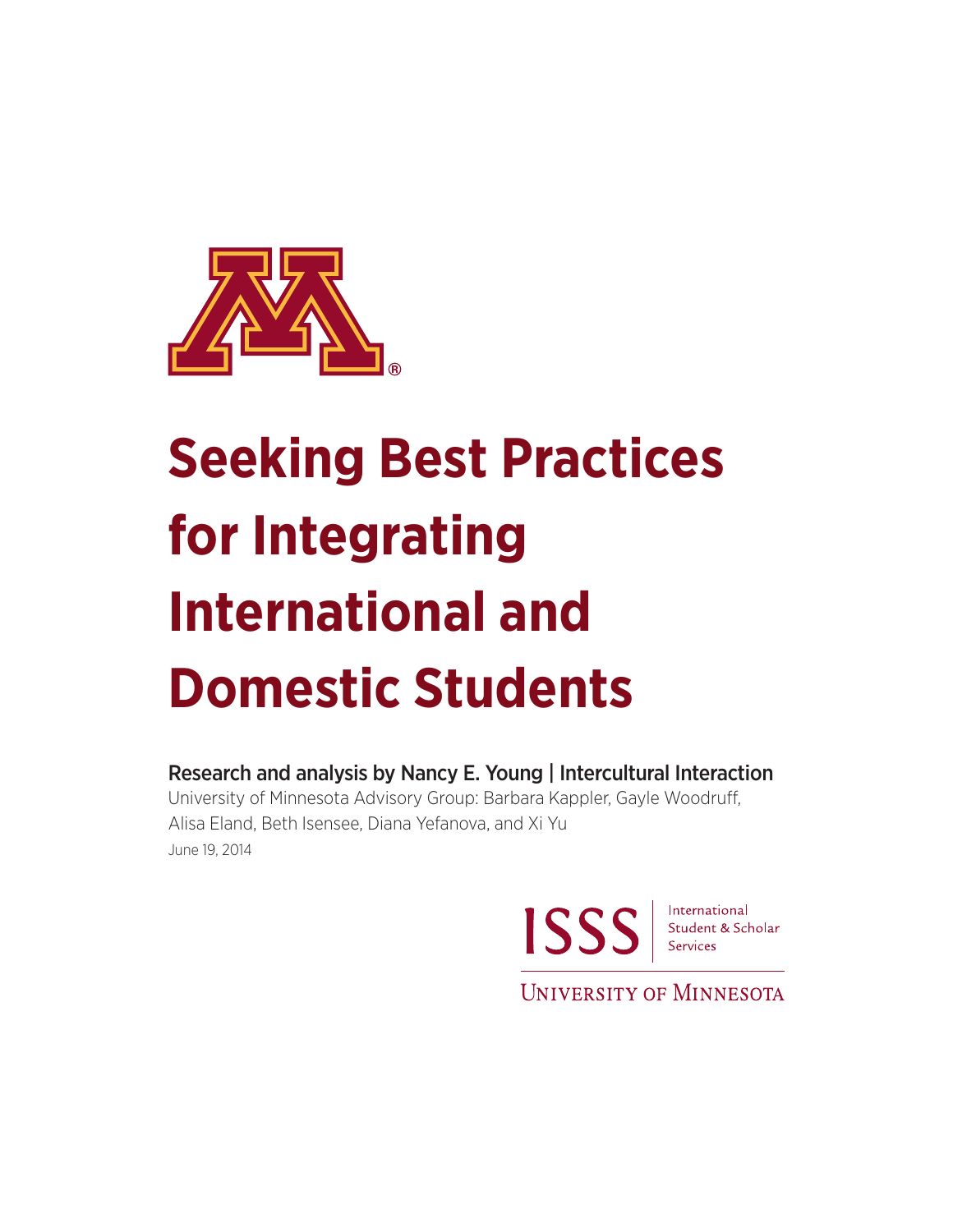© 2014 Regents of the University of Minnesota. All rights reserved.

Published by the International Student and Scholar Services (ISSS), a unit of the Global Programs and Strategy Alliance at the University of Minnesota.

190 Hubert H. Humphrey School 301 19th Ave. South Minneapolis, Minnesota 55455 isss@umn.edu www.isss.umn.edu

The University of Minnesota shall provide equal access to and opportunity in its programs, facilities, and employment without regard to race, color, creed, religion, national origin, gender, age, marital status, disability, public assistance status, veteran status, sexual orientation, gender identity, or gender expression.

This publication/material is available in alternative formats upon request. Direct requests to the International Student and Scholar Services (ISSS), (612) 626-7100 or isss@umn.edu .

The University of Minnesota, founded in the belief that all people are enriched by understanding, is dedicated to the advancement of learning and the search for truth; to the sharing of this knowledge through education for a diverse community; and to the application of this knowledge to benefit the people of the state, the nation and the world. The University's threefold mission of research and discovery, teaching and learning, and outreach and public service is carried out on multiple campuses and throughout the state.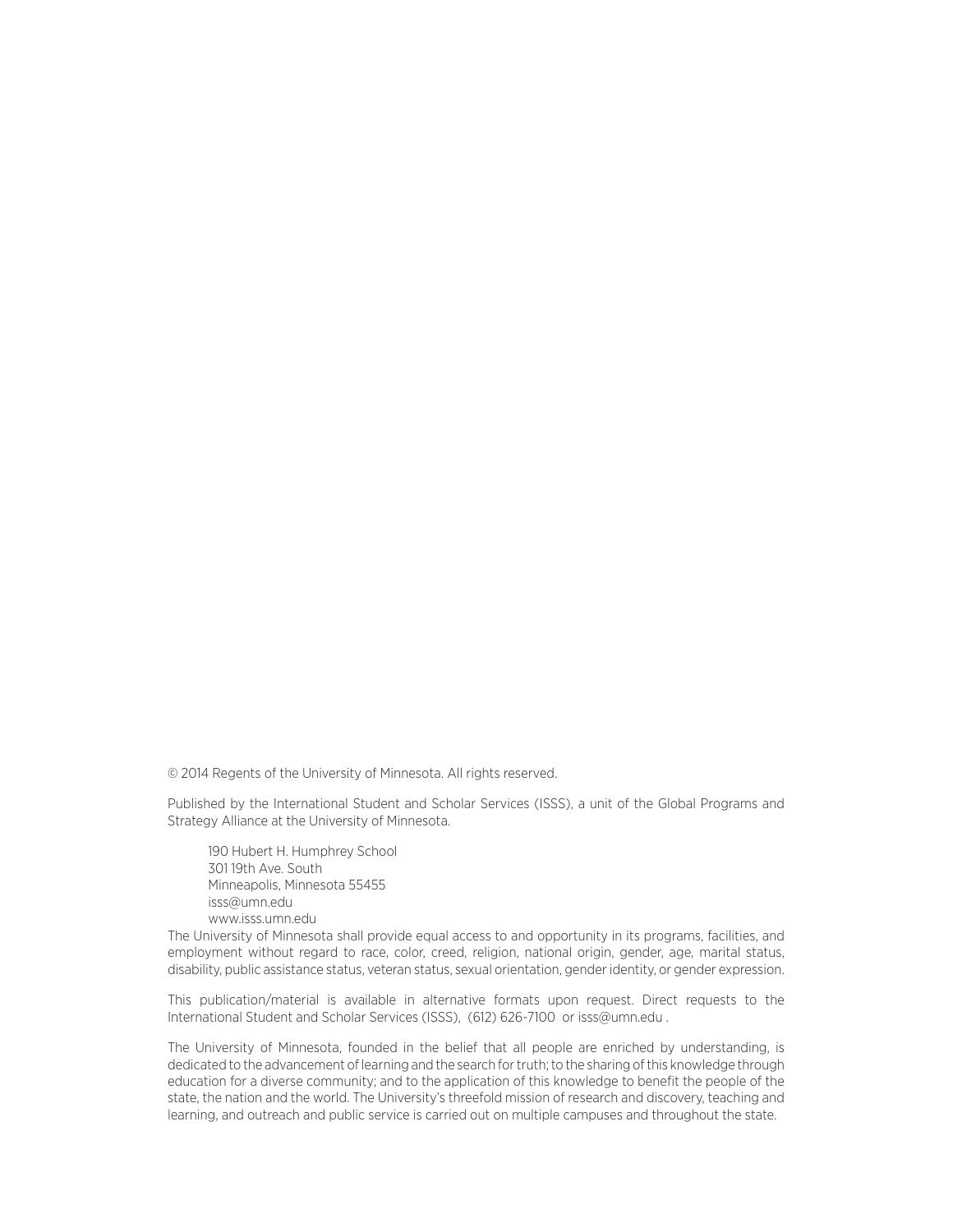# **Contents**

| Definitions             |                                                                          | $\mathbf 1$    |
|-------------------------|--------------------------------------------------------------------------|----------------|
|                         | <b>Executive Summary</b>                                                 | $\overline{4}$ |
| Introduction            |                                                                          | 8              |
| Background              |                                                                          | 10             |
| Observations            |                                                                          | 13             |
| The Process             |                                                                          | 15             |
| The Findings            |                                                                          | 18             |
| 1.                      | Campus Dialogue Groups, Washington State University                      | 18             |
| 2.                      | Understanding International Cultures Workshops, University of Buffalo 21 |                |
| 3.                      | International Partners Outreach Group, University of Pennsylvania        | 23             |
| 4.                      | iCoug, Washington State University (WSU)                                 | 27             |
| 5.                      | Boiler Out! - Purdue University                                          | 31             |
| б.                      | International Student Football Clinic, Rice University                   | 35             |
| 7.                      | Passport PUPIL, Purdue University                                        | 38             |
| 8.                      | Right, Wrong, or Different? (ethics dinner), George Mason University     | 40             |
| 9.                      | International Lens (ILens) Vanderbilt University                         | 43             |
| 10.                     | International Student Mentoring Program, Iowa State University           | 47             |
| 11.                     | E-Mentors, Iowa State University                                         | 51             |
| 12.                     | OU Cousins, University of Oklahoma                                       | 54             |
| 13.                     | International@Iowa, University of Iowa                                   | 59             |
| 14.                     | American Chemical Society - International-Domestic Student Summit        | 62             |
| 15.                     | Georgia International Leadership Conference (GILC)                       | 65             |
| 16.                     | I-Lead, Iowa State University                                            | 67             |
| Incentives to Integrate |                                                                          | 73             |
| Next Steps              |                                                                          | 75             |
| References              |                                                                          | 76             |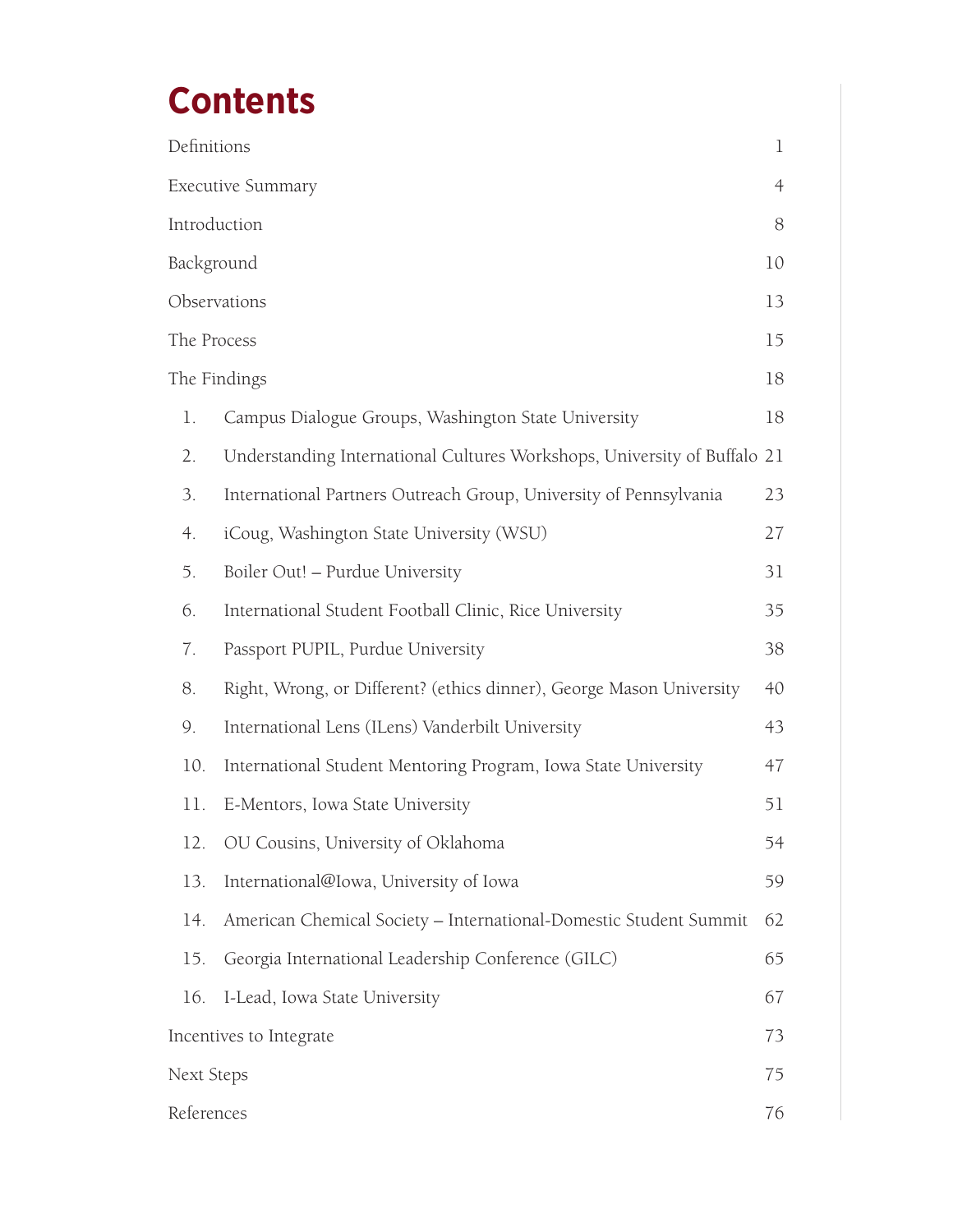### **What is Integration?**

Integration is an intentional process to create community, by encouraging domestic and international students to engage with each other in ongoing interaction, characterized by mutual respect, responsibility, action, and commitment.

Successful integration in the higher education context is characterized by the following:

- active facilitation, support, and modeling by faculty, staff, and administration in the curricular and co-curricular contexts;
- an academic climate that recognizes and reflects the goals and values of inclusion;
- assessment, evaluation, and mindful reflection of intercultural and global competence at all levels of the institution (individual, classroom, school, institutionwide);
- movement from "contact with" and "celebration of" cultures to deeper layers of engagement and enrichment, leading to the creation of common ground;
- commitment to and recognition of the mutual benefits of such engagement; and
- a sense of belonging, contributing, and being valued.

Definition developed by Nancy Young and the University of Minnesota's Project Advisory Group made up of Barbara Kappler, Gayle Woodruff, Alisa Eland, Beth Isensee, Diana Yefanova, and Xi Yu.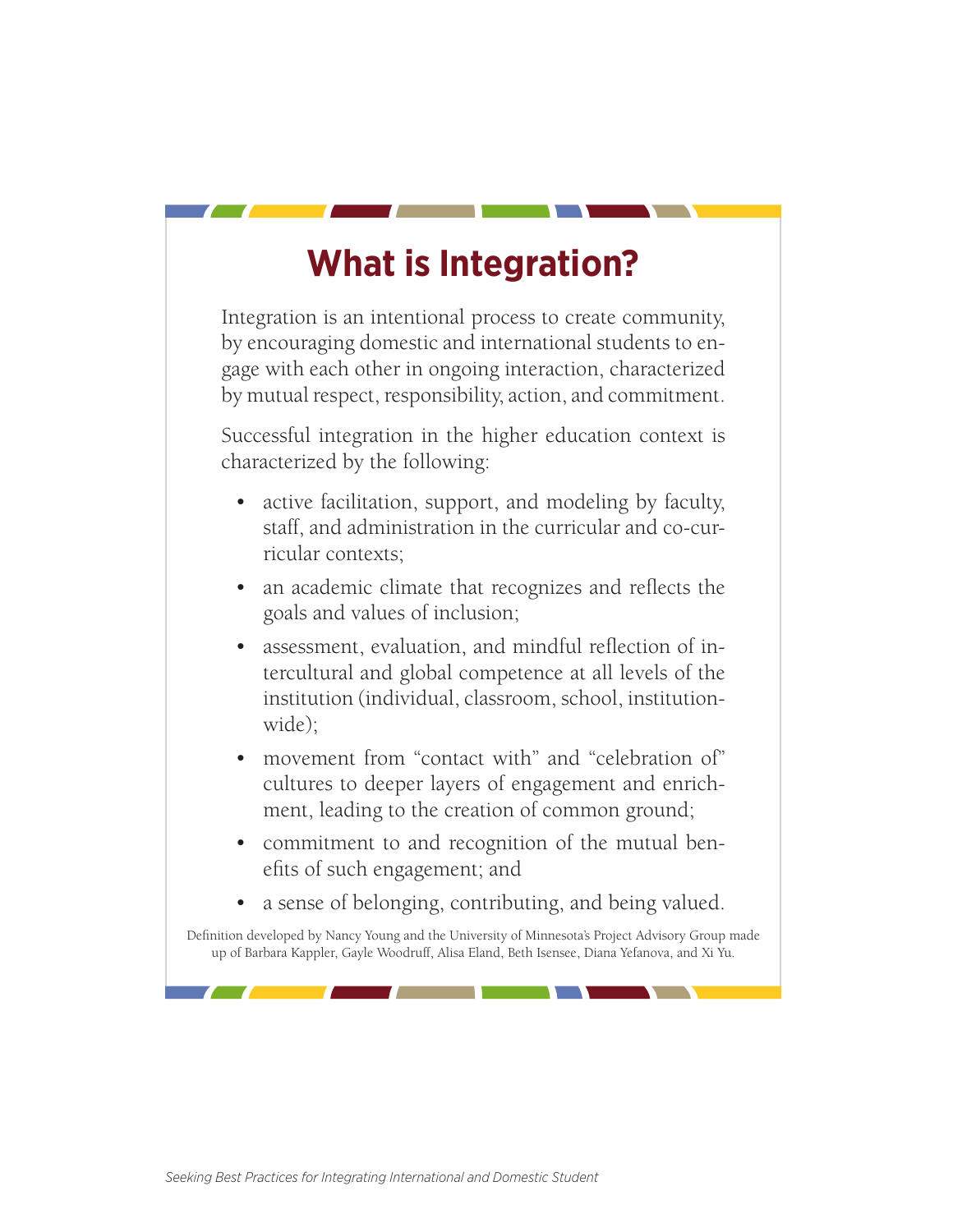# **Definitions**

In the framing of this project, three words are especially important: *integration, best*, and *practices*.

Let's start with *integration*. Integration is fundamentally connected to the civil rights struggle in the U.S. during the 20th century. It is important to respectfully acknowledge what this word means in the U.S. historic and cultural context and currently—a vast amount of domestic integration work remains to be done. The project advisory group<sup>1</sup> and I engaged in thoughtful discussion regarding the word integration.

Yet, in the 21st century, *integration* is used in more expansive ways in higher education. For example, it is often connected to curriculum design. And increasingly, it is being referenced in the international education environment. It was a session topic at the 2014 AIEA (Association of International Education Administrators) and NAFSA: Association of International Educators conferences. It has been the subject of articles in *The Chronicle of Higher Education* and *Inside Higher Ed*. There was an April CIC (Committee on Institutional Cooperation) meeting at Purdue University focused on integration and international education.

Despite its increasingly common usage, there is no standard definition of *integration* in the international education context. For this project, we conducted a group process to establish a definition. Using a group process to define a term is not without precedent in the international education field. In 2008, a NAFSA task force was charged with creating a working definition of *internationalization* during a time when its usage increased but there was no established common meaning.<sup>2</sup> Following is the project advisory group's working definition of *integration*:

Integration is an intentional process to create community, by encouraging domestic and international students<sup>3</sup> to engage with each other in ongoing interaction, characterized by mutual respect, responsibility, action, and commitment.

<sup>1</sup> The project advisory group is made up of Barbara Kappler, Gayle Woodruff, Alisa Eland, Beth Isensee, Diana Yefanova, and Xi Yu.

<sup>2</sup> NAFSA: Association of International Educators (2011). NAFSA's contribution to internationalization of higher education. Retrieved from http://www.nafsa.org/ /File/ /2011 izn\_contributions.pdf

<sup>3</sup> The term "international student" may be defined narrowly or broadly. For this report, the definition of "international student" is defined as any nonimmigrant who is allowed by federal law to enroll at an institution of higher education in the United States, commonly including those with F-1, J-1, or M-1 status. In this definition, international student does not include someone who is a U.S. citizen, an immigrant (permanent resident) or a refugee. Sometimes the phrase "international students" is used broadly to include individuals such as "third-culture kids" or refugees, who may not readily identify as domestic students, despite having U.S. citizenship or permanent residency. Perhaps one outcome of integration will be the campus-wide cultivation of "globalized students," which would encompass all students, both domestic and international.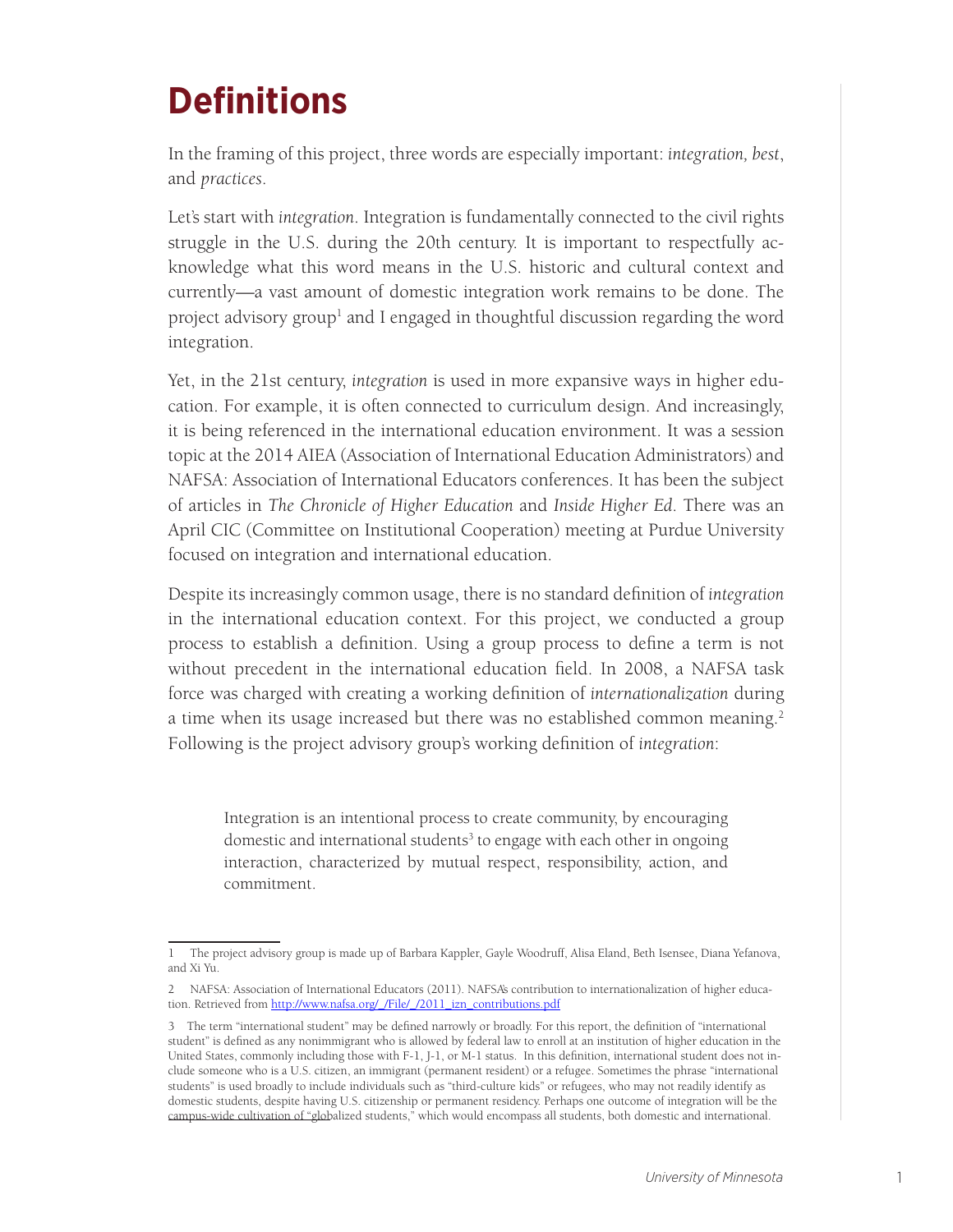Successful integration in the higher education context is characterized by the following:

- active facilitation, support, and modeling by faculty, staff, and administration in the curricular and co-curricular contexts;
- an academic climate that recognizes and reflects the goals and values of inclusion;
- assessment, evaluation, and mindful reflection of intercultural and global competence at all levels of the institution (individual, classroom, school, institution-wide);
- movement from "contact with" and "celebration of" cultures to deeper layers of engagement and enrichment, leading to the creation of common ground;
- commitment to and recognition of the mutual benefits of such engagement; and
- a sense of belonging, contributing, and being valued.

Clearly, this is an aspirational and multidimensional definition.

One important aspect of integration is that it is done *with* and *among* groups, but not *for* a single group. In other words, integration is to everyone's benefit and is ongoing. There is a great deal of intentionality around integration.

Comprehensive integration is the articulated recognition; intentional strategy and practice; and requisite leadership, resources, and infrastructure to realize the goals of integration, inclusive of domestic diversity and intercultural diversity, within a higher education institution.

For the purpose of this report, *practice* was defined broadly. It encompasses the common definition of the actual application or use of an idea, belief, or method. *Practice* certainly includes the facilitated interaction of domestic and international students, which is reflected in most of the examples. However, *practice* also includes programs or tools that prepare or help assess such interaction. That preparation may be online or in person. *Practice* also includes infrastructure that helps the international office develop stronger ties to stakeholders and enhances its ability to directly support both international students and the institution in their realization of integration. Given the recent increase of international student growth at the undergraduate level and the focus on integration, some of these practices are still in the pilot stage but are attractive based on aspects such as their innovative use of technology or involvement of domestic students. In terms of the search, no criteria were placed in terms of a minimum number of participants involved in a given practice. The only criterion was to ensure that a practice could be adapted at UMTC.

That then brings us to the word *best*. The University of Minnesota is a long-established leader in the international education field. Part of this *best* has to do with the very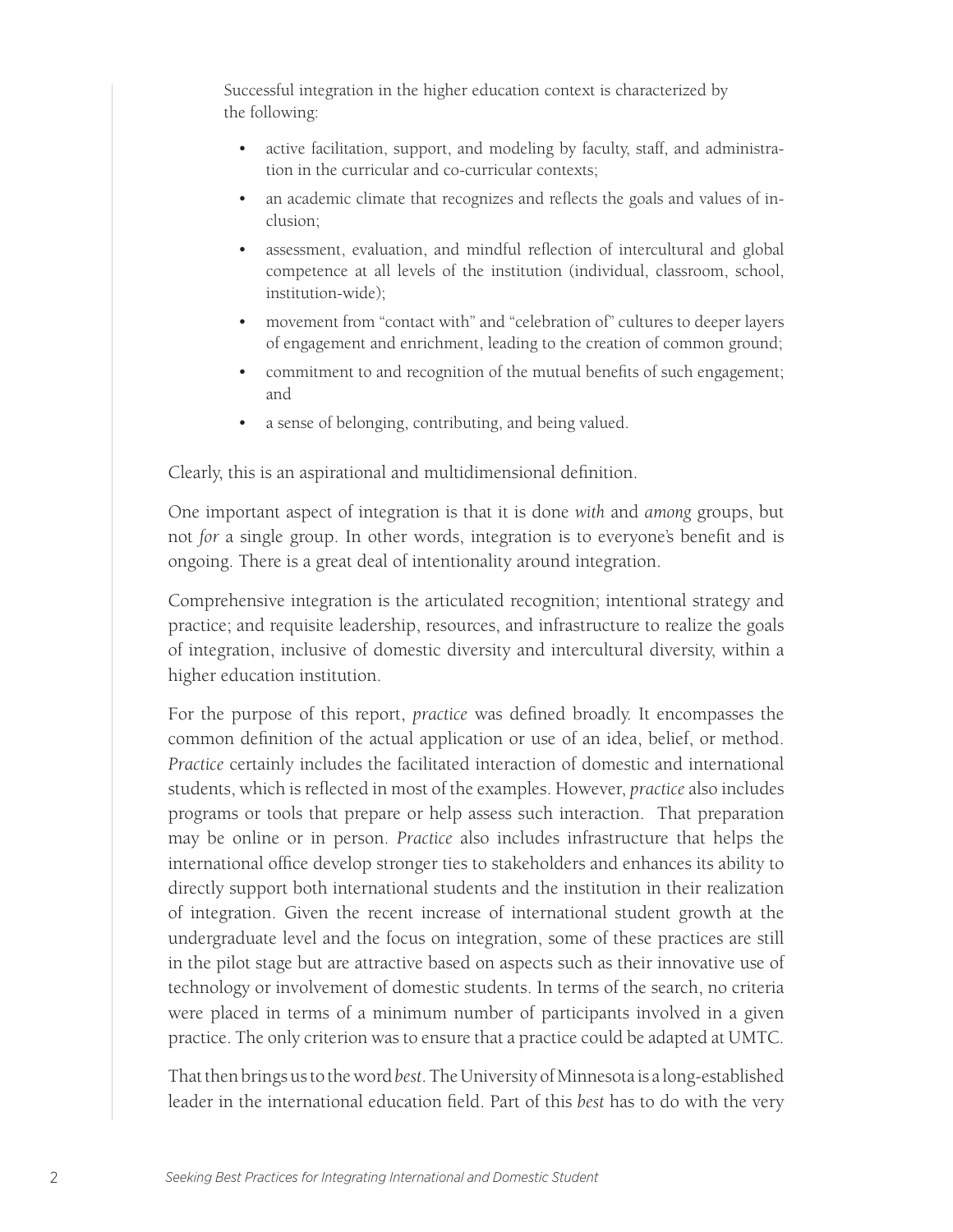design of the ISSS, which has been able to uphold a fundamental commitment to serving students holistically even during the ICE<sup>4</sup> age of SEVIS.<sup>5</sup> The ISSS leadership has drawn on the University of Minnesota's rich roots in international education to nurture ongoing innovation. Many best practices are already established at UMTC, which influenced the shape of this search.

<sup>4</sup> ICE is the Immigration and Customs Enforcement unit of the Department of Homeland Security. The Student and Exchange Visitor Program (SEVP) is housed within ICE. SEVP is the agency that manages the oversight of nonimmigrant students in F and M status and their dependents. It also houses the data of the J-1 exchange visitor program, which includes students, scholars, and researchers.

<sup>5</sup> SEVIS is the Student Exchange Visitor Information System, which specifically refers to the Department of Homeland Security database to track those in F, M, and J nonimmigrant status. In the international student advising field, SEVIS is used as a broad term to include the database, the related regulations, and overall post-9/11 policy regarding international education.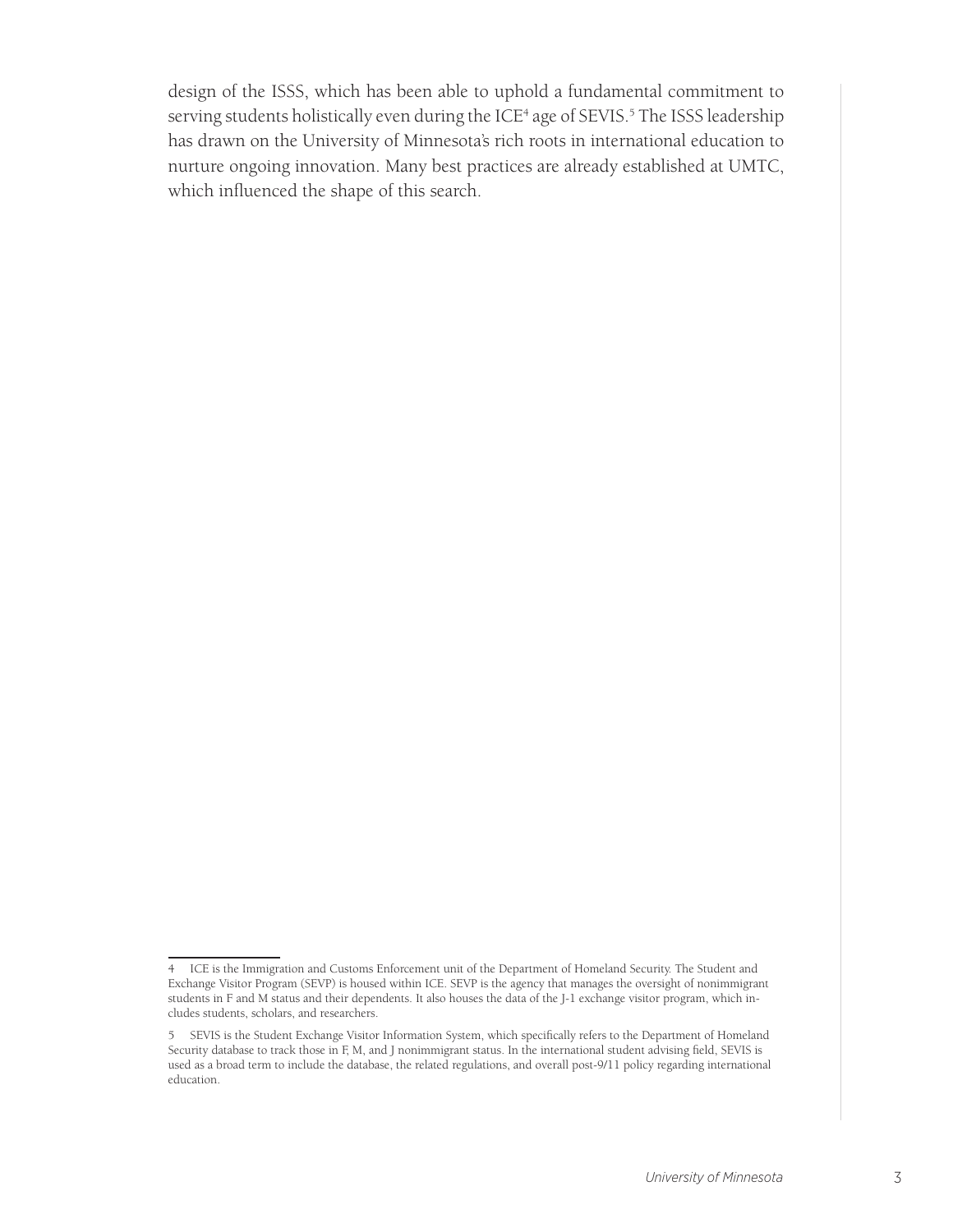### **Executive Summary**

Given the robust growth of international students at the undergraduate level, as reported in *Open Doors 2012*, 6 there is an increased emphasis on serving these students. The needs and development of international undergraduates differ from those of their compatriots at the graduate level. The record number of international students in the U.S. is complemented by the record number of U.S. students studying abroad.7 This activity is a product of institutions' internationalization efforts, which continue to develop in scope and span. To fully benefit from internationalization, the student body—and indeed, the institution—must be integrated. To that end, UMTC was interested in finding out about best practices throughout the U.S., as it takes an array of practices throughout the institution and intentionality to achieve comprehensive integration.

The search for best practices included the following:

- review of the NAFSA Simon Award winners,<sup>8</sup>
- review of the ACE At Home in the World participants, $9$
- review of practices among CIC institutions,<sup>10</sup> and
- direct email to select group of international education leaders for their recommendations.

Potential practices for further review were submitted to the assistant dean of International Student and Scholar Services and the project advisory group, for feedback about which possibilities were of most interest to UMTC.

This report contains a working definition of *integration* in the international education context. It also highlights 16 practices from 10 institutions, one professional association, and one statewide coalition. Common themes found in these practices include: partnerships, community building, active student learner/leader, and committed intentionality.

<sup>6</sup> The Open Doors: Report on International Educational Exchange is published annually by the Institute of International Education. It is a report of all international students in U.S. higher education. The 2012 report marked the first time in 12 years that there were more undergraduate international students than graduate international students. That trend has continued.

<sup>7</sup> Institute of International Education (2013). Open Doors 2013. Retrieved from http://www.iie.org/research-and-publications/open-doors

<sup>8</sup> NAFSA: Association of International Educators created the Senator Paul Simon Award for Campus Internationalization to recognize the work of colleagues and universities, detailed at http://www.nafsa.org/Explore\_International\_Education/ Impact/Awards/Senator\_Paul\_Simon\_Award/Senator\_Paul\_Simon\_Award\_for\_Campus\_Internationalization

<sup>9</sup> The American Council on Education received funding to sponsor the initiative "At Home in the World: Educating for Global Connections and Local Commitments." More information can be found at http://www.acenet.edu/about-ace/specialinitiatives/Pages/At-Home-in-the-World.aspx

<sup>10</sup> Committee on Institutional Cooperation, http://www.cic.net/home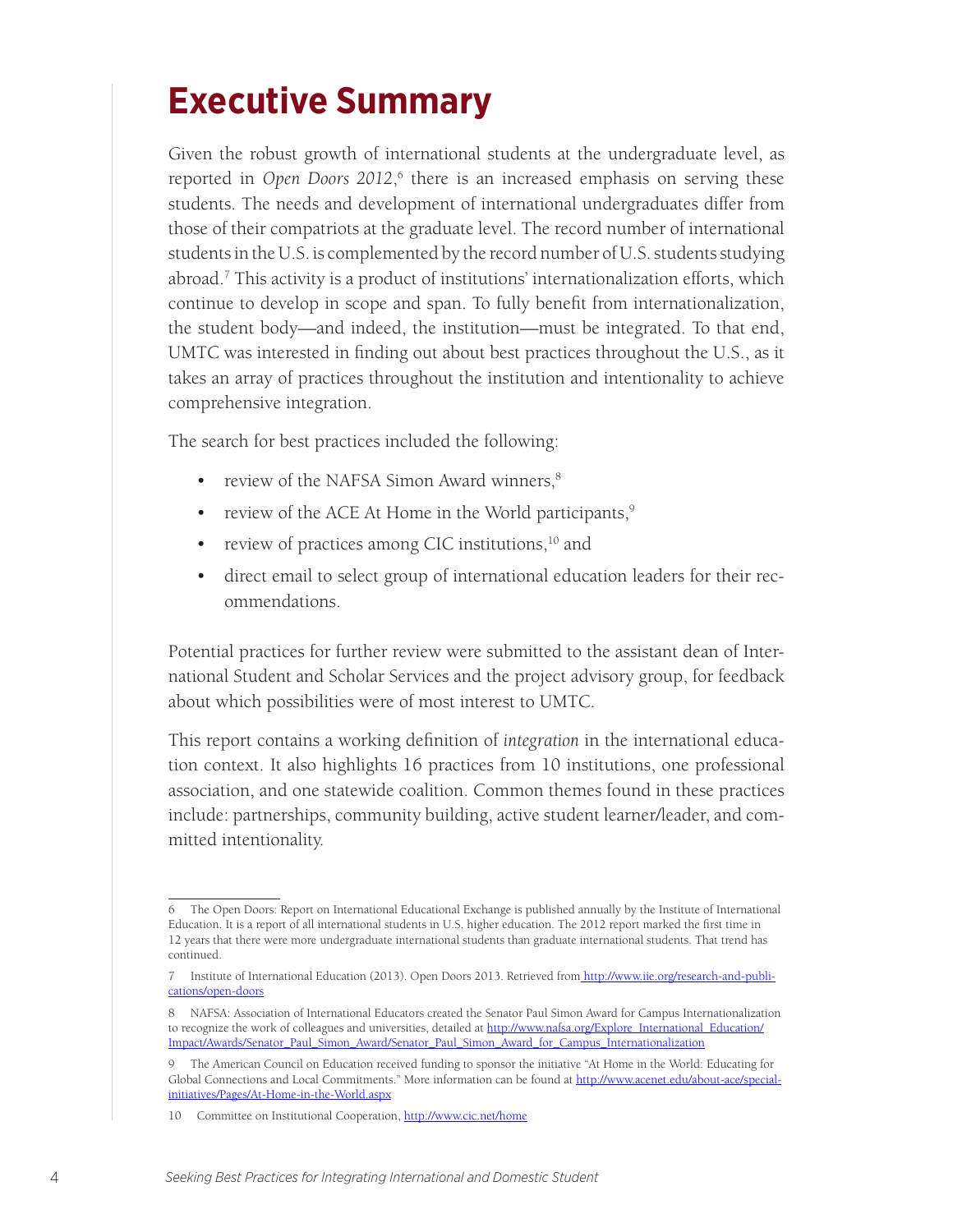#### 1. **Institutional Infrastructure**

*Campus Dialogue Groups*, Washington State University *Understanding International Cultures Workshops*, University of Buffalo *International Partners Outreach Group (IPOG)*, University of Pennsylvania

#### 2. **Preparatory**

*iCoug*, Washington State University *Boiler Out*, Purdue University *International Football Clinic*, Rice University

#### 3. **Faculty Facilitated**

*Passport PUPIL*, Purdue University *Right, Wrong, or Different? Ethics Dinner*, George Mason University *International Lens*, Vanderbilt University

#### 4. **Facilitated Friendship**

*International Mentoring Program*, Iowa State University *E-Mentor,* Iowa State University *OU Cousins*, University of Oklahoma *International@Iowa*, University of Iowa

#### 5. **Leadership Development**

*International–Domestic Student Summit*, American Chemical Society *Georgia International Leadership Conference*, Georgia Association of International Educators *International Leadership Education Academy for Development (I-LEAD)*, Iowa State University

#### **Why Integrate?**

Whether one seeks to make the case for idealistic reasons or pragmatic reasons, integration is the most appropriate affirmative response to life in an increasingly diverse world.

In the international education field, there are long-established arguments for the benefits of hosting international students in the United States. "Soft" reasons include the value of citizen diplomacy and the benefits of the expanded diversity international students bring to U.S. campuses. "Hard" reasons include the shortage of domestic students in the STEM (science, technology, engineering, and math) fields as well as the out-of-state tuition international students pay. Whatever type of arguments one makes, there are many benefits associated with having international students as part of the U.S. higher education system.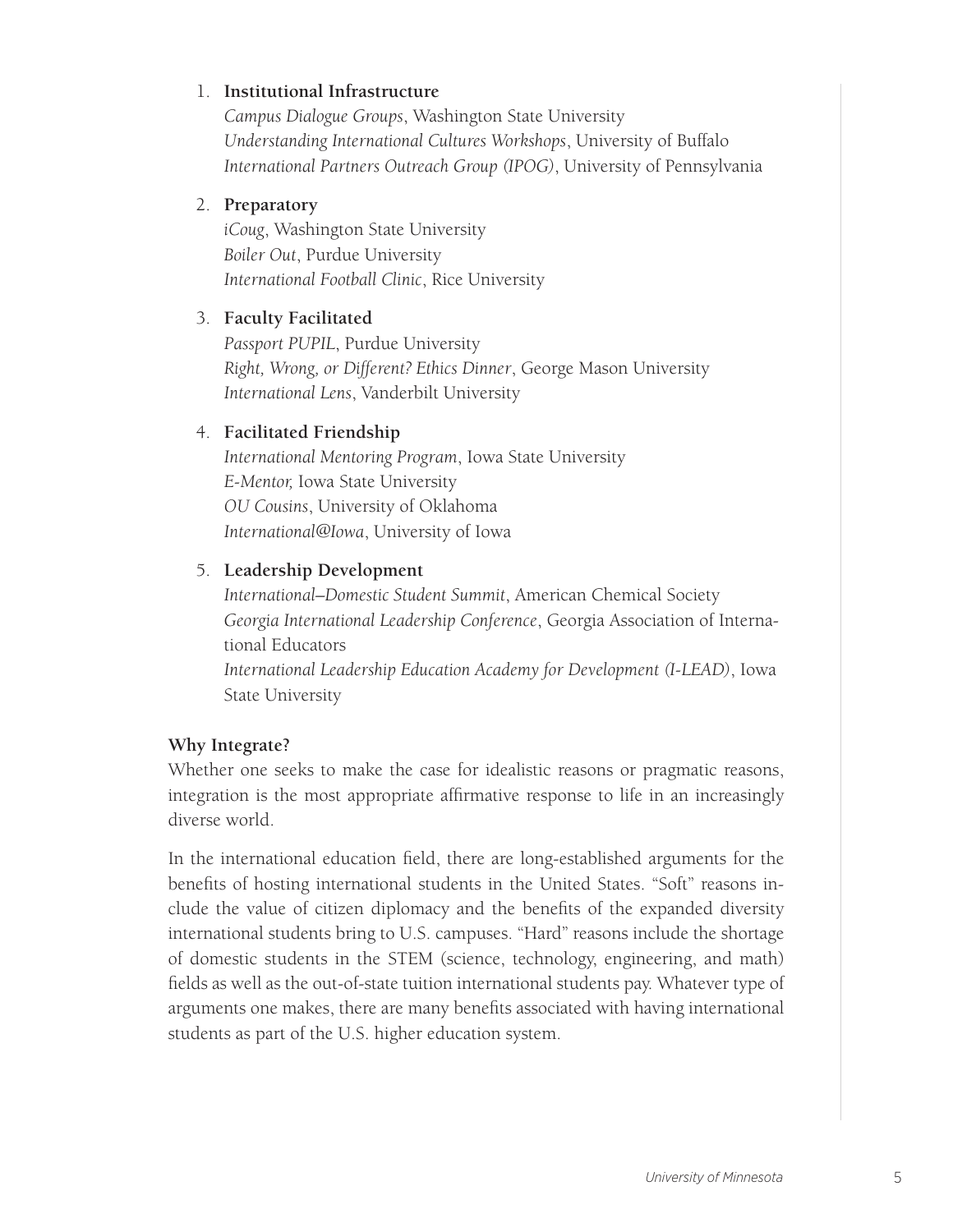Likewise, there are many reasons to promote integration as beneficial to the individual student. Some reasons commonly cited are:

- preparation to work in an increasingly diverse workplace globally,
- preparation to work in an increasingly diverse workplace domestically,
- preparation to live in an increasingly diverse country and world,
- personal growth and development from interacting with an array of people,
- knowledge about the world from interacting with students from diverse backgrounds,
- skills to better work with clients or colleagues from diverse backgrounds, and
- personal growth and development from introspection about one's own perspective and framework.

On the path to integration is the recognition that "there is a strong sense in the international education field that whatever interactions may be occurring naturally are not enough, and that universities need to do a much better job of bringing domestic and international students together in an intentional way."11

There are two important observations to add from Elisabeth Gareis, whose research on friendship between international and domestic students remains highly discussed. "International students who make friends with host nationals have stronger language skills, better academic performance, lower levels of stress and greater life satisfaction. Friendships also aid overall adjustment and improve attitudes towards the host country."12

Gareis further added, "Well-integrated international students, in turn, are more likely to participate in the classroom, thus enriching domestic students' educational experience and advancing international perspectives."13

Some researchers offered a sobering prediction: "If it remains the sole responsibility of international students to create and sustain environments that deliver on the promises made in terms of the benefits of campus diversity and internationalization, the U.S. is likely to [see] its overall share of globally mobile students diminish further."<sup>14</sup>

<sup>11</sup> Redden, E. (2014, Feb. 20). At a gathering of senior international educators, the integration of international students was a theme . Inside Higher Ed. Retrieved from http://www.insidehighered.com

<sup>12</sup> Gareis, E. (2012, July). International relations: How to foster host-national friendships. University World News, 228. Retrieved from http://www.universityworldnews.com

<sup>13</sup> Gareis, E. (2012, July). International relations: How to foster host-national friendships. University World News, 228. Retrieved from http://www.universityworldnews.com

<sup>14</sup> Glass, C., Buus, S., & Braskamp, L. (2013, October). *Uneven experiences: What's missing and what matters for today's international students*. Retrieved from http://international.illinois.edu/faculty/docs/Report-on-International-Students.pdf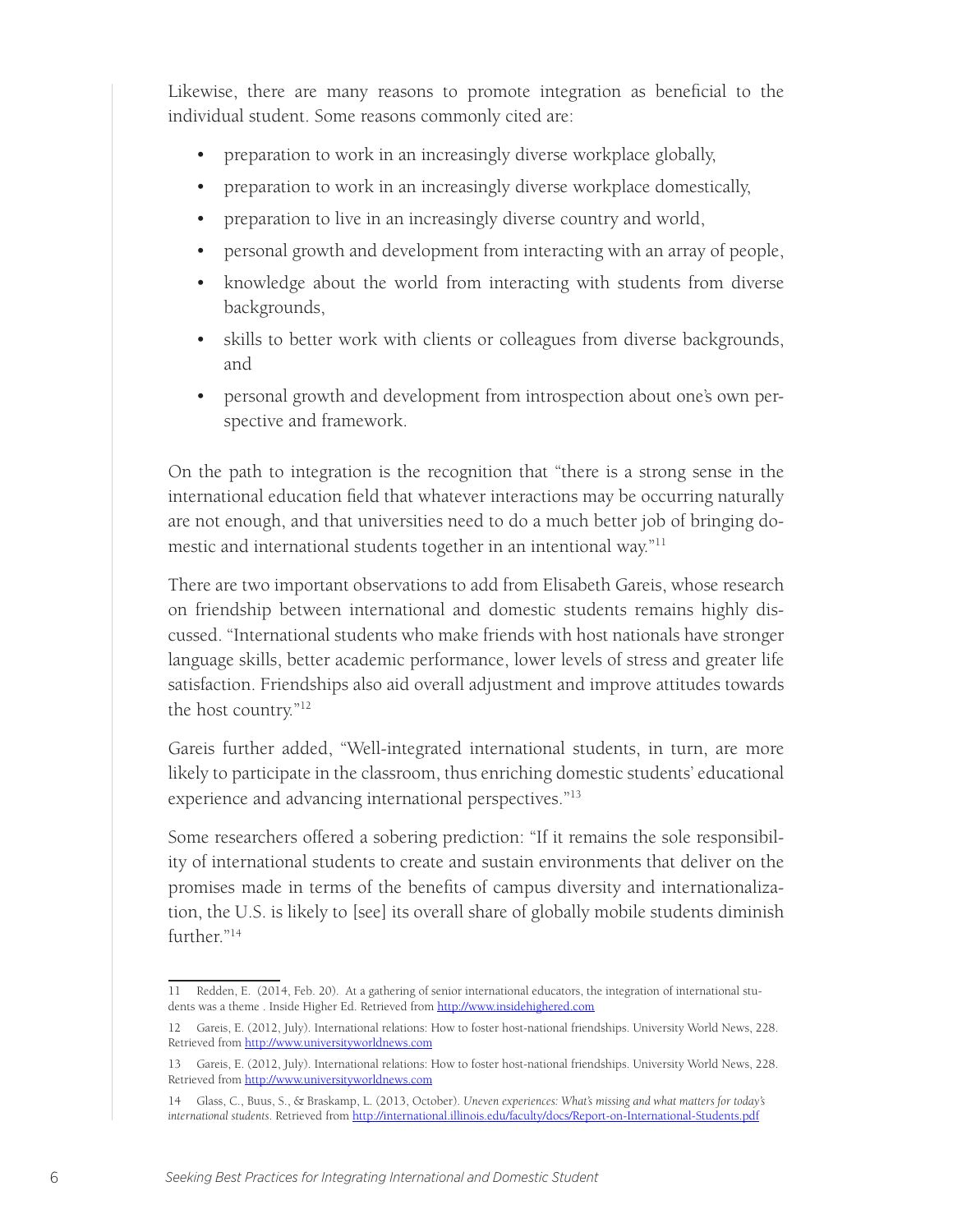Although not a new challenge, integration is increasingly important given the growth of international and domestic diversity found in higher education. Darla Deardorff, executive director of AIEA, made this observation: "The question of integrating international students and domestic students is an ongoing question that's been with us for many years and unfortunately I haven't found any institution yet that has found the answer."15

In the context of comprehensive integration at the institutional level, I did not find an institution that has claimed this as "mission accomplished." Yet there are institutions intentionally moving toward that goal, and one way is by building practices at different levels within the institution to start creating a cumulative and cascading effect, such as the practices in this report.

<sup>15</sup> Redden, E. (2014, Feb. 20). At a gathering of senior international educators, the integration of international students was a theme . Inside Higher Ed. Retrieved from http://www.insidehighered.com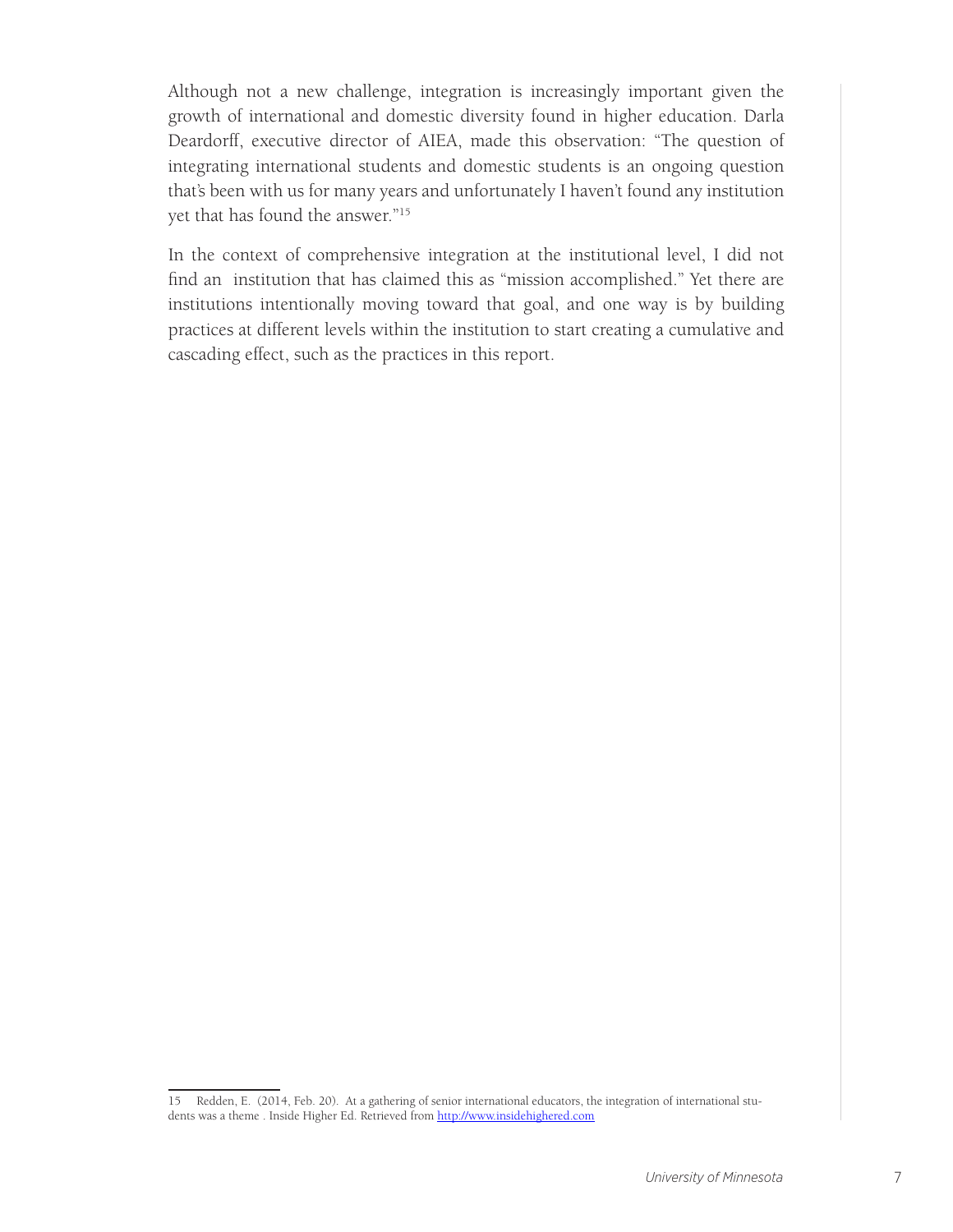# **Introduction**

The purpose of this report is to collect ideas and impressions about current practices to integrate international and domestic students, with the goal of selecting the best practices to bring to the University of Minnesota, Twin Cities (UMTC).

Given the timeframe and the number of practices to research, this project's scope was limited to the United States, though there are notable practices and relevant research taking place in other countries, such as Canada, Australia, and Korea that would be instructive under a different scope.

I conducted extensive online research and reviewed dozens of articles to examine how the concept of integration is discussed regarding international education and to find examples of practices. I contacted several international education leaders seeking their recommendations. In addition, I reviewed the:

- NAFSA Simon Award winners,<sup>16</sup>
- ACE At Home in the World participants, $17$  and
- practices among CIC institutions.

There are two important caveats to note at this juncture.

First, the University of Minnesota is a long-established yet continually evolving international education leader and, as such, is resplendent with its own best practices. In seeking best practices for this report, UMTC's strengths were considered. Thus, there was a feedback loop in which the assistant dean or project advisory group would review preliminary lists of practices to provide recommendations as to which merited further exploration in light of UMTC's needs.

Second, the focus on integration is receiving rapidly increased attention, in light of the changes in the international student population since 2012 to one that is predominantly undergraduate on the national level. This is requiring institutions to recalibrate their internationalization agenda priorities to enhance and support comprehensive integration. This report describes many new or pilot practices, as this robust growth has required a quick pivot.

Teboho Moja, a leading professor of higher education, observed, "Too often integration is seen as an event, rather than a process for the whole time students are

<sup>16</sup> NAFSA created the Senator Paul Simon Award for Campus Internationalization to recognize the work of colleagues and universities in this area, detailed at http://www.nafsa.org/Explore\_International\_Education/Impact/Awards/Senator\_ Paul\_Simon\_Award/Senator\_Paul\_Simon\_Award\_for\_Campus\_Internationalization

<sup>17</sup> The American Council on Education received funding to sponsor the initiative "At Home in the World: Educating for Global Connections and Local Commitments." More information can be found at http://www.acenet.edu/about-ace/specialinitiatives/Pages/At-Home-in-the-World.aspx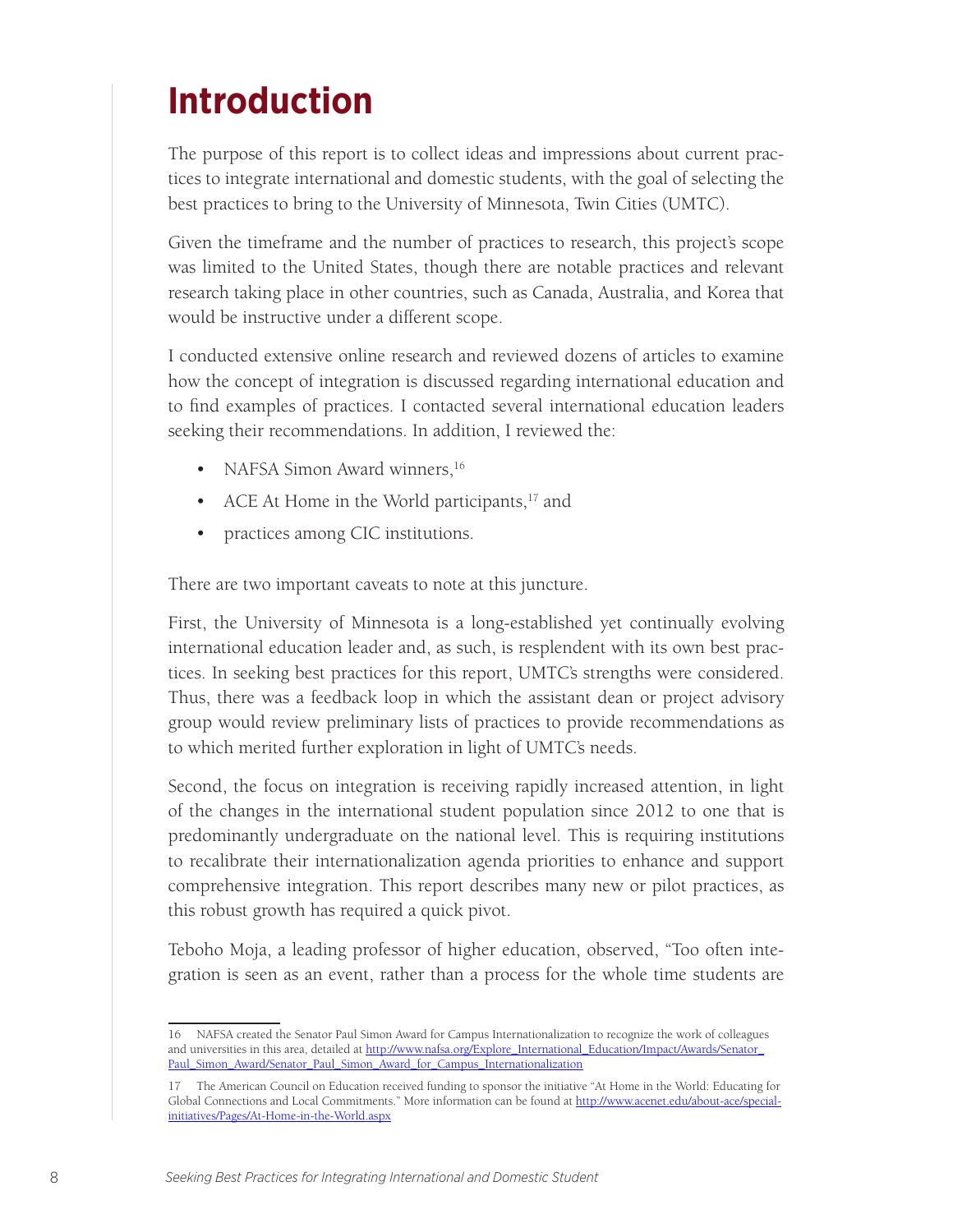there."18 I would add that too often integration is seen as the disproportionate responsibility of the international student, instead of one mutually shared with the domestic student. In contemplating the large and complex work of comprehensive integration, institutions would do well to follow the advice of Michigan State University President Lou Anna K. Simon, who, when discussing the internationalization process, speaks of taking "persistent manageable steps."19 Such steps likewise would be well advised on the challenging path to integration.

<sup>18</sup> Forestier, K. (2013, June). Strategy, media, and international student integration. University World News, 277. Retrieved from http://www.universityworldnews.com

<sup>19</sup> Simon, L. (2012). A presidential perspective on global engagement, International Briefs for Higher Education Leaders, no. 2. Retrieved from http://www.acenet.edu/news-room/Documents/International-Briefs-2012-November-Global-Engagement.pdf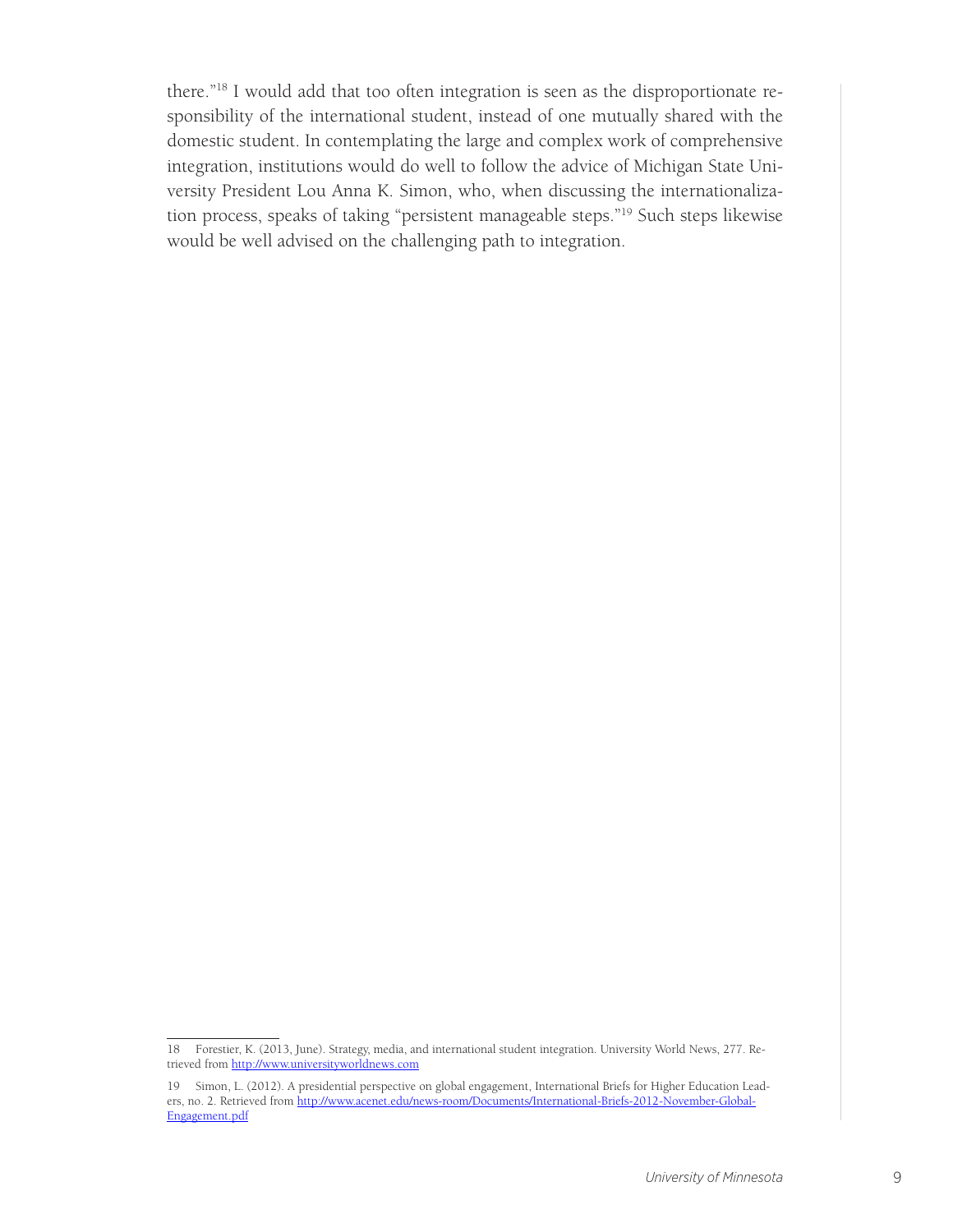### **Background**

The United States hosts 819,644 international students today, more than ever before.<sup>20</sup> Also, the United States hosts more international students than any other country. This should not be painted as a simple and stable state of affairs, as there is a good deal of competition and potential for volatility, as outlined by two leading international educators from Michigan State University.<sup>21</sup>

"It's a culture shock not just for the students but for the campus," observed Ivor Emmanuel, when reflecting on the changing face of international education.<sup>22</sup> Many international educators are well versed in culture shock<sup>23</sup> at the individual level: It is one stage within the cultural adjustment process. Culture shock has its own set of well-described symptoms and coping strategies. What would culture shock look like at the institutional level? Drawing on the established definition, it would be a stressful period when the institutional environment has changed, the institution's identity is re-forming, and the traditional ways of doing things are undergoing transformational change. For integration to be the end result on the other side of culture shock, a great deal of intentionality and commitment is required on behalf of the institutional leadership and members.

One international education (IE) leader observed, "For obvious reasons much attention vis-à-vis international students has focused on barriers to recruitment. Often receiving scant attention are the barriers to retention."24 Another IE leader stated, "If colleges aren't responding to international-student needs, then we're wasting our time and money recruiting them."<sup>25</sup> Certainly there are many barriers to retention or satisfaction among international students. "Current literature on the retention issues for international students focus on the challenges that international students face on U.S. campuses. Most international students face social problems related to social integration, daily life tasks, homesickness, and role conflicts."<sup>26</sup>

<sup>20</sup> Institute of International Education. (2013). Open doors 2013 fast facts. Retrieved from http://www.iie.org/researchand-publications/open-doors

<sup>21</sup> Hudzik, J., & Briggs, P. (2012, February). Trends and institutional implications for international student enrollments in U.S. institutions. NAFSA Trends and Insights for International Leaders. Retrieved from http://www.nafsa.org/\_/File/\_/ ti\_feb\_2012.pdf

<sup>22</sup> Fischer, K. (2011, May). Colleges adapt to new kinds of students from abroad. The Chronicle of Higher Education.

<sup>23 &</sup>quot;Culture shock basically refers to a stressful transitional period when an individual moves from a familiar environment into an unfamiliar one. In this unfamiliar environment, the individual's identity appears to be stripped of all protection. Previously familiar cues and scripts are suddenly inoperable in the new cultural setting." Ting-Toomey, S., & Chung, L. (2005). Understanding intercultural communication. Los Angeles, CA: Roxbury Publishing.

<sup>24</sup> Brustein, W. (2009). It takes an entire institution: A blueprint for the global university. In R. Lewin (Ed.), The handbook of practice and research in study abroad: Higher education and the quest for global citizenship (pp. 249–265). New York, NY: Routledge.

<sup>25</sup> Fischer, K. (2011, May). Colleges adapt to new kinds of students from abroad. The Chronicle of Higher Education.

<sup>26</sup> Özturgut, O. (2013). Best practices in recruiting and retaining international students in the U.S. Current Issues in Education, Vol. 16, 2, 1-21.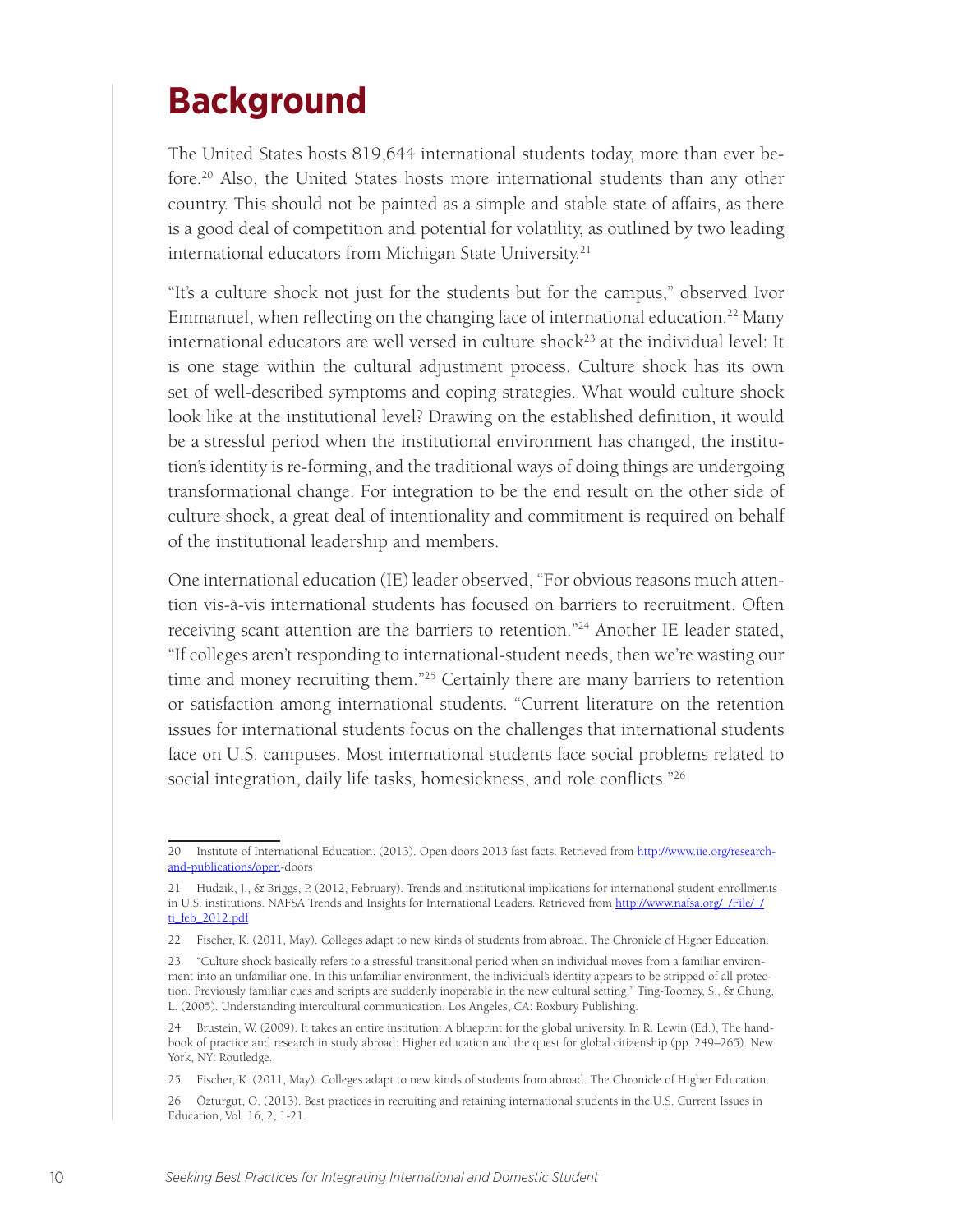There have been some observations and questions raised as to whether international students are receiving American degrees or American educations. When we look out our windows and onto the campus, do we see students moving in parallel tracks, sharing a common physical space, but with limited overlap in their academic, social, and personal lives?

UMTC recently participated in the International Student Barometer (ISB).<sup>27</sup> When UMTC international students were asked on the survey about their one greatest challenge, they indicated forming friendships outside their culture (this was selected over language, housing, culture shock, and other challenges).<sup>28</sup> When it comes to the issue of friendship, the concerns of international students at UMTC are not unique. The research most referenced during my discussions on integration was Elisabeth Gareis' study finding "more than one in three foreign students in a new survey say they have no close U.S. friends, and many wish they had more."<sup>29</sup> Another CIC institution, the University of Wisconsin's International Student Services, also conducted a survey that found "the biggest concern for international students is 'making friends with Americans.'"30

This begs the question, how would domestic students articulate their desire to form friendships outside their cultures? Would it be equally salient to domestic students as it is to international students? A *Chronicle* article states, "Some educators worry that they have not done enough to prepare American students for their new classmates. If universities don't act more aggressively, they worry, cultural clashes could flare up on their campuses."<sup>31</sup>

Neil Harrison, a senior research fellow at the University of the West of England found in a study "most domestic students described interaction with international students as anxiety-causing" with "particular barriers around language … importance of insular cultural artifacts … and strong fear of causing offence. … As a result, domestic students tend to unthinkingly avoid intercultural interaction."32

Yet another source, research done by the Global Perspective Institute, found that "U.S. students are far less likely to intentionally involve people from other cultural

<sup>27</sup> The International Student Barometer is an online survey that tracks "decision making, expectations, perceptions, and intentions of [your]international students," as described on http://www.i-graduate.org/services/international-studentbarometer-and-student-barometer

<sup>28</sup> International Student Barometer (slide 53 from UMTC March 2014 presentation)

<sup>29</sup> Fischer, K. (2012, June). Many foreign students are friendless in the U.S., study finds. The Chronicle of Higher Education.

<sup>30</sup> Niu, M. (2012, December 4). Chinese international students struggle with integration. The Badger Herald. Retrieved from http://badgerherald.com

<sup>31</sup> Fischer, K. (2012, March). Newspaper column about foreign students sparks controversy at Kansas State U. The Chronicle of Higher Education.

<sup>32</sup> Harrison, N. (2012, February). Understanding the domestic student role in integration: Mindfulness, cultural exposure, and early life experiences. Presentation at Integrating International Students: A Symposium, Singapore City, Singapore.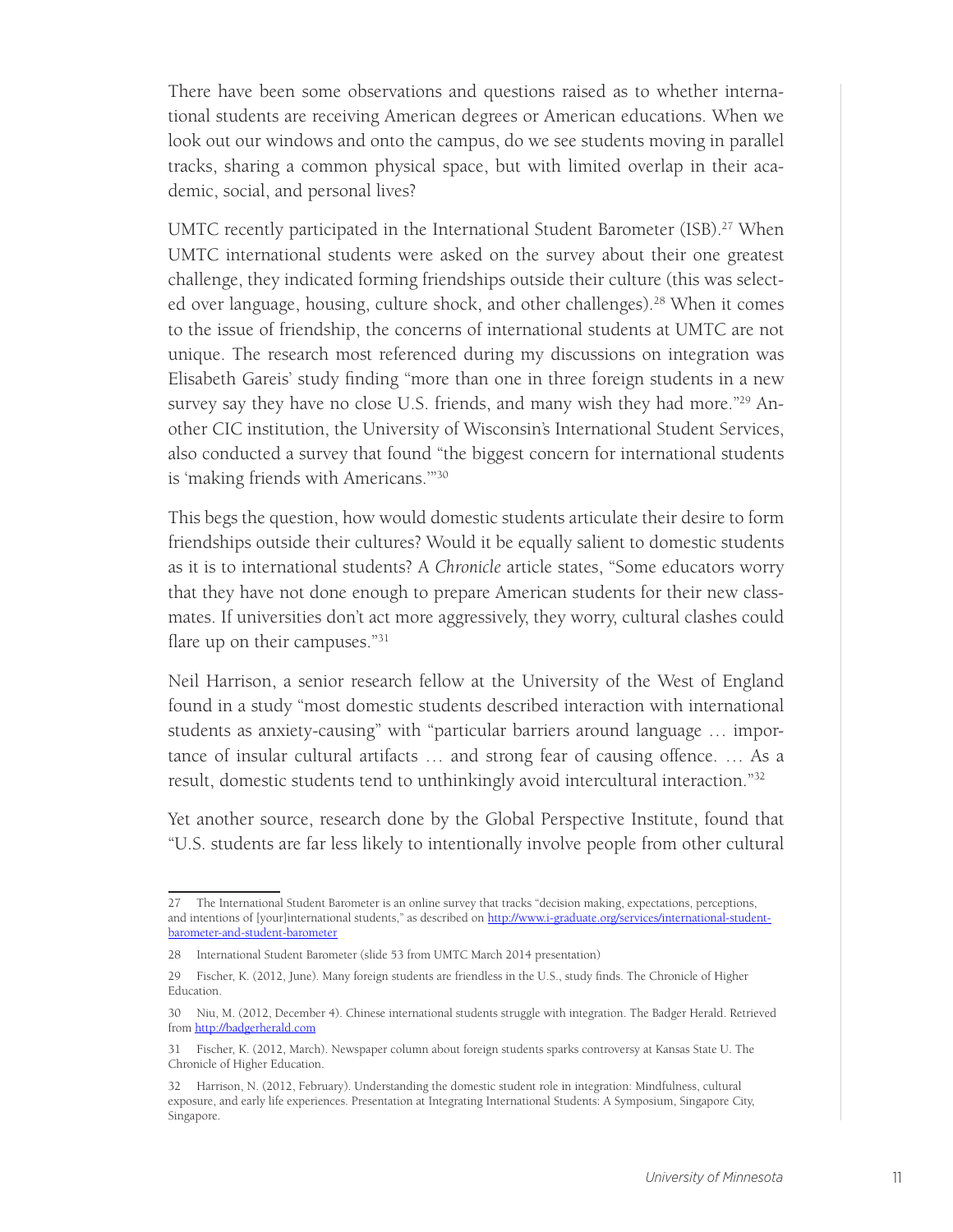backgrounds in their lives. This confirms perceptions among many international educators, as well as empirical research that highlight a lack of interest in crosscultural engagement among U.S. students. This reinforces our belief that it must be the responsibility, not only of individual students, but also of the institutions serving them, to create environments that deliver on the promises made in terms of the benefits of campus diversity and internationalization."33

Fanta Aw, president of NAFSA, observed "administrators can't assume that 'real engagement will happen by osmosis' when American and foreign students are brought together on the same campus."<sup>34</sup> This engagement is important not only in terms of social relations, but also the educational aspirations that institutions hold for their students, as observed by ACE, "It is by maintaining this focus and ensuring that all students, regardless of the type of institution they attend, have opportunities to develop international competence, that U.S. higher education will best be able to fulfill its obligation to prepare students to live, work, and succeed in the globalized world of the 21st century."35

<sup>33</sup> Glass, C., Buus, S., & Braskamp, L. (2013, October). Uneven experiences: What's missing and what matters for today's international students. Retrieved from http://international.illinois.edu/faculty/docs/Report-on-International-Students. pdf

<sup>34</sup> Fischer, K. (2012, March). Newspaper column about foreign students sparks controversy at Kansas State U. The Chronicle of Higher Education.

<sup>35</sup> American Council on Education. (2012). Mapping internationalization on U.S. campuses: 2012 edition. Retrieved from http://www.acenet.edu/news-room/Pages/Mapping-Full-Report.aspx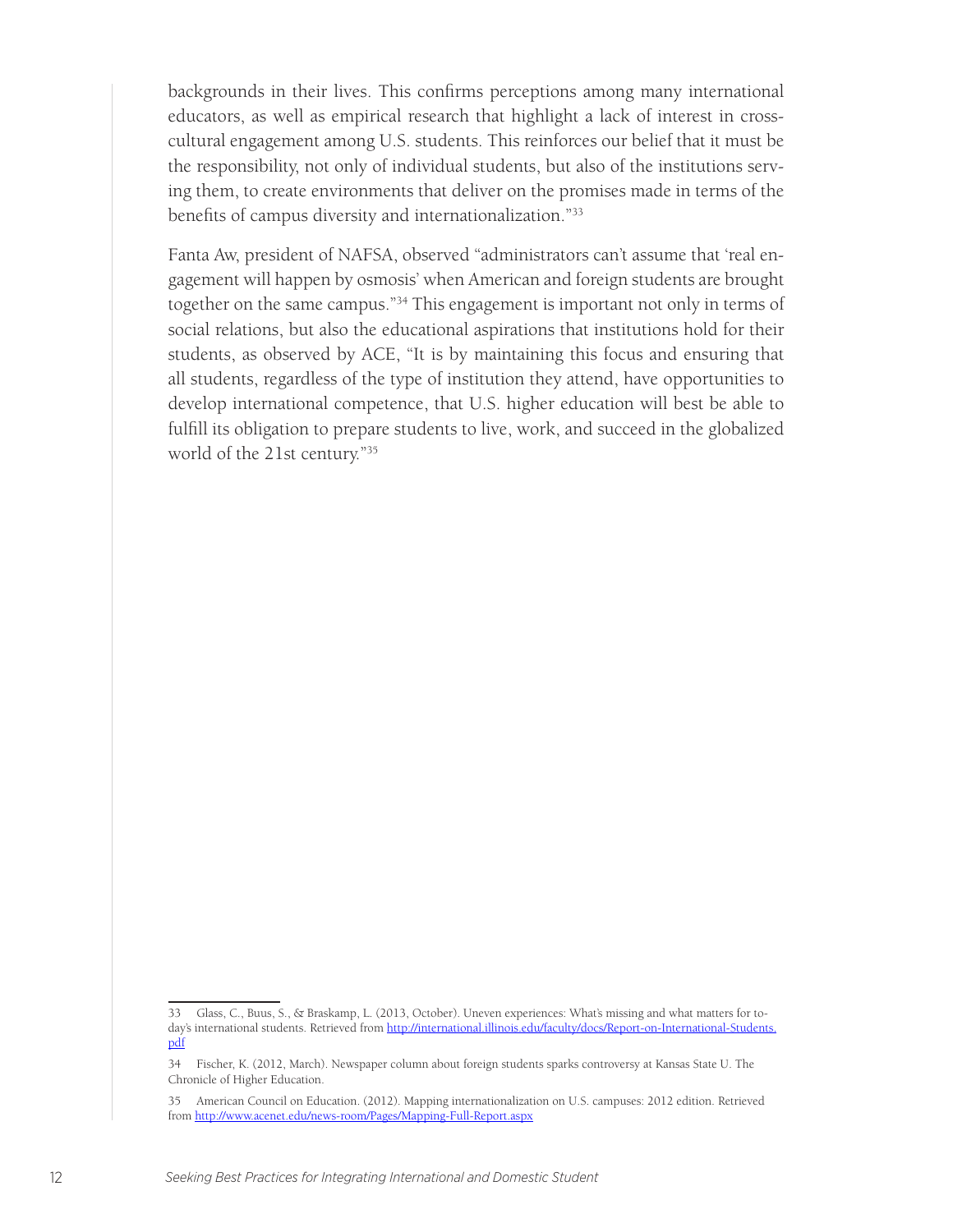# **Observations**

What are the best practices for integrating international and domestic students? As with many aspects of international education, one question can lead to a multiplicity of answers. UMTC is asking this question at an especially pertinent time, as international student services are experiencing a rising demand on their services, with one recent announcement bringing a modicum of relief.

In April 2014, SEVP (the Student Exchange Visitor Program) formally announced that SEVIS II<sup>36</sup> development has been terminated. SEVIS II had been looming on the horizon for several years, as a transformational change both in terms of the actual database and related compliance as well as the daily ways of conducting business. As the years passed, the likelihood of SEVIS II materializing diminished in the eyes of many international educators, yet it was still referenced by SEVP. In its stead is a new vision of SEVIS being enhanced incrementally. Based on the information currently available, this promises not to be a transformational change and thus may be a period when international offices can focus less on the mechanics of the database and more on the actual student services.<sup>37</sup>

When SEVIS was first implemented in 2003, institutions experienced heightened awareness of the international student services office and the international student population in general. I would propose that in 2014, we are once again seeing a resurgence of awareness of international students, not as a result of government mandates but based on the robust growth and, specifically, the transformative impact at the undergraduate level. At UMTC, international undergraduate student enrollment has increased 188% over four years (851 to 2,449 in 2008–2012). That type of growth underscores the needs of international students.

Following are some generalizations about the impact of undergraduate international student population growth:

- 1. More faculty, administrators, and staff are having extended contact with international students than when those students were concentrated at the graduate level.
- 2. This newly increased contact is also true for domestic undergraduate students. It is safe to say that whoever the domestic stakeholders are, not all

<sup>36</sup> SEVIS stands for the Student and Exchange Visitor Information System. Narrowly, it refers to the Department of Homeland Security database for tracking those in F, M, and J status. SEVIS II was the name of the new system to address technological limitations of the current database.

<sup>37</sup> A recent development I have noticed, which may or may not become a trend, is the creation of new types of positions in international student services. Instead of adding another SEVIS advisor, these positions are designed to have expertise in a given culture; others are focusing on programming and engagement in new ways. Some of this specialization is taking place outside the international office. For example, Boston University now has a chaplain exclusively for international students, as reported by Barlow, R. (2013, September 20). *BU Today*. Retrieved from http://www.bu.edu/today.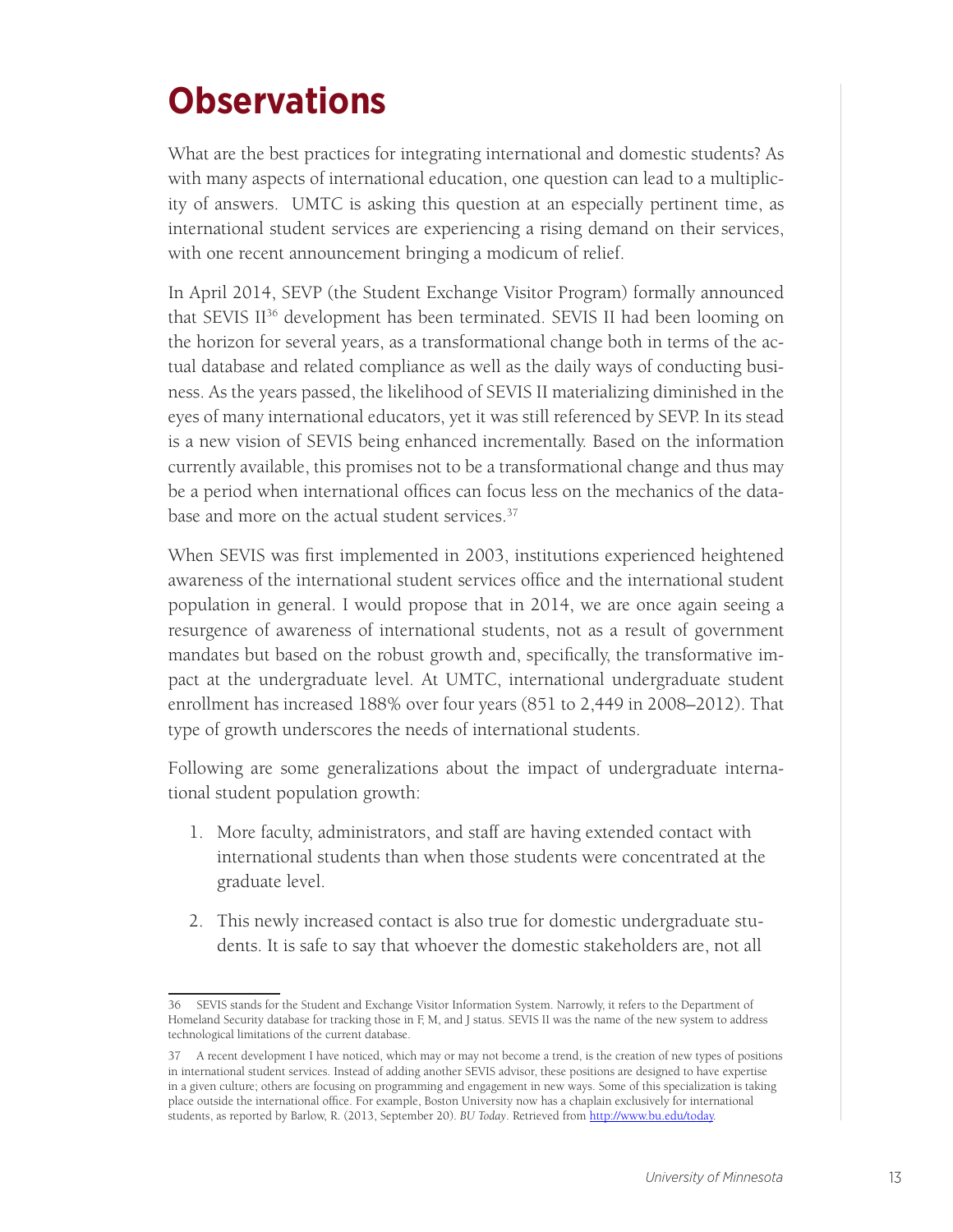these contacts are smooth and successful, nor would that be expected in an intercultural context.

- 3. As we know, the developmental needs of undergraduate students differ from those of their graduate counterparts. Thus, this influx of international undergraduates is impacting established programs and services throughout universities, from the department level and school to centralized areas such as student affairs and health services. Institutions must redefine who their student clientele is.
- 4. There is also the impact of meeting the needs of the international undergraduate student's family. Unlike the families of their graduate compatriots, these families may expect and want the kind of interaction more typically associated with domestic undergraduates. In providing services to these families, institutions must account for differences ranging from time zone, language, and geography to cultural values.
- 5. International graduate students, specifically at the Ph.D. level, are often funded by institutional support. Although some countries (such as Saudi Arabia and Brazil) have a large increase in government-sponsored students, most international undergraduate students are likely to have private sources of funding. This contributes to the development of a "consumer" mentality among international students, which in part reflects the middle-class status and expectations of many of these undergraduates and their families. The consumer mentality is likely fortified by the way social media influences the marketing of higher education, as well as the increasingly popular views of education as an investment or a commodity, especially in these economic times.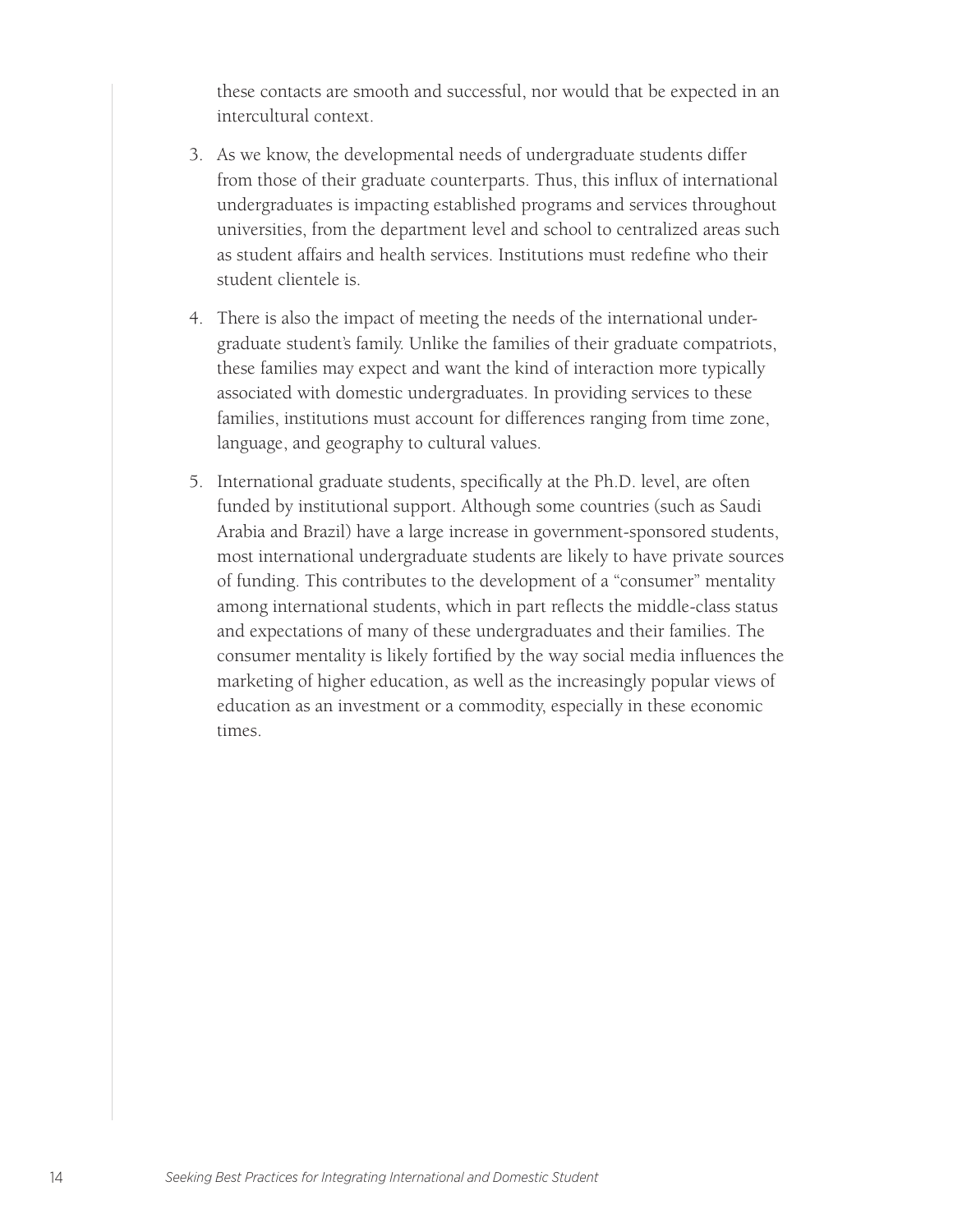## **The Process**

The goal of this project was to gain impressions and collect ideas about current practices, not to conduct assessments of them per se. Throughout this process, I prepared preliminary lists of practices to consider for further review, which were vetted by the assistant dean with feedback from the project advisory group. That was an important measure to ensure these practices would be relevant and of interest to UMTC.

The resulting list includes 16 practices, found at 10 institutions plus one professional association and one statewide coalition. Three institutions are private, and seven are public.

George Mason University [Simon] Iowa State University Purdue [CIC and Simon 2006] Rice University University of Buffalo University of Iowa [CIC] University of Oklahoma [Simon 2007] University of Pennsylvania Vanderbilt University Washington State University [ACE AHITW] ACS – the American Chemical Society GAIE – the Georgia Association of International Educators

There are four characteristics found in most of these practices:

**Partnerships –** About three fourths of these practices are implemented in partnership—typically an office with another office, but also an office with faculty, and even a student government with an office. While not requisite, it seems fitting that in encouraging integration, higher education professionals are able to model outreach, leveraging and blending the resources, skills, and assets of different offices. Also, this is good institutional stewardship, especially important during these economic times.

**Active Leader/Learner Student Role** – About three-fourths of these programs rely on students having an active role. In terms of leadership, one domestic student initiated a practice that has become institutionalized, other students serve in voluntary or paid leadership positions, and two programs have their own advisory boards. Likewise, many of these practices are designed for students to be active learners, calling on them to bring their experiences, perspectives, and openness to share with their peers.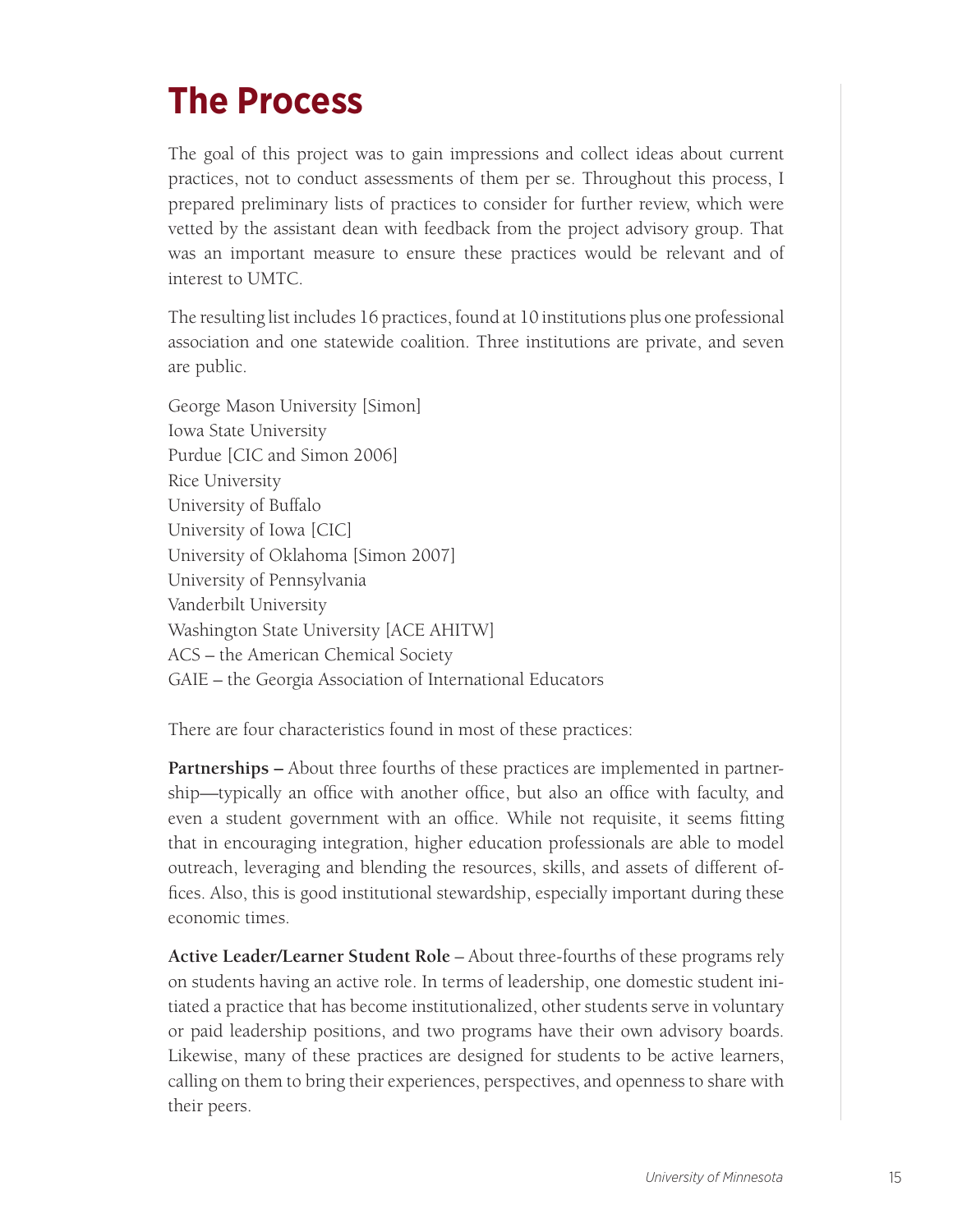**Community** – The practices vary in size, from 20 students to 1,000. They also vary in specific goals, from fostering friendships to enhancing intercultural understanding to encouraging dialogue. But they all share the greater goal of building community. Community is fundamentally about building the whole, which requires integration.

**Committed Intentionality** – There's a fourth characteristic that is difficult to describe with one word, so I am using the term "committed intentionality." Most of these practices were designed to address a specific problem, such as a lack of international students in the most influential student leadership organizations or bridging relationships between international and domestic students. There were very specific outcomes woven into the design. Likewise, there is tremendous commitment from those building these practices. These were not just requisite events to meet programming goals; they were born out of a great deal of passion, belief, and commitment to a broader goal, which is one of integration.

I have categorized the 16 practices into five groups:

#### 1. **Institutional Infrastructure**

Campus Dialogue Groups, Washington State University Understanding International Cultures Workshops, University of Buffalo International Partners Outreach Group (IPOG) University of Pennsylvania

#### 2. **Preparatory**

iCoug, Washington State University Boiler Out!, Purdue University International Football Clinic, Rice University

#### 3. **Faculty Facilitated**

Passport PUPIL, Purdue University Right, Wrong, or Different? Ethics Dinner, George Mason University International Lens, Vanderbilt University

#### 4. **Facilitated Friendship**

International Mentoring Program, Iowa State University E-Mentor, Iowa State University OU Cousins, University of Oklahoma International@Iowa, University of Iowa

#### 5. **Leadership Development**

International–Domestic Student Summit, American Chemical Society Georgia International Leadership Conference, Georgia Association of International Educators International Leadership Education Academy for Development (I-LEAD), Iowa State University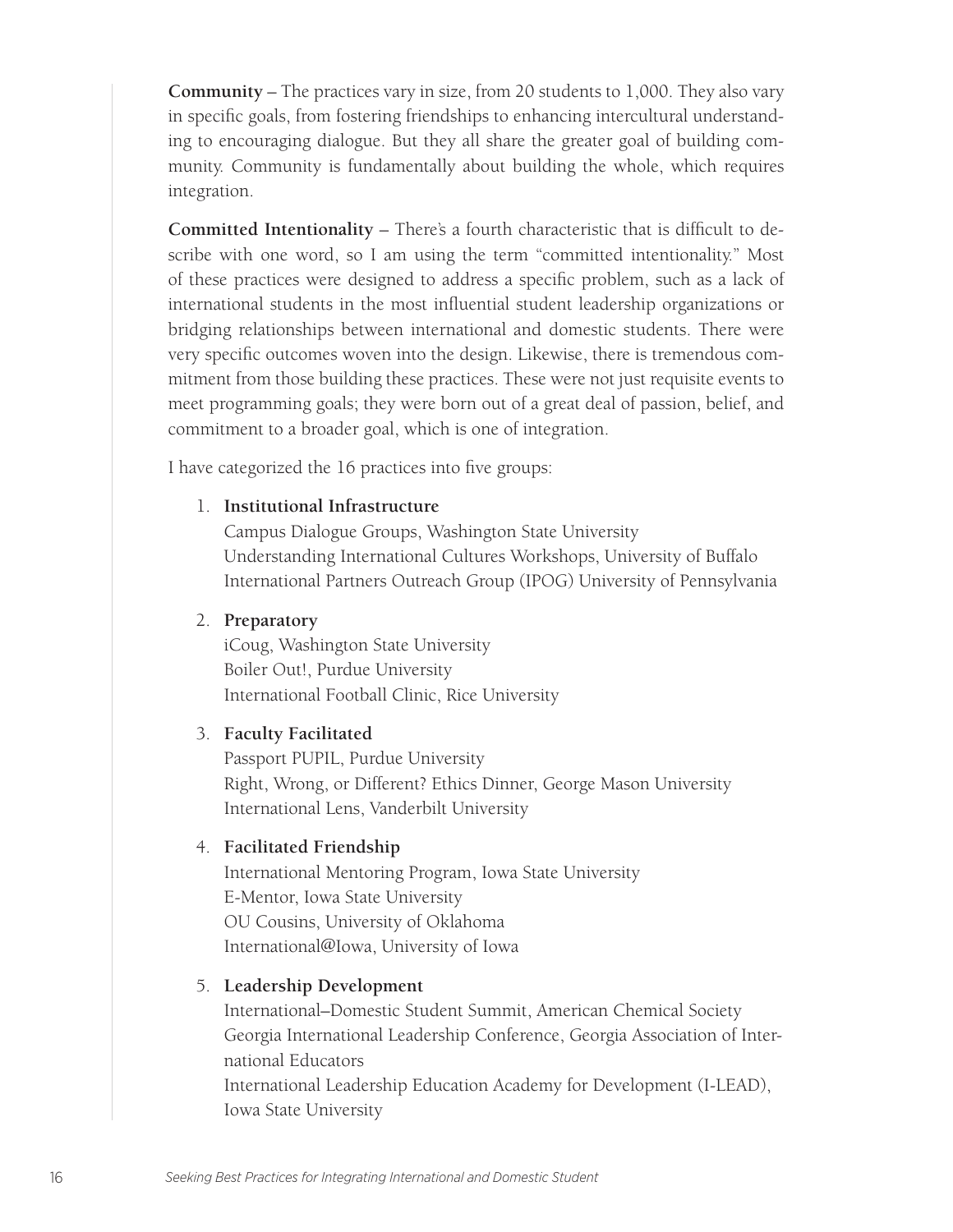Half of the practices are two years old or newer, including some still in the pilot stage (Campus Dialogues; iCoug; Passport PUPIL; Right, Wrong, or Different; Int. Student Mentoring, E-Mentor, International@Iowa, ACS Summit).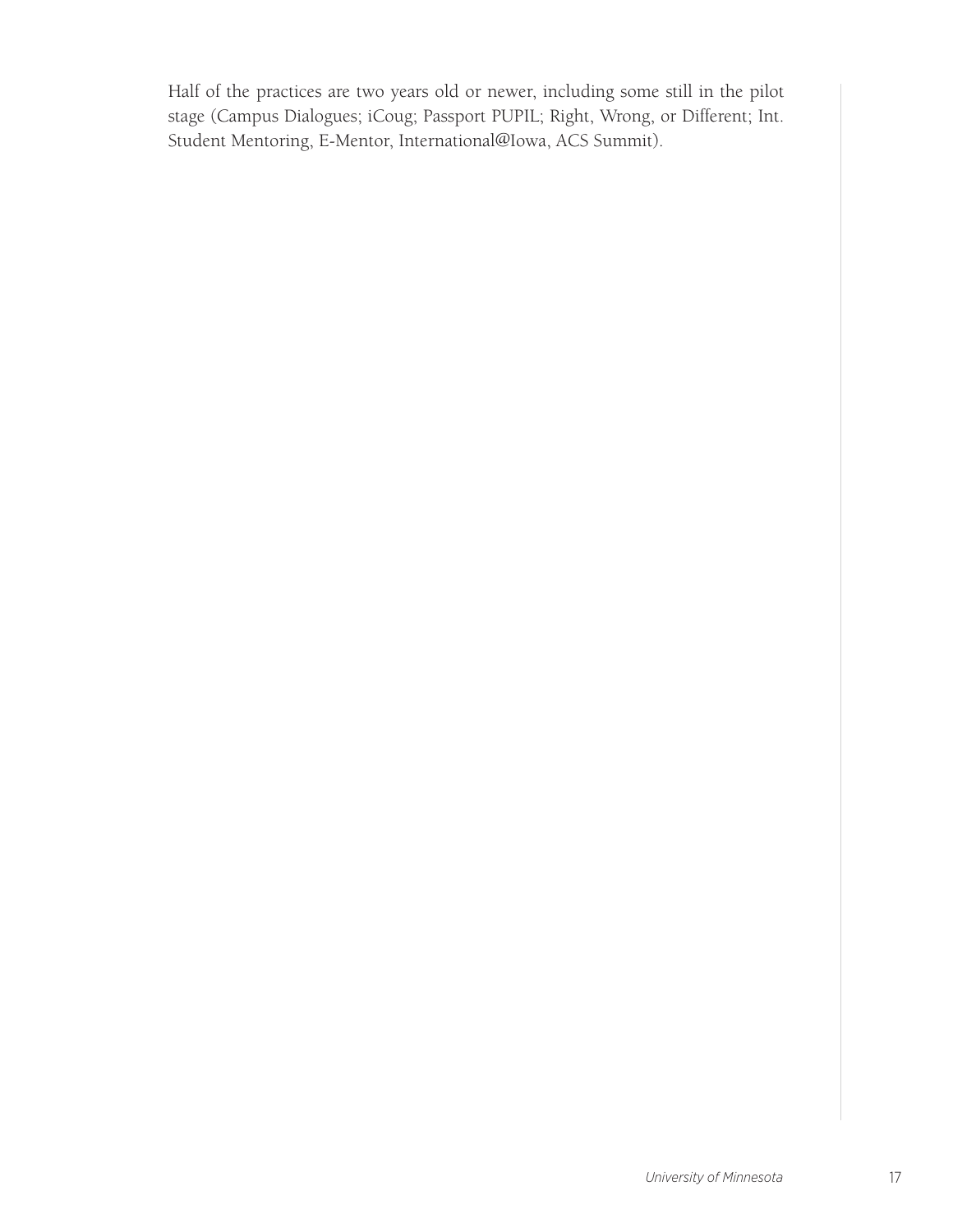## **The Findings**

### 1. Campus Dialogue Groups, Washington State University

#### **Interviewed**

Christine Oakley, International Programs, Director Global Learning and Associate Clinical Professor and Katherine Hellman, Associate Director, Office of International Programs on March 25, 2014

#### **Statistical Snapshot**

Overall enrollment (fall 2013): 27,642 Pullman campus: 19,466 International students: 1,896

#### **More information**

http://www.acenet.edu/news-room/Pages/AHITW-Fact-Sheet-Washington-State-University.aspx

#### **Background and Overview**

Washington State University (WSU) is one of eight institutions that was part of the American Council of Education's At Home in the World38 project. As described on the ACE website, 39 "Through this 3-year effort, funded by The Henry Luce Foundation, the Inclusive Excellence Group and the Center for Internationalization and Global Engagement worked collaboratively with a select group of 8 institutions to advance new analytical frameworks, enhance pedagogy, and develop innovative ways of fostering collaboration between internationalization and diversity/multicultural education on campus."

The WSU effort was led by Vice Provost of International Programs Prema Arasu<sup>40</sup> with the vision that international work did not belong to International Programs only. There was an intentional decentralization of internationalization efforts. The ACE-sponsored undertaking provided a framework for collaborative change, including mapping campus resources and an infusion of programming designed to encourage integration of students. Of specific interest are the campus dialogue groups. Each dialogue had a unique format and different sponsors, with Arasu leading the collaborative efforts.

<sup>38</sup> For this report, it may be referenced as the ACE or ACE AHITW project.

<sup>39</sup> See http://www.acenet.edu/about-ace/special-initiatives/Pages/At-Home-in-the-World.aspx

<sup>40</sup> Dr. Arasu is now the CEO and vice provost at Kansas State University Olathe.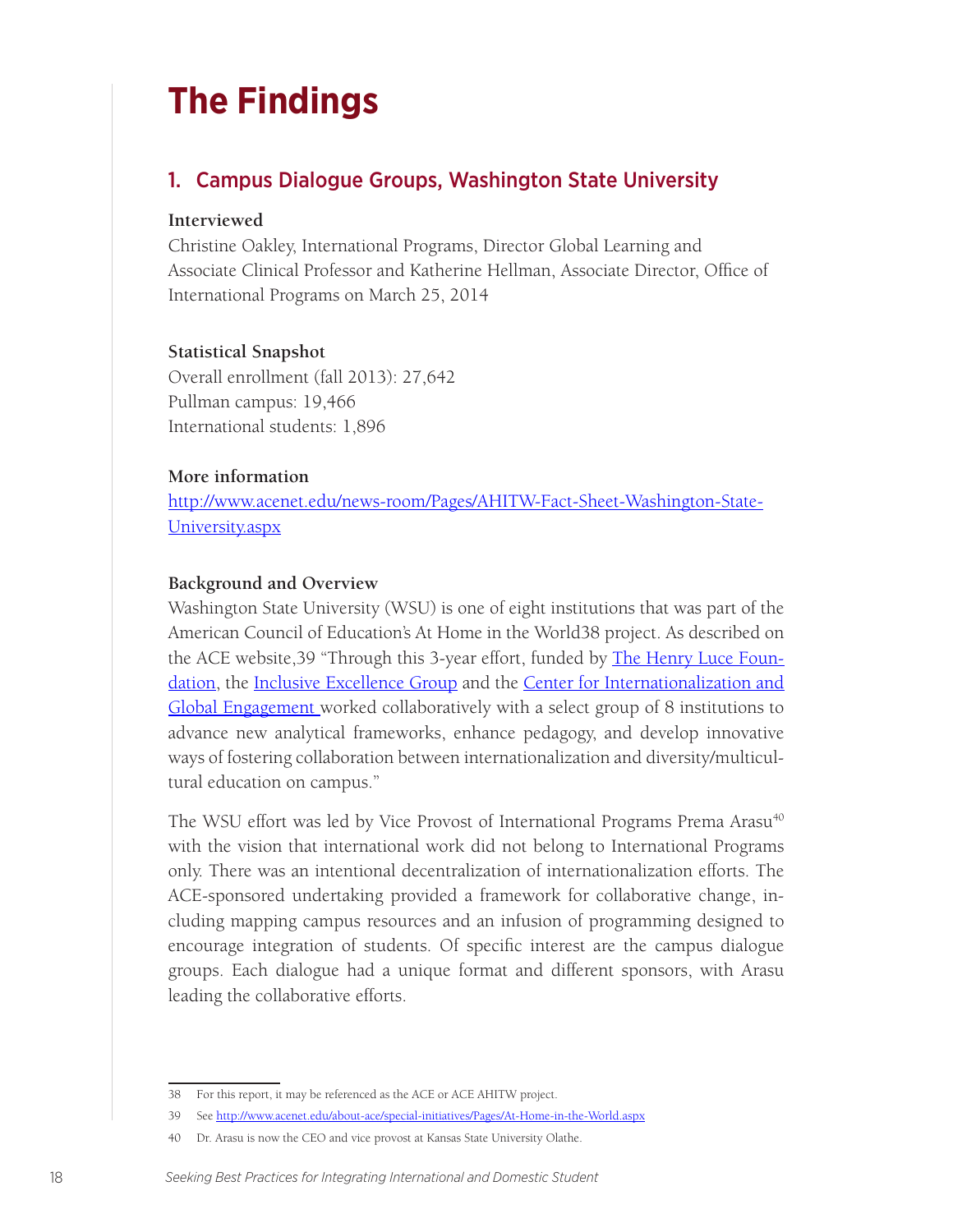The groups were conducted over 10 months in three different outreach efforts: $41$ 

January 23, 2012: "The dialogue was modeled on the World Café format and involved 28 participants from WSU staff, faculty, student and Pullman/Spokane regional community. Responses from the round table discussions were collated to the two questions: (1) What does diversity at WSU, and in the community, mean to you? (2) What could we do to form a stronger bridge between domestic diversity and internationalization within our constituencies and our communities? [This was facilitated by members of the ACE team.]

March 27, 2012: "Under the Big Tent" Debate – A regular feature at WSU organized by the Center for Civic Engagement and the Student Union) partnered on the ACE AHITW topic of "Different cultures in the world … and at home: How do we interact with each other?" Four panelists (one staff, one faculty/dean, two students) provided their perspectives with an audience of about 30 WSU community members, including students. The formal "debate" was followed by a discussion among ACE team members and others including a visitor from UNAM University (Mexico City).

October 23–25, 2012: During the week celebrating the 25th anniversary of WSU's Multicultural Student Services, team members on the ACE project coordinated planning and execution of a three-day series of dialogues focused on "Creating our vision for diversity in the next 25 years" with first students, then staff, and finally, on the third day, with the entire campus community. Attendance averaged 30–80 individuals at each dialogue. One item that surfaced during the dialogues was the need for cultural competency (CC) training and more of these types of dialogues across campus."

#### **Program**

As indicated above, each dialogue had a different format and prompts. Each table had a facilitator and recorder. Every table reported to the whole group. Notes were summarized for the AHITW project and used to initiate additional dialogue and discussion about the nature of the project.

#### **Participants**

The participants were mixed, in terms of students, faculty, and staff, with domestic and international students drawn from all parts of the university.

#### **Resources**

The program had typical overhead costs for advertising and refreshments. The personnel time was absorbed by the various sponsoring offices.

<sup>41</sup> The three descriptions are from American Council on Education, (March 2013), At home in the world: Educating for global connections and local commitments, Washington State University.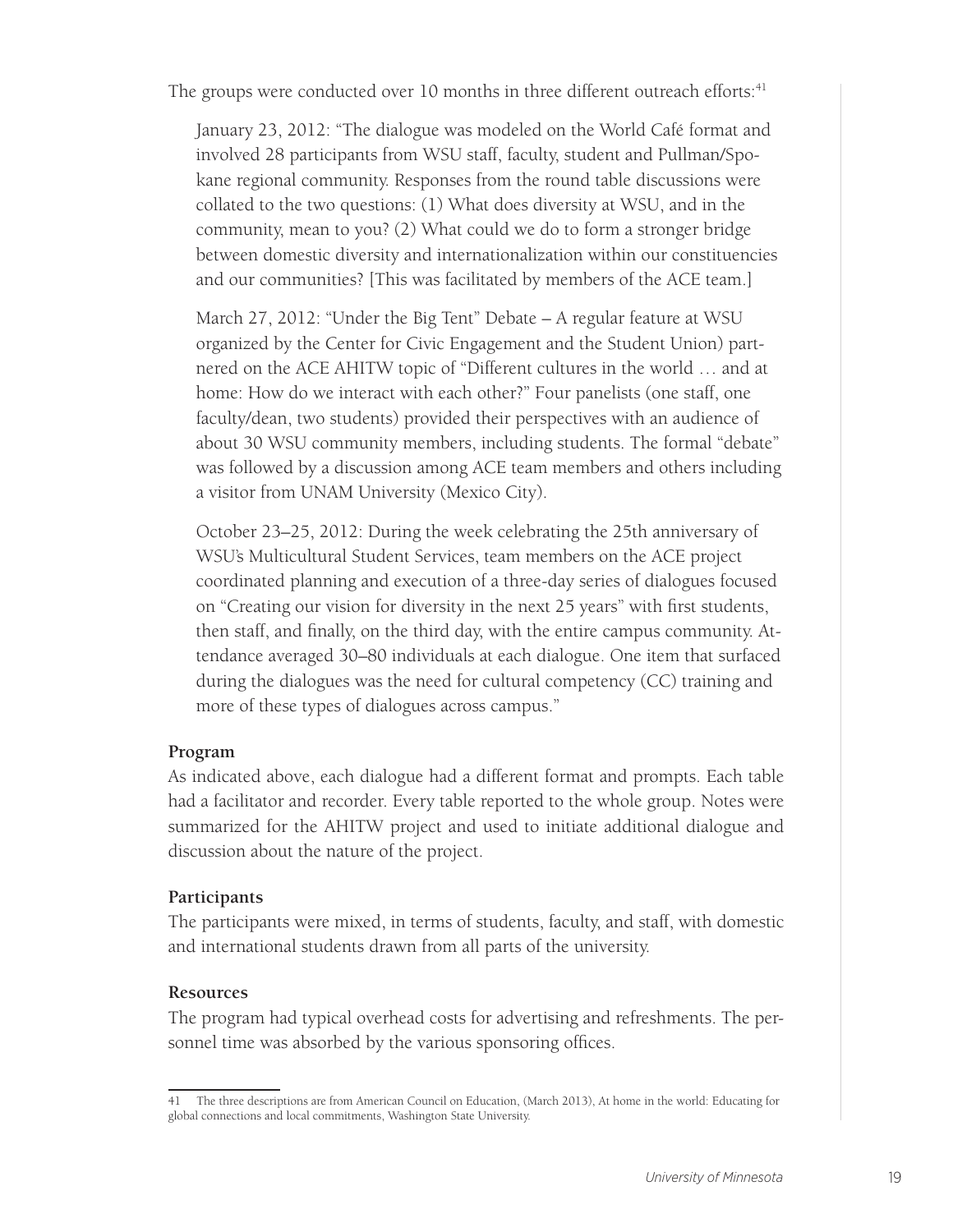#### **Outcomes**

Dialogue was the primary goal, rather than a set of specific learning or training outcomes.

The outcomes emerged as the dialogues and ACE group work. The creation of global/cultural/diversity (GCD) learning goals and outcomes and assessment of students before they leave WSU was a huge outcome that is now built into WSU's new strategic plan.

The ACE group continues to meet and discuss next steps. They envision the diffusion of these ideas in various ways and plan to capture these in student assessment data.

#### **Lessons Learned**

Sponsor dialogues if the environment is right. WSU works very well together and did this without a mandate from the top. WSU sees internationalization and diversity as part of its new strategic plan, and the dialogues helped identify advocates across campus to continue to move this agenda forward. The key is having folks dedicated to doing this.

Additional lessons learned are:<sup>42</sup>

- 1. "WSU has a lot of resources (courses, expertise, programs, engaged offices and people) and a generally collaborative campus culture.
- 2. The ACE AHITW project was an important 'glue' for bringing offices/ departments together.
- 3. Campus dialogues are an effective and well-received mechanism for engaging different groups.
- 4. People are stretched thin, and fiscal resources remain limited.
- 5. There is sensitivity around topics of domestic diversity versus international diversity; part of this stems from federal mandates, funding, and focus on science and technology and increasing reliance on international students/faculty in these areas, and a sense of cultural awareness/training as a non-tangible goal.
- 6. The importance of institutional commitment, top-down/bottom-up approaches to keep the conversation, programming, and cross-campus activities going including recognition of individual as well as team effort.

<sup>42</sup> The American Council on Education. (2013). At home in the world: Educating for global connections and local commitments. Pullman, WA: Washington State University.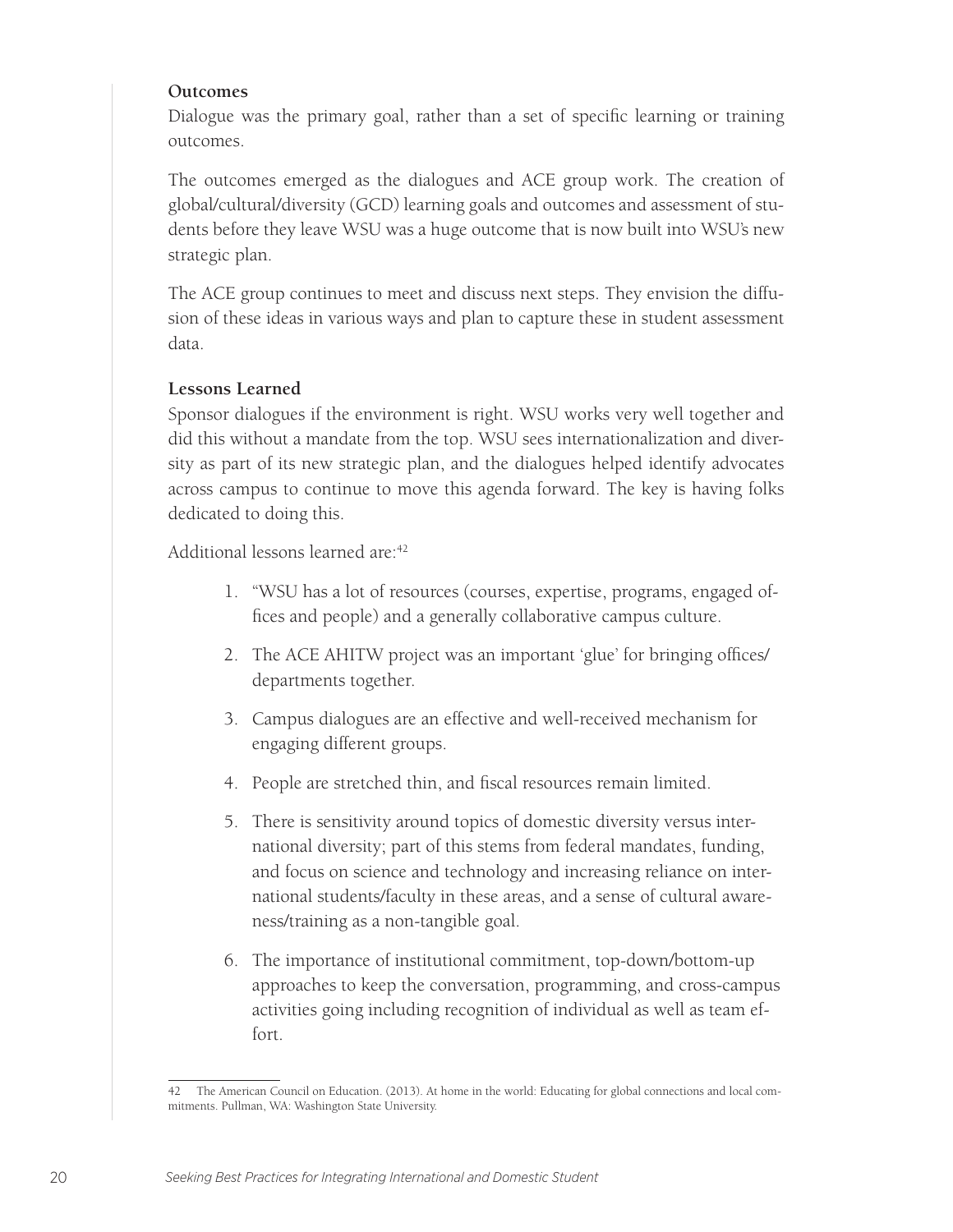7. View this as a long term, dynamic process. Take baby steps, partner with other groups (on and off campus). Rather than creating new programs, weave ACE concepts into programs and activities already in existence"

#### **Future**

WSU is currently establishing the next five-year plan. It remains to be seen how the At Home in the World work will be specifically incorporated into that plan.

### 2. Understanding International Cultures Workshop Series, University of Buffalo

#### **Interviewed**

Ellen Dussourd, Assistant Vice Provost and Director, International Student and Scholar Services on February 19, 2014

#### **Statistical Snapshot**

Total enrollment: 29,940 International student enrollment: 4,463 + 1,324 (OPT) Undergraduate enrollment:15,855 International undergraduate enrollment: 1,757

#### **More information**

https://mediacenter.buffalo.edu/ess/portal/section/04b5ebc8-43b4-4348-8848 a7fd788efe0d

#### **Background and Overview**

The goal of these workshops is to offer in-depth training on a particular culture for faculty and staff. A workshop has been conducted annually during International Education Week since 2006. The focus of each has been on a single country, except for two workshops (one on the Middle East, one on three countries). The presenters are UB international students.

Dussourd, assistant vice provost and ISSS director, perceived a need for more cultural information for UB faculty and staff. In designing the series, she determined it would be useful to make explicit the cultural differences between the cultures most represented among UB international students and U.S. culture. She noticed how fascinated UB colleagues were when they found out about specific cultural differences at the workshops.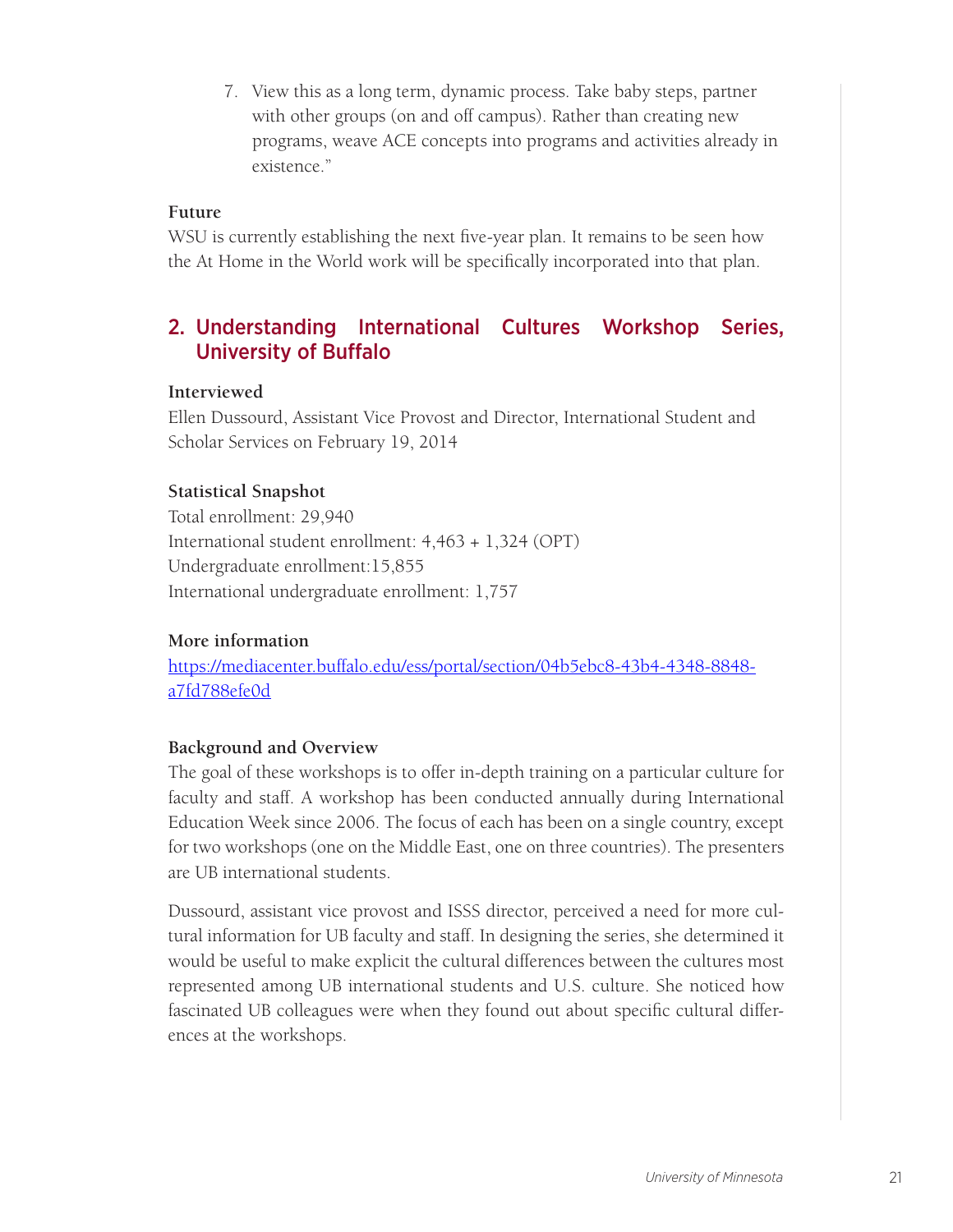#### **Participants**

The international student presenters volunteered for the project after receiving a listserv message from the ISSS. They underwent intensive preparation and discussion with Dussourd. They are primarily graduate students. Attendees are faculty, professional, and support staff. Anecdotally, it seems some participants are motivated to attend due to an intercultural situation or dilemma they have experienced and are seeking resources to address it. In terms of who is invited, extensive email advertising includes targeting faculty sponsors of H-1Bs<sup>43</sup> as well as staff who work with payroll and human resource matters, academic advisors, and residential life staff. The workshop series is also advertised through the Teaching and Learning Center.

#### **Resources**

The workshop has minimal financial costs (e.g. in-house filming of the presentation) but does require extensive human resources. Dussourd estimated spending 40–50 hours annually to prepare, not including the students' time. In addition to discussions with the students, much of this time is the support Dussourd provides by preparing the notes and a PowerPoint presentation based on the students' original content. This ensures the workshops meet a high quality standard and also reduces the demands on the presenters. Dussourd has approximately six meetings with the students and two rehearsals for a given workshop. The students are not compensated for this effort, though there is a group dinner following the workshop presentation.

#### **Feedback**

Participants complete evaluations at the end of the workshop. Those who completed evaluations were quite satisfied with the workshop's content. One faculty member in Learning and Instruction uses the webcasts in her teaching. An unanticipated outcome is that the student presenters keep in touch with Dussourd as their go-to person for immigration and other concerns.

#### **Benefits**

Most of the students who volunteer are Ph.D. students. Some want experience and training in giving presentations. A few have been enrolled in the Graduate School of Education. In all cases, the students have been eager to bridge the gap with faculty and staff, and it seemed like an important personal development experience for them to share their expertise with the university community. The students enjoy being with one another and appreciate the recognition and respect that come from working closely with Dussourd and contributing something beneficial to the UB

<sup>43 &</sup>quot;The H-1B visa/status is used for a nonimmigrant temporary worker in a specialty occupation. It allows U.S. employers to hire qualifying foreign nationals temporarily in certain types of employment positions." This definition and further information may be found at http://www.isss.umn.edu/H1BEmployment/default.html.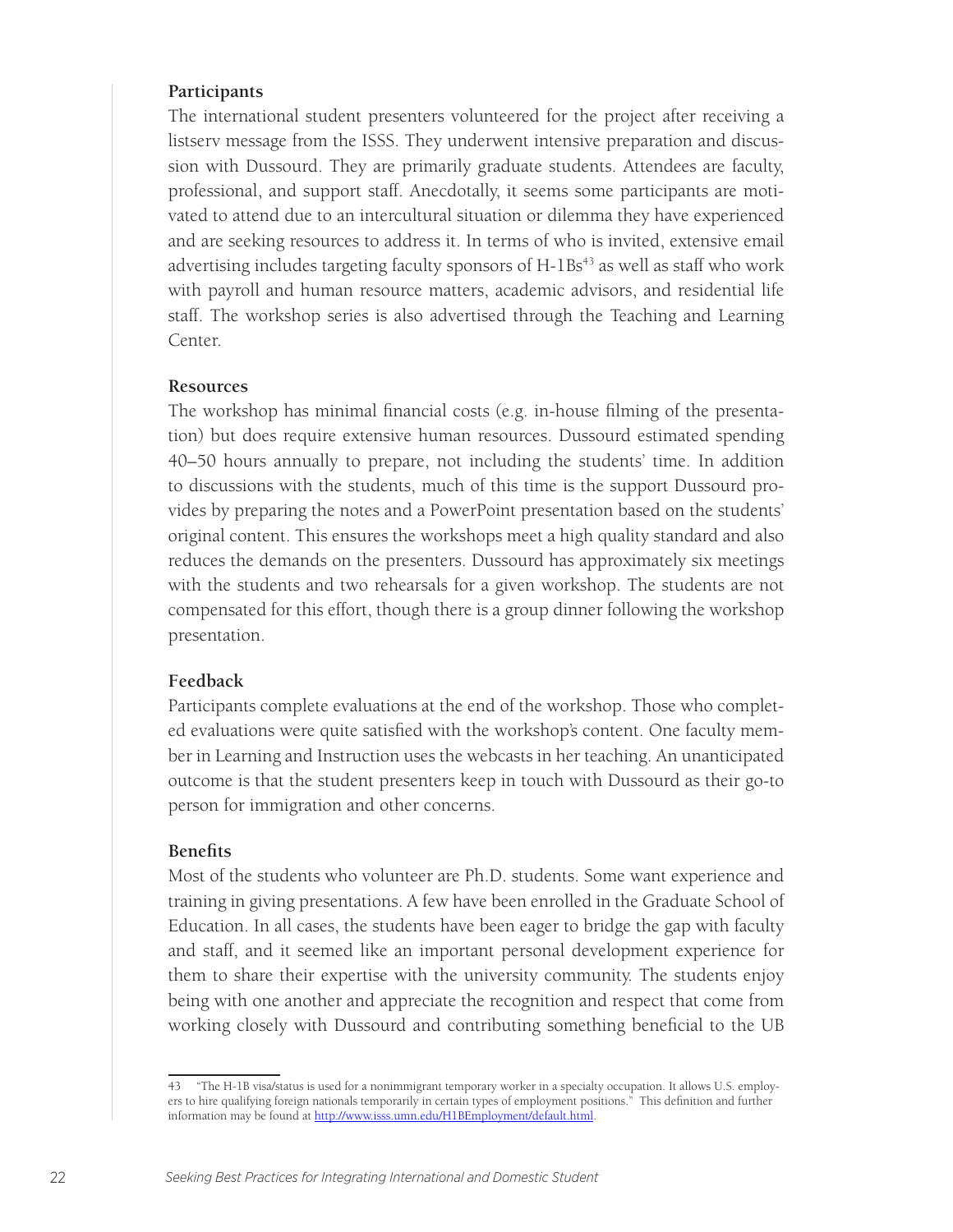community. The students appreciate the role reversal of being the trainers—and also the direct support Dussourd provides them, such as taking notes of their presentation ideas. The workshops' goals include providing specific information about a given culture and making the differences from dominant U.S. culture as explicit as possible.

#### **Lessons Learned**

- Be able to spend a lot of time preparing the students.
- Recruit from large student populations, because the percentage of students who volunteer may be small (e.g., 1,000+ students, 6 volunteers). Try to recruit graduate (especially Ph.D.) students.
- Avoid creating a hardship for the students or adding to their workloads. Work around their schedules. Make the meetings enjoyable and therapeutic for them.
- Develop a consistent framework and format for the workshops. Summer is the ideal time to prepare, but with international students' needs to travel home, this is not always possible. It is important to schedule any planning during the fall around students' peak academic activity.

#### **Looking Forward**

In the earlier years, a workshop attracted an audience of 90. The most recent presentation drew 19. The eight-year series has covered the top-sending countries for UB. At this juncture, a review is being done regarding the future of these workshops. That review includes how to maximize the knowledge already shared, e.g., developing a series of country-specific brochures for the faculty and staff as well as the students. The review will also examine the content and format, to determine whether the workshops need to be tweaked, revamped, or otherwise changed.

### 3. International Partners Outreach Group (IPOG), University of Pennsylvania

#### **Interviewed**

Rodolfo (Rudie) Altamirano, Director, International Student and Scholar Services on April 17, 2014

#### **Statistical Snapshot**

Fall 2013 enrollment: 24,630 Full-time undergraduates: 10,319 International students: 4,497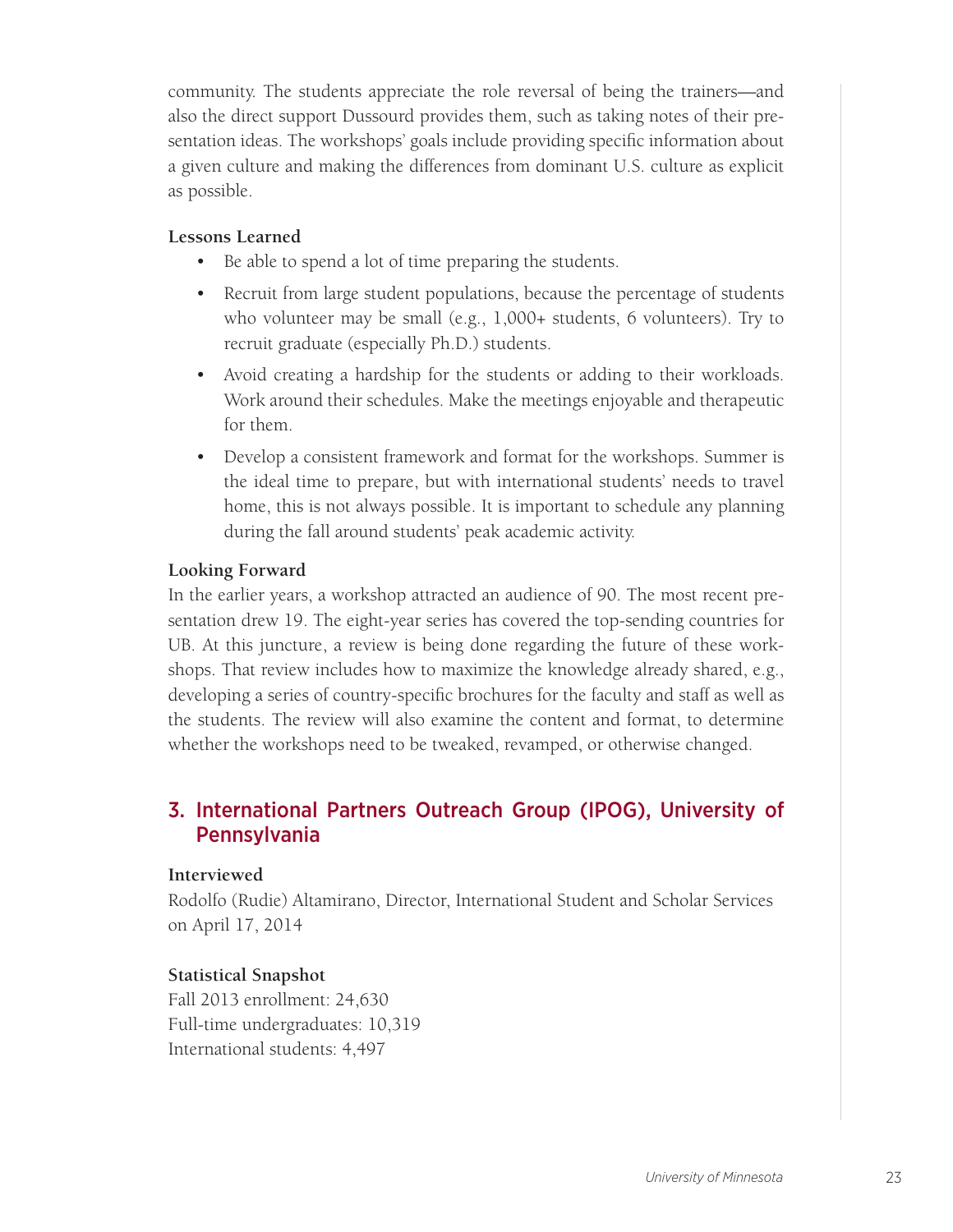#### **More information**

https://global.upenn.edu/isss/ipog

#### **Background and Overview**

Penn is an institution that values partnerships. When Altamirano joined Penn in 2006, he had a vision of forming a structure to facilitate direct and ongoing dialogue between students and administrators. Thus, Altamirano created the International Student Advisory Board and the International Partners Outreach Group (IPOG). This report focuses on the latter.

#### **Program**

The purpose of IPOG is to advise the ISSS on policies and procedures; help make the university a more warm, welcoming, and respectful environment for international students and scholars; and explore opportunities for partnerships among the members to enrich the internationalization of Penn.

By engaging in this facilitated dialogue, administrators are able to hear directly from the students what they need and are then better able to provide advocacy and support so international students are well integrated into the campus community.

The IPOG meeting agenda reflects the dynamic nature of the group. A meeting may be a feedback session on a given topic, a student-run presentation, or a discussion led by an office currently engaged in high-profile efforts. The meetings are two hours long.

Members' roles and duties are described by the ISSS as follows:

- Attending one meeting per semester to review initiatives and explore partnership opportunities for the enhancement of the academic and personal lives of the international community
- Sharing critical information from each unit that will impact the lives of international students, scholars and faculty
- Supporting units' programs, processes, policies, and procedures in partnership with the ISSS as they are implemented across Penn
- Advising ISSS on disseminating information and obtaining university-wide compliance on immigration policies and processes
- Helping, promoting, and providing feedback on several ISSS initiatives (e.g., satisfaction surveys, focus groups, open forums, programs) per year, as well as on a periodic basis
- Participating in working groups, task forces, and subcommittees to share their strategies and ideas with administrators, and then communicate with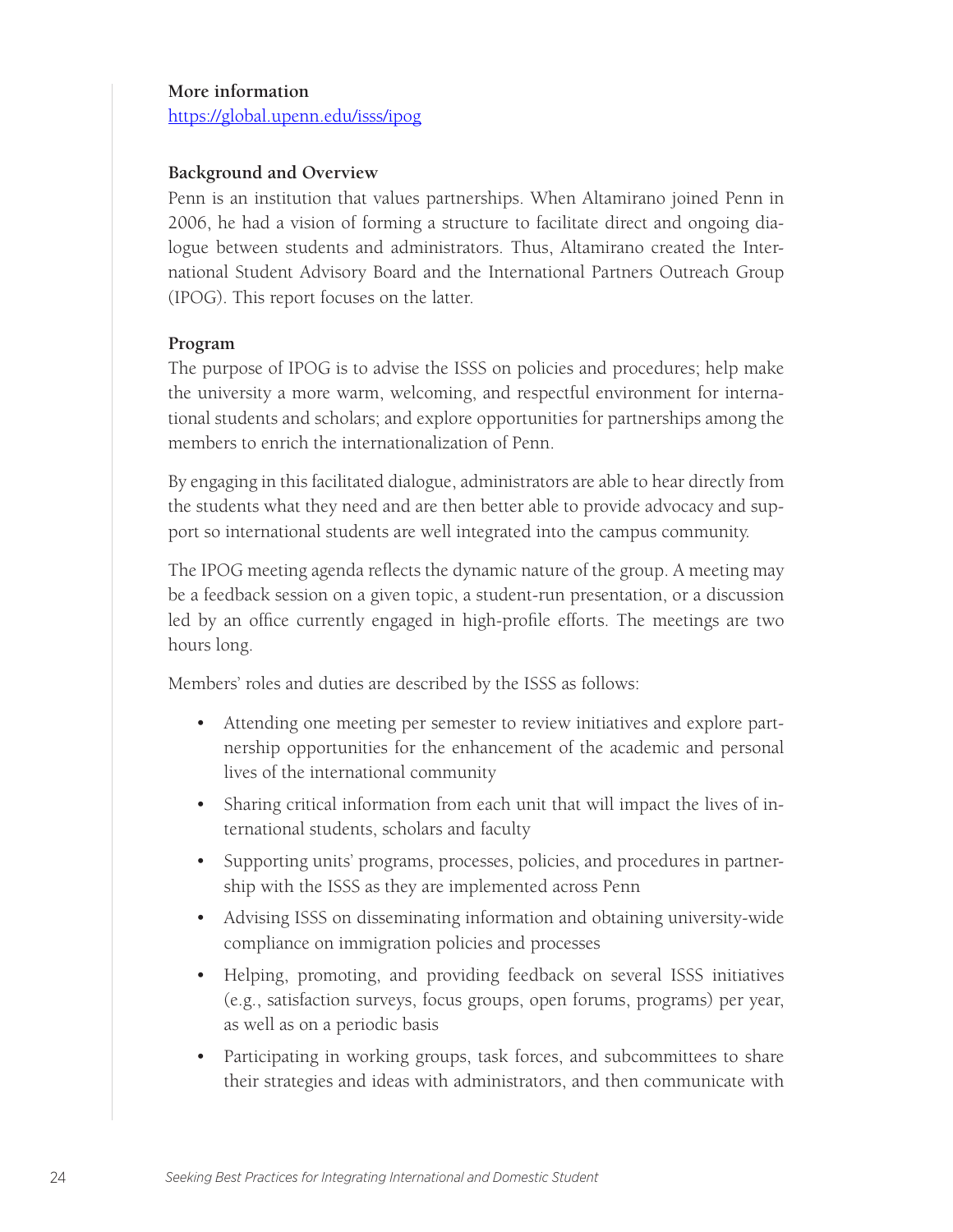their fellow administrators. Working groups are used as needed, typically have five members, and can last from one semester to one year.

- Engaging in dialogue with students (International Student Advisory Board) about their experiences on campus and about their ideas for improving the campus atmosphere for international students
- Members of the International Partners Outreach Group are encouraged to submit suggested agenda items or topics for discussion in advance of meetings to Altamirano

#### **Members**

There are currently 57 IPOG members. New members have been added annually since its inception. Membership to IPOG is gained through an invitation from the ISSS director. Among the members are high-level administrators of universitywide offices, faculty members, and representatives of key offices. Once appointed to IPOG, there is no term limit.

In addition to attending IPOG meetings, members may serve on IPOG working groups and may also be invited to present at an ISAB meeting.

#### **Resources**

There is minimal financial cost but extensive investment in terms of human resources. Altimirano ensures all IPOG needs are addressed.

#### **Feedback**

In IPOG's eight years of existence, the number of members has grown. Changes in membership have been almost exclusively due to new appointments. Through his ongoing contact with IPOG members, Altamirano receives feedback about the commitment and enthusiasm members feel about IPOG and the work they are doing. Here are some examples:

"IPOG is a terrific forum for meeting student leaders and understanding the unique perspectives that they bring to Penn. Our meetings enable staff and administrators to appreciate the rich cultural diversity that exists on campus. Ultimately, we want our students to graduate and to be enthusiastic alumni who remain engaged with Penn throughout their lives and around the world." – Eric Kaplan, senior director, International Institutional Initiatives, Development and Alumni Relations

"IPOG facilitates collaboration and partnership across the University. This is important to help us ensure that we support our international students while they are here and that we make their experience at the University as rewarding as possible."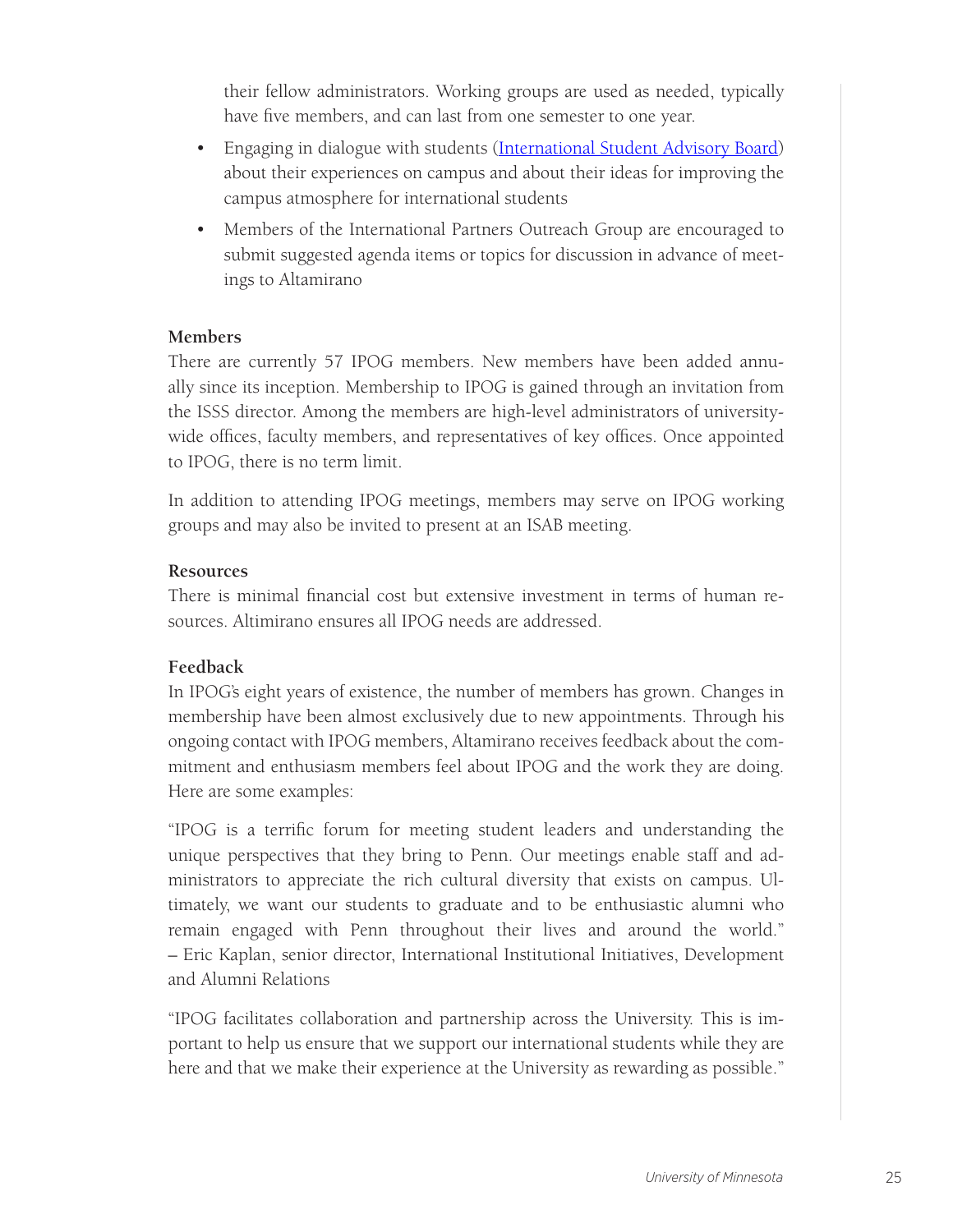– Elisabeth O'Connell, *associate dean for international admissions*, Undergraduate Admission

"The International Partners and Outreach Group does exactly that: partner and outreach. Before IPOG, we knew that an office existed to support the Penn international community, but who do they support exactly and how were questions we couldn't answer in any great detail. IPOG provides a forum to bring awareness to and discuss the issues facing international students and scholars. Even more than that, IPOG provides a forum for partners to meet and refresh their relationships across the university. It is this granularity that makes IPOG special—the ability to remind us that we're not just discussing a 'population' and that we ourselves are not just a 'service sector,' but rather, at the heart of it all, we are individuals meeting, understanding, and supporting each other." – Deanna Cheung, *Technology & Operations Officer*, Graduate Student Center

#### **Outcomes**

An international student integration working group was formed to design concrete steps to meet a five-year strategic pillar for Penn's global engagement efforts. They reached an important juncture in their strategic planning as of April 2014 and presented the set of initiatives in the joint IPOG and ISAB meeting.

#### **Lessons Learned**

Creating and coordinating such a board takes a great deal of strategic and holistic leadership. First there must be buy-in from high-level institutional leadership.

This is a unique model. Allow ample time (e.g., six months) to identify key individuals and hold strategic meetings with all the stakeholders before holding the first meeting.

When designing the board member role, take into account how busy they are and recognize and respect the other leadership commitments they have.

Think through the term of service carefully and what works for your institutional culture. At Penn, service on IPOG works best as an ongoing appointment with no end date.

This is a very large time commitment to create and coordinate that can have amazing benefits.

#### **Future**

There are no changes that Altamirano would make to the structure of IPOG. It has an integral role in the ISSS's effectiveness on campus and is salient toward meeting Penn's goals to further the integration of international and domestic students.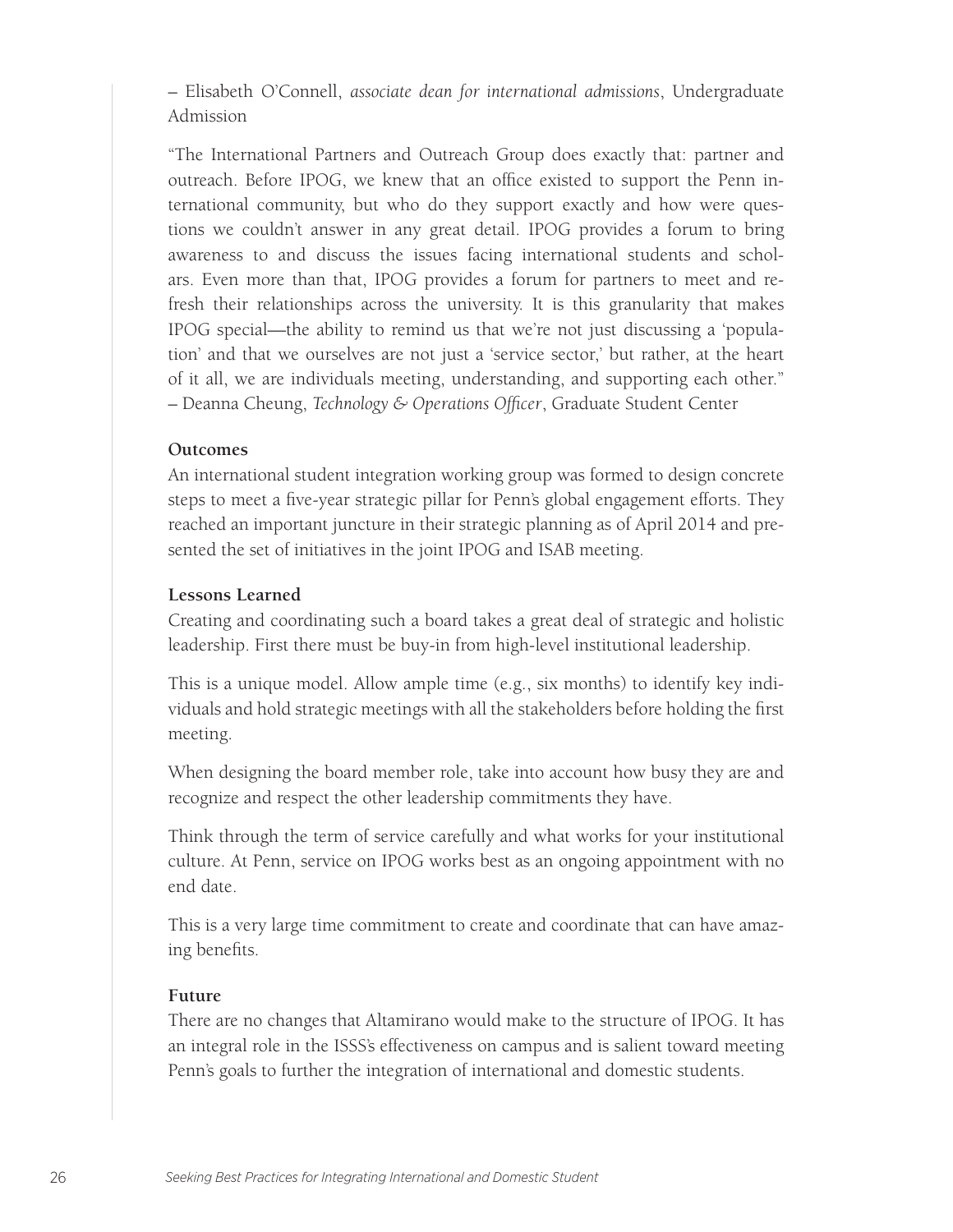### 4. iCoug, Washington State University (WSU)

#### **Interviewed**

Cheryl Hansen, Director of Global Services, on February 7, 2014

#### **Statistical Snapshot**

Overall enrollment (fall 2013): 27,642 Pullman campus: 19,466 International students: 1,896

#### **More information**:

http://www.youtube.com/watch?v=5g6OYiaq7mw

#### **Background and Overview**

WSU had a one-week international student orientation, which required a lot of student and staff time but didn't necessarily result in strong retention of information. Hansen, Director of Global Services, raised another concern about the orientation model: new international students were not able to register until after they completed the weeklong program, which resulted in their being closed out of many classes. Hansen spoke with Rebecca Vandevord at a meeting. Vandevord is the director for Global Campus, the university's eLearning service center. Out of Hansen and Vandevord's partnership, the idea for iCoug, an online multimedia orientation for international students, was developed. The two offices started planning in October 2012, and iCoug debuted June 3, 2013. The goals of iCoug are the following:

- create a tool that students can use while still at home, thus involving their friends and family, so their WSU connection strengthens before arriving to campus;
- eliminate on-campus international student orientation;
- integrate the international students into the domestic student programming for new students and have them better prepared to receive the information given;
- create a mechanism whereby international students can register earlier for their classes;
- help with retention.

#### **Program**

iCoug consists of videos, maps, avatars (voiced by WSU international students), narrated PowerPoint presentations, to-do lists, and discussion forums. iCoug is divided into five modules: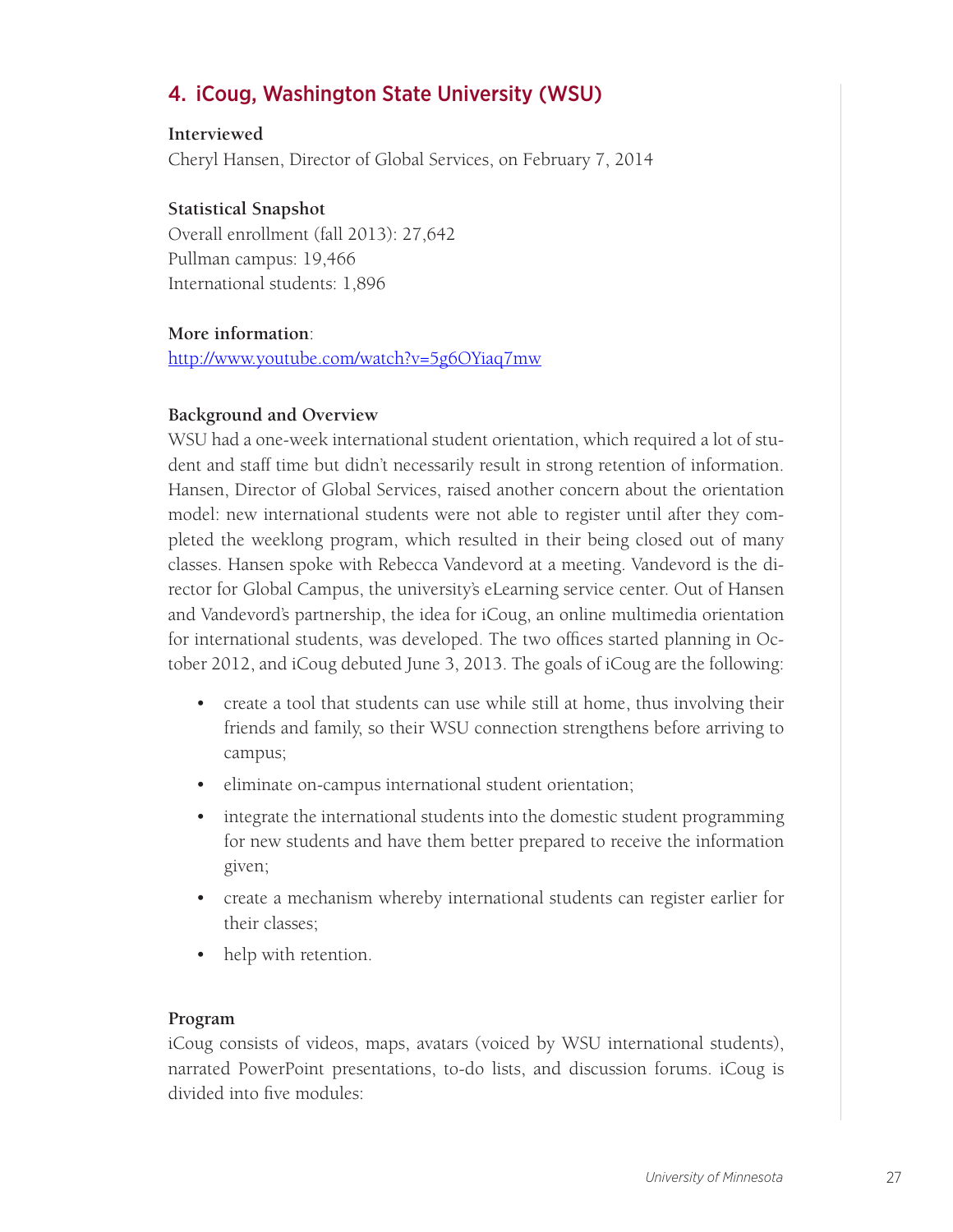- 1. Introduction (WSU campus, U.S. map)
- 2. Pre-Arrival (what to do before leaving visa, vaccines, what to pack)
- 3. Cultural Adjustment
- 4. Academic Expectations (classroom culture as well as plagiarism guidance)
- 5. Getting Connected (campus, clubs, resources, what to do for fun, links)

At the end of each module is an assessment. There are three to five questions for each section. The student has three attempts to get to 100%. If done in one sitting, it takes a new student approximately two hours to complete. If students don't pass after three tries, their test is reset to give them ample opportunities to pass.

#### **Participants**

iCoug participation is required of all new international students. Students are told from the time they are admitted about this requirement and are sent reminders about iCoug. A hold is placed on an international student's account until he or she successfully passes the assessments. When the program was piloted in fall 2013, about 24 out of 320 students had not completed iCoug by the time they arrived to campus. For spring 2014, 17 out of 180 didn't complete the assessments prior to arrival.

For those who are unable to complete it before arrival, time is set aside during the on-campus orientation for them to complete the iCoug Tutorial in a computer lab. WSU has added additional questions to each module to ensure a revolving bank of questions are available for the assessments.

The students are able to create their own activity out of iCoug, for example, participating in discussion forums and developing their own Facebook pages.

Here are some comments from the discussion forum:

Aysajan, China – "Hi, everyone, I am so excited to be a student of WSU. I just watched some videos about WSU, and I think it is so amazing. The main reason I choose WSU is that they can provide me with the best environment. I don't like big cities, and I want to do my academic research with full concentration in a quite small city. So, as you know, WSU is a perfect place for this purpose. Anyway, I am so excited now. I can't wait to arrive at WSU. I believe I will have the most amazing moments of my life there."

Sylvia, Kenya – "Going through the orientation pack has got me excited … and now more than ever, I look forward to coming to WSU. Why WSU … well, some of the research work I do in Kenya is in collaboration with WADDL, and when I proposed to do a Ph.D., they were more than excited to have me on board :-). Perhaps what I find relieving is the fact that I will not be wandering around alone. It is nice to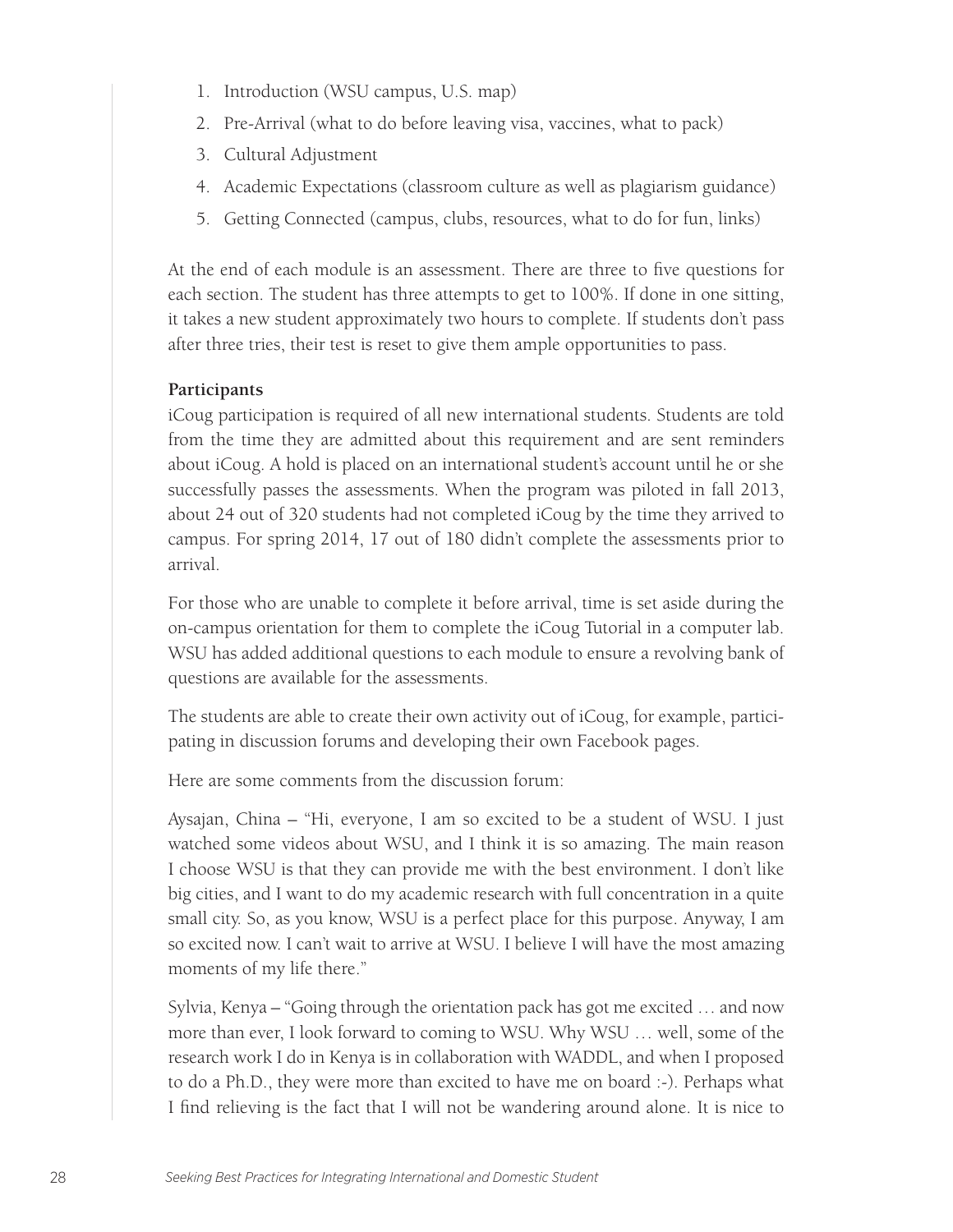know that there are a couple of 'new-comers' like me. I know I will love it in this new environment. My countdown begins."

Ismail, Turkey – "This orientation has been super helpful. I learned a lot about the university and the State of Washington especially Pullman. I chose WSU because it is one of the outstanding universities in my field. Also, I only heard great things about the life and environment in Washington State. I am looking forward to moving to Washington in August!"

#### **Resources**

Before any working meetings were held, Hansen ensured there was buy-in from all needed stakeholders.

Global Services partnered with Global Campus. There was no charge for the work done by Global Campus. A team of five from the two offices met about once a week until the rollout.

International student advisors worked on the script and PowerPoint presentation, which is work they would have done for orientation anyway.

The Global Campus office was able to use and tweak existing materials, in part, to develop iCoug.

#### **Feedback**

On the follow-up survey conducted after fall 2014 orientation, 86% of the respondents indicated the iCoug Tutorial was "very beneficial" on a scale of very beneficial, beneficial, somewhat beneficial, of little benefit, and not at all beneficial. (Twelve of 197 students responded.)

After spring 2014 orientation, 95% of survey respondents ranked iCoug as very beneficial to understanding the campus. (Ten of 110 students responded.) Comments included:

"It allowed me an insight into what I would need to do once here, although nothing can prepare you for actually being here."

"Very beneficial, especially as regards issues of weather and psychological challenges a new [student] might face coming to a place for the first time. It also gave an advance know of flight destination to book, where to report, buildings on Campus etc. One is more or less just coming into the reality of the iCoug tutorial. iCoug is innovative and should be sustained. Kudos!"

"It helped me to understand what was at stake such as academic integrity, cultural shock & adjustment, relationship with people, available help resources materials and what is expected of me to mention a few."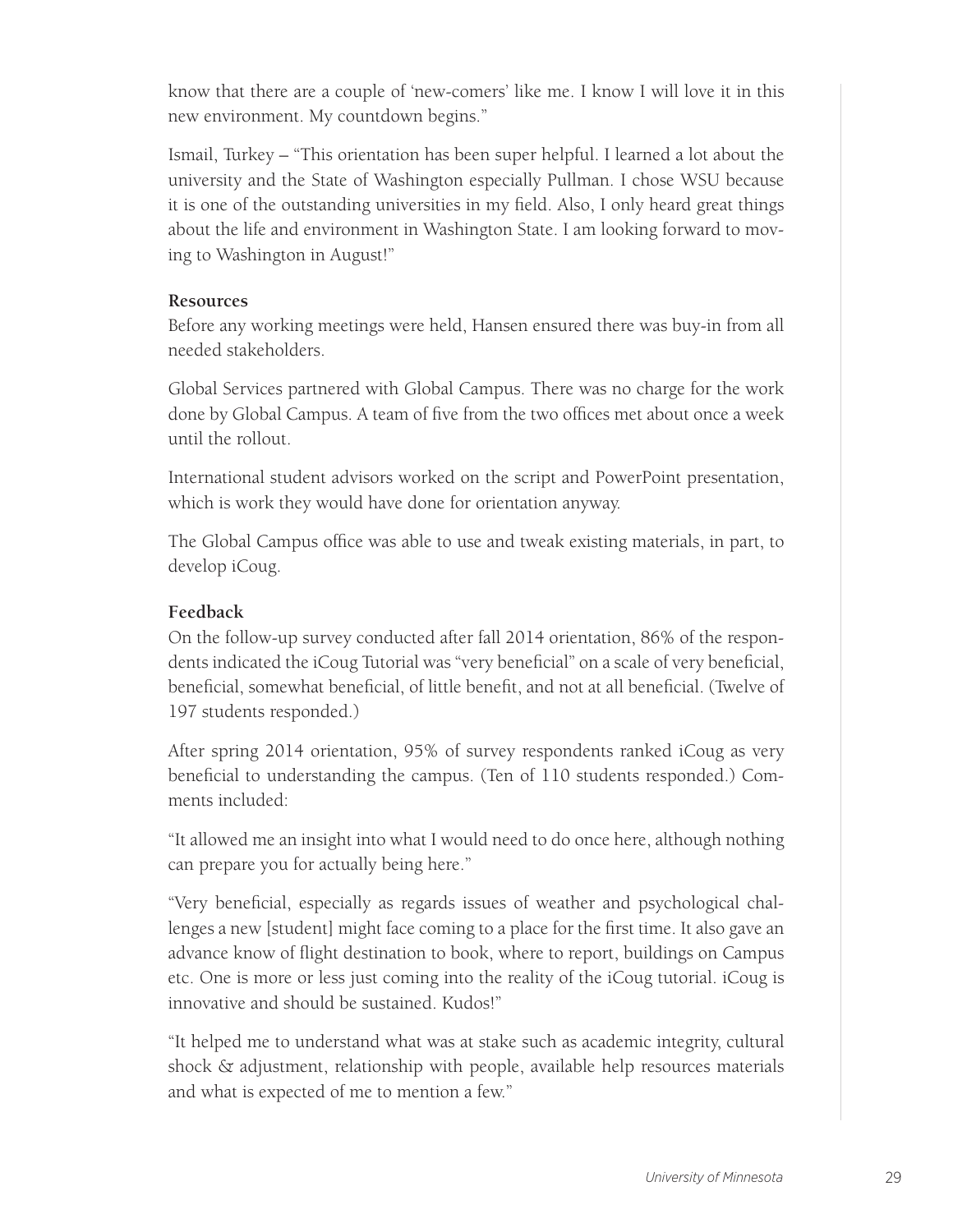Global Services would like to gather data to find out iCoug's impact regarding the integration of international and domestic students. Using iCoug has moved international students from a separate in-person orientation model to attending the same in-person orientation as the domestic students (with two supplemental sessions, one on cultural adjustment and the other on immigration). The orientation model for all students is three days (the third day being registration).

#### **Benefits**

The following benefits were noted:

- One third of the new international students were enrolled in nine credits before arriving to campus. This was a vast improvement, as international students previously were unable to register early. (To register early, they must complete iCoug, sign a housing contract, sign up for domestic orientation (\$230 fee) and take online English and math placement tests. The nine credits are freshman focus class, math, and English.)
- The early enrollment reduces the strain on the academic advisors and spreads out work over the summer.
- The international student orientation budget has been cut in half.
- Access to iCoug is available to new students for up to six months, so in advising sessions, students can be encouraged to use iCoug as a tool to review certain information.
- iCoug is an innovative program to engage, inspire, and connect international students to WSU and one another as soon as they are admitted/committed.
- iCoug is tailored and personalized to the needs of international students, e.g., pre-arrival information, cultural adjustment, academic expectations, getting connected, next steps, discussion forum.
- iCoug helps students hit the ground running when they arrive.
- It cuts down on days at ALIVE, WSU's general orientation for undergraduate students.
- It cuts down on staff time and stress, and students' and parents' time and money.
- It integrates international students into the domestic orientation.
- It resulted in more integration and buy-in from other departments as to the needs of international students: Registrar's Office, New Student Programs, Housing, Admission, Center for Advising and Career Development, academic departments, and advisors.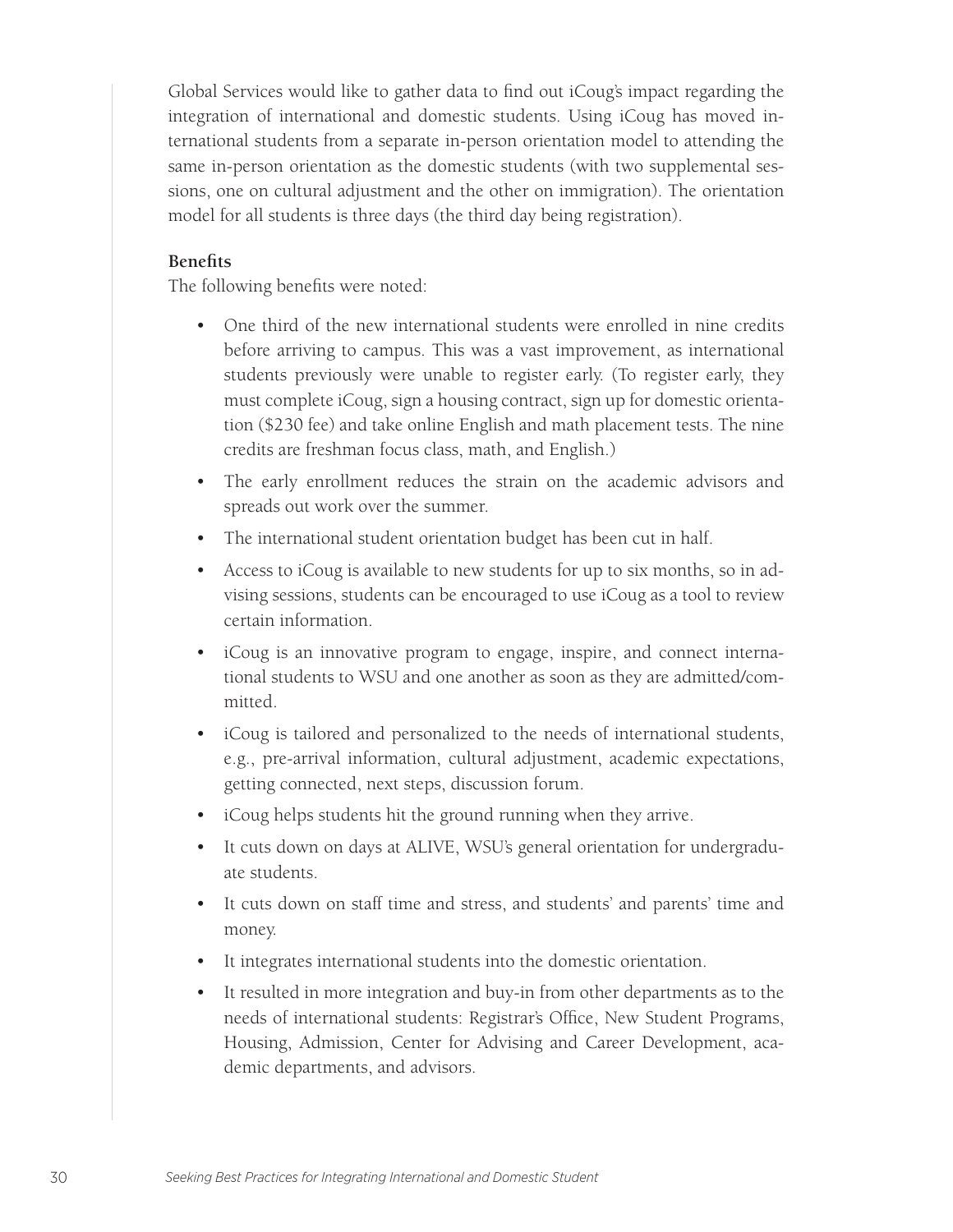- Students were more prepared for ALIVE; they signed up for the program in advance instead of showing up at the last session and walking on as the program began.
- iCoug has helped market WSU and Pullman around the world.
- Better prepared students make successful students who increase retention rates and reduce time to graduate.

#### **Lessons Learned**

- Be sure to plan any video or audio requiring students around the academic calendar.
- Use existing materials and adapt them, e.g., taking a one-minute clip from a six-minute video is less work than making a new video.
- It is important to have a small core team to keep the group focused on the end result.
- Be ready to do things differently and shake things up.

#### **Future**

Possible enhancements to iCoug include:

- keeping it updated and fresh;
- creating separate modules for each branch campus;
- creating tracks for graduate students and transfer students;
- adding a promotional music video;
- developing a bank of revolving questions after each module, so students are getting different questions from each other to reduce the group work potential (completed).

WSU is considering developing an iCoug-type model for all new students.

### 5. Boiler Out! – Purdue University

#### **Interviewed**

Kathryn Burden, Immigration Counselor, Office of International Students and Scholars; Nancy Montague, Coordinator of Programming and Engagement in the International Programs, on February 11, 2014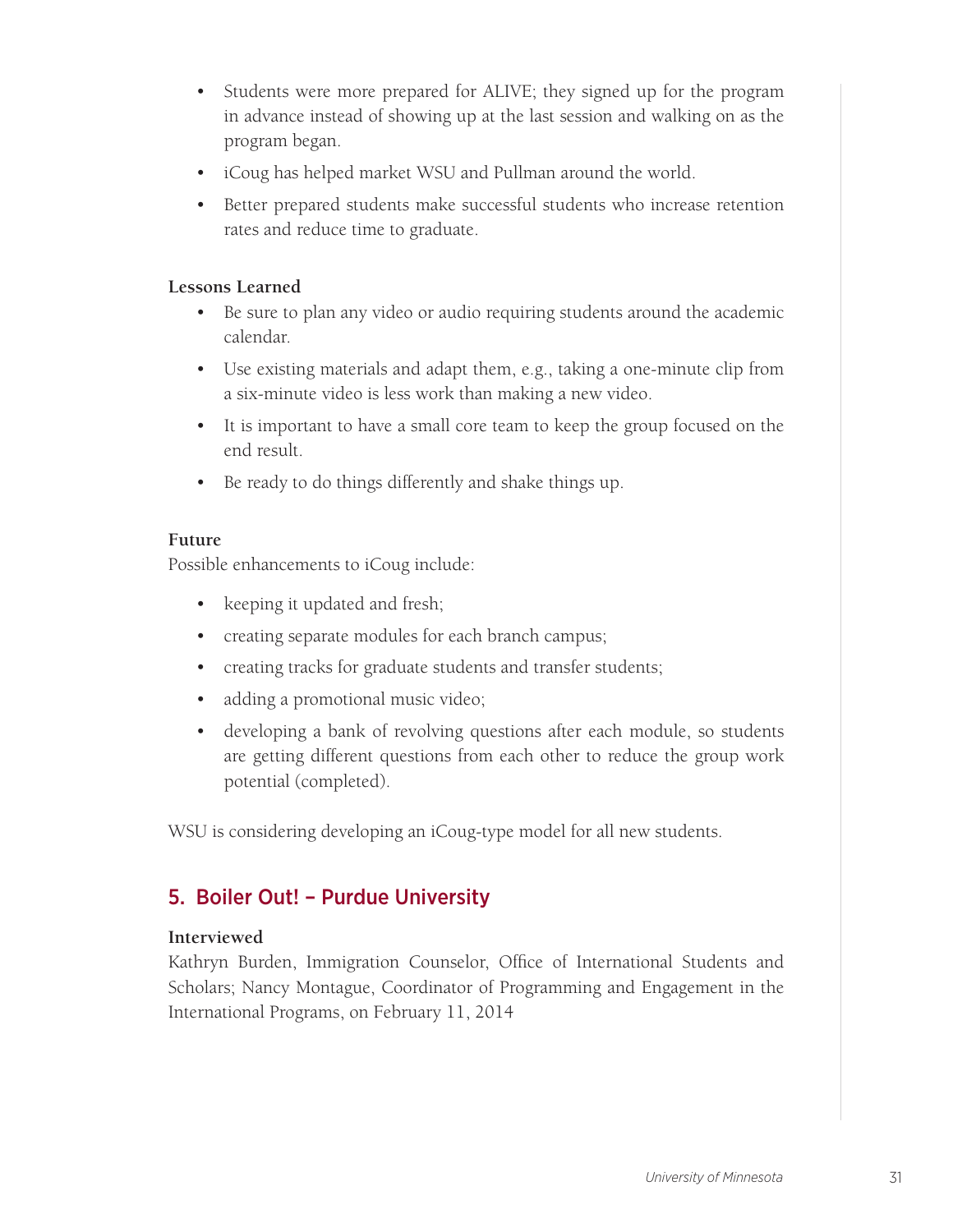#### **Statistical Snapshot**

Fall 2013 overall enrollment: 38,788 International students: 8,702 Undergraduate students: 29,440 Undergraduate international students: 4,981

#### **More information**

http://www.iss.purdue.edu/Events/BoilerOut.cfm

#### **Background and Overview**

The Boiler Out! volunteer program facilitates international student volunteers in local community service projects. Maureen Doyle and Sara Randrianasolo of the OISS started Boiler Out! in 2009. The name is derived from Boilermakers, the official nickname of the Purdue athletic teams and student body, and the three core values of the volunteer program: outreach, understanding, and teamwork. Boiler Out! was developed recognizing how important volunteering was among domestic students and to facilitate that experience for international students. Specifically, Boiler Out! is designed to get students out to experience diverse aspects of the United States. Boiler Out! began with one volunteer event per month and has rapidly expanded to 20 events per month.

#### **Program**

Interested international students apply to be accepted into the program, as part of a cohort serving for one semester. Several activities are offered during the academic year (as many as 20 the first month of the semester to as few as four during the final month of the semester). Students are expected to do at least one activity per month. No events are held during the summer. Descriptions of activities and sign-up are online. The program provides transportation to off-campus events, which is very important, as most volunteers are undergraduate students who live on campus and do not have cars.

Examples of spring 2014 events:

- serving a meal at a homeless shelter,
- participating in a fashion show at an assisted living center,
- doing yard spring cleaning for elderly residents in the local community,
- serving as a "socializer" with cats and dogs at an animal shelter, and
- pruning trees and landscaping on public land.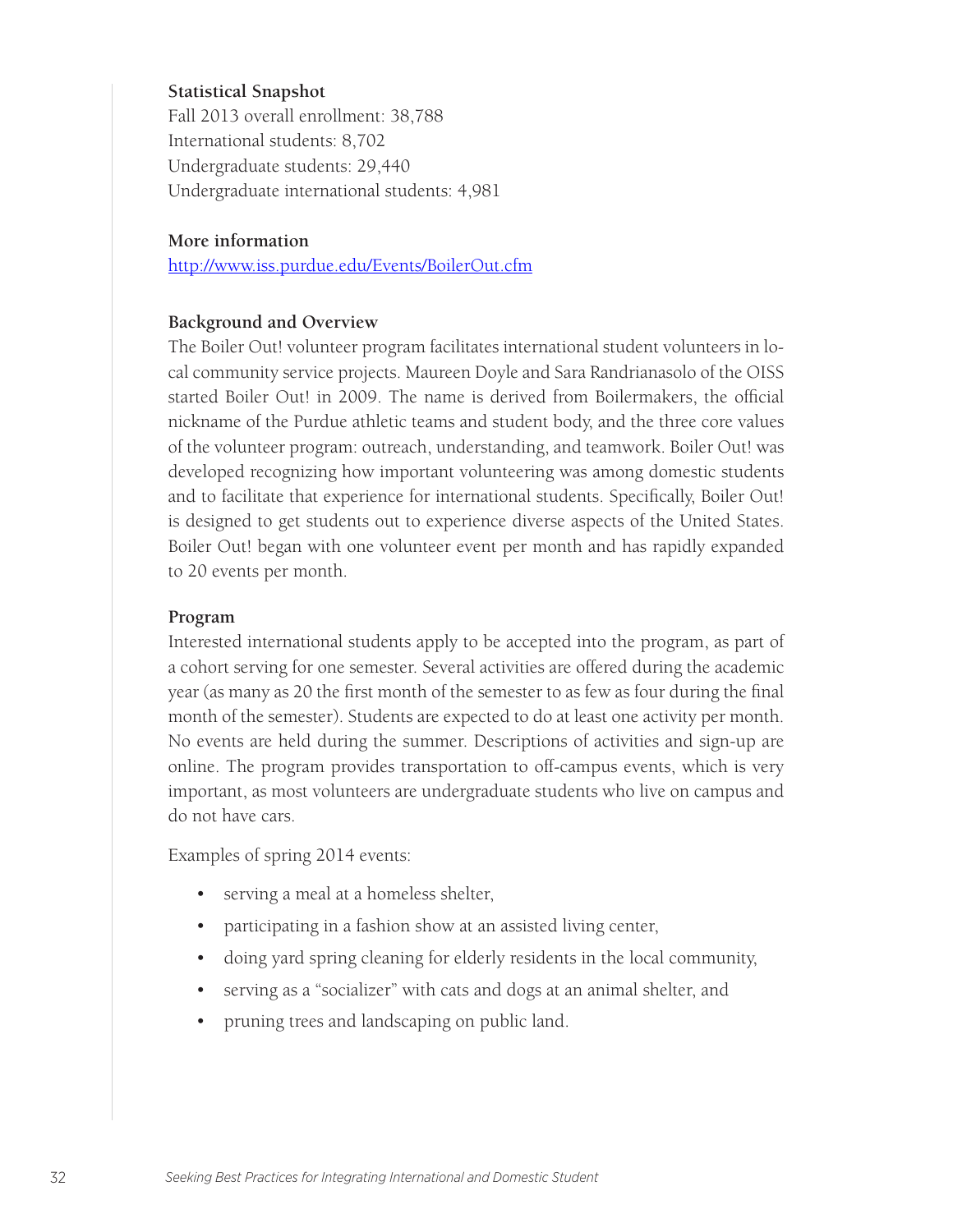# **Participants**

The spring 2014 cohort is 240 students, which allowed the program to accept all applicants. Officially, the cap is 230 per cohort. In fall 2013, they accepted 230 students and had to turn away 400 students! The number of students who want to be part of this program has been strong since its inception. Both graduate and undergraduate international students are in the Boiler Out! program. Undergraduate students make up about two-thirds of the participants.

A student attends a Boiler Out! information session, signs a contract, and agrees to participate in one event per month. A student receives a warning if he or she is a no-show for two events and is removed from the program after three no-shows. Termination is done in a way that encourages them to apply again when they have more time, as the program requires a commitment from the volunteers. In the fall 2013 group, about 30 students did not participate, while the other 200 were active volunteers.

### **Resources**

The program costs about \$12,000–\$15,000 per year to run. The biggest cost is transportation. Other costs are the graduate assistant (GA) stipend and thank-you parties for the students. The program is funded through the Office of International Students and Scholars.

For transportation, a van is rented monthly, and a school bus is used for larger events.

In terms of staffing, Burden, an immigration counselor in the International Students and Scholars Office, is the main Boiler Out! coordinator. Montague, a co-coordinator of programming and engagement in the International Programs Office, is a co-coordinator for Boiler Out! in addition to having other programming responsibilities. In addition to the GA's 20 hours per week, there are four volunteer student leaders who help to coordinate events.

The student leaders are selected from 10–15 past participants who are invited to apply. The student leaders are certified to drive the van. They lead most of the events along with the GA. Montague and Burden meet monthly with the GA and student leaders to ensure all events are covered and that they have a backup for each event in case someone is sick.

Collaboration with key offices on campus is important. The transportation department helps with securing vans and buses. The IT department developed the Boiler Out! database. And the Boiler Volunteer Network provides information about volunteer opportunities that would especially appeal to the international students.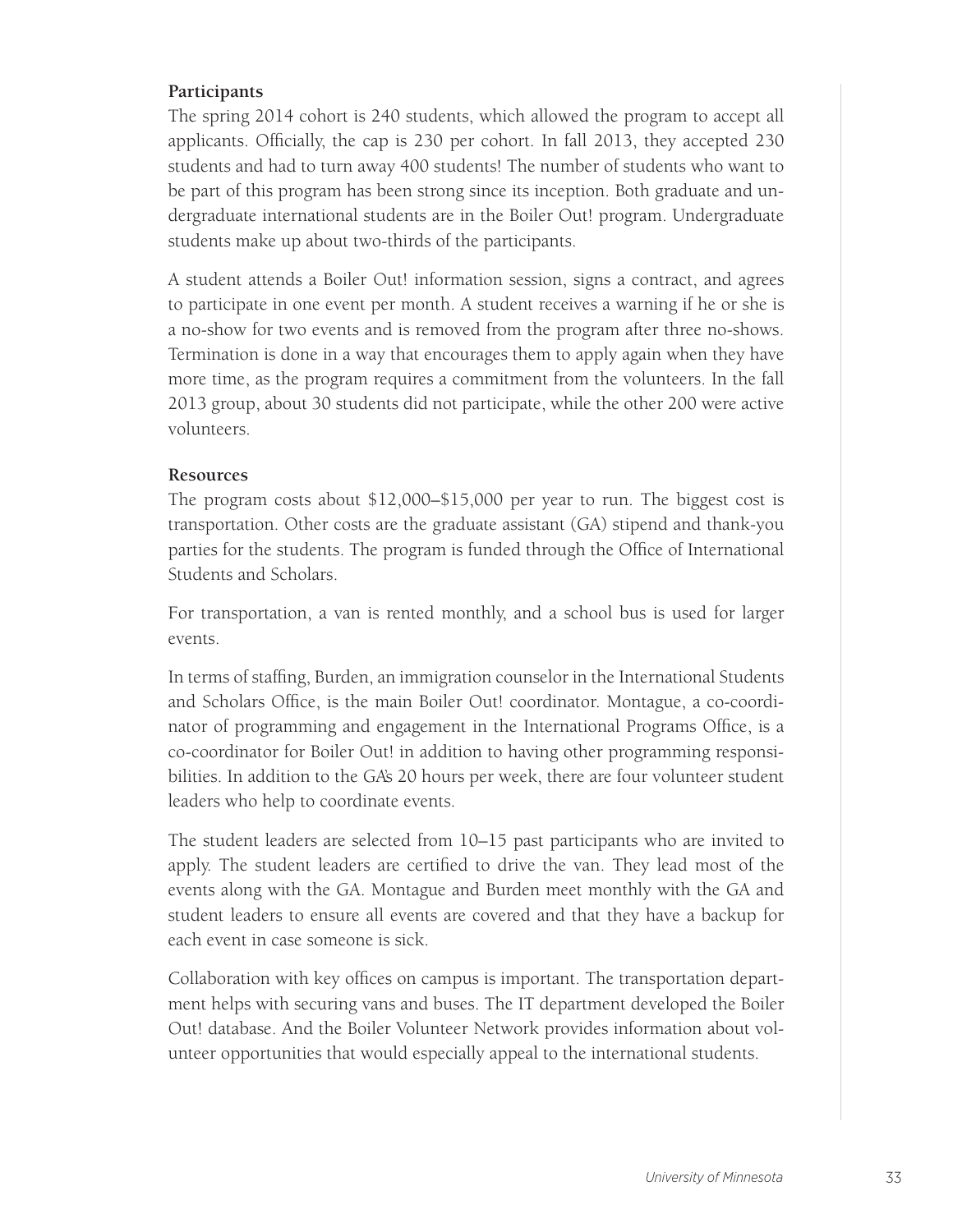# **Feedback**

End-of-the-semester reflection surveys are sent to students. There has been a relatively low survey return rate, but the students who complete them routinely report that they feel lucky to have been part of the program. About half of the students in each semester are returning, and half are students who are new to the program. Purdue does not have data about students who move on to other leadership positions or the impact on campus climate.

### **Outreach**

This is an optional program. It is promoted to students during orientation via email, Facebook postings, and, most effectively, word of mouth from their peers. Students submit an online application that includes their previous volunteer experience and a short essay. The program administrators use a formula to rank applications and are sensitive to not have the program be dominated by any one nationality group.

Some events are part of a larger university volunteer effort, and international students work alongside domestic students. There was also a winter break event in December 2013, volunteering in Florida, which brought together international students and domestic students (primarily from another university). During the recent spring break, 11 international students volunteered in Missouri.

### **Benefits**

- International students derive the benefits of volunteer work as it is embodied in the United States.
- International students experience some of the diversity of the local community and U.S. culture.
- International students meet community volunteers at different projects.
- The program offers a wide range of activities for students.
- Some events provide additional learning opportunities, such as doing light construction work or painting. These are done with a supervisor teaching about the tools and methods.
- The benefits advertised to the international students are:
- Give back to the community.
- Help those in need.
- Learn more about U.S. culture and people.
- Meet new friends from all over the world.
- Learn new skills.
- Enhance your resume.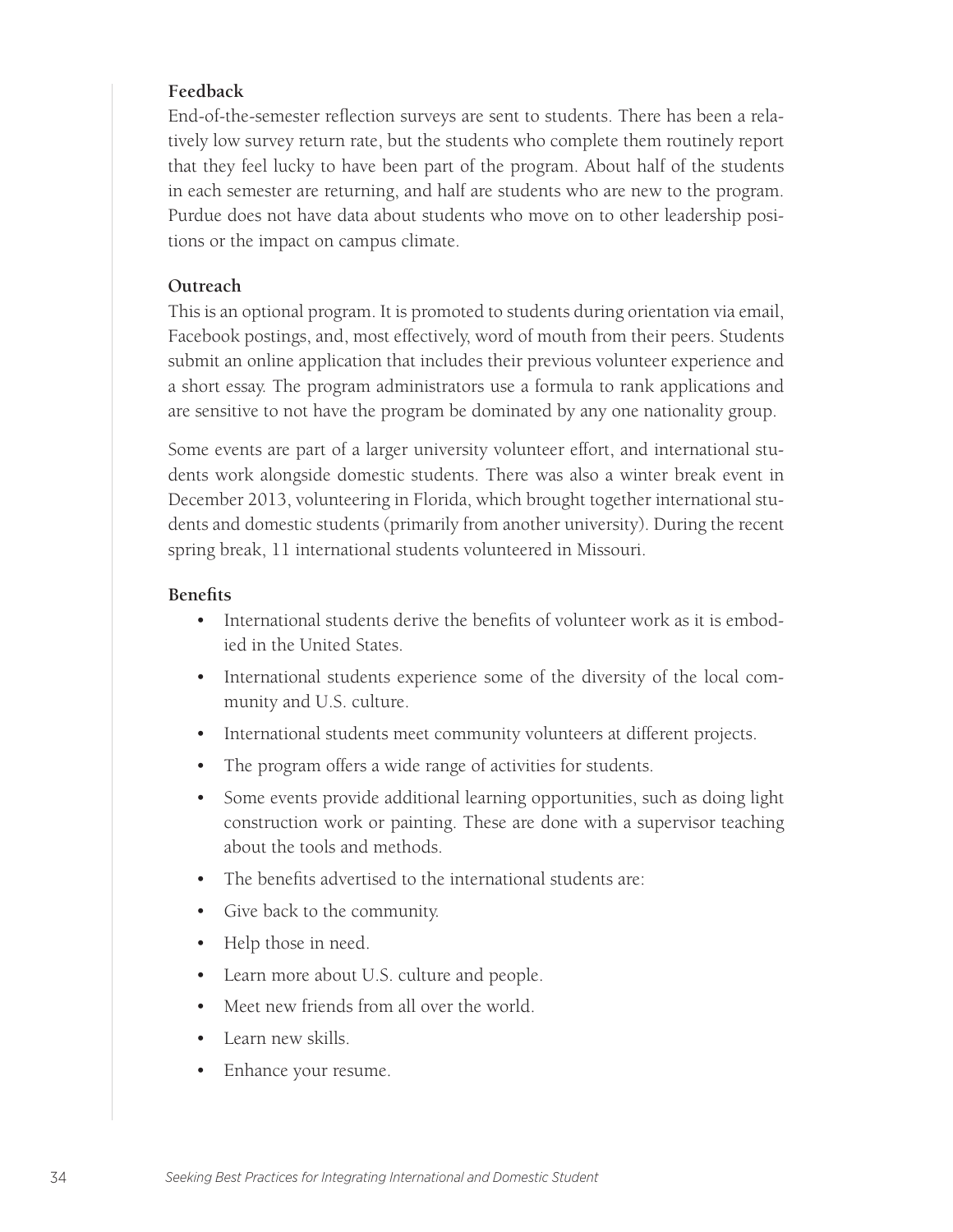### **Lessons Learned**

- There is an overwhelming interest in volunteer opportunities among international students.
- Events need to be either fun or meaningful (e.g., a group of international students cleaning a building alone is not an appealing event, but that same task being done with community volunteers takes on more meaning).
- Students need a lot of encouragement along the way; they are eager to sign up but then need instruction throughout the event.
- Given that it is a diverse group of international students and involves working with community volunteers, it is helpful to encourage the students to speak English.

# **Future**

The program is very successful. There is a larger restructuring taking place in terms of aligning programs and services for the expanding international undergraduate student population and integration with domestic students. It is unknown how this will impact the future of the Boiler Out! program. There is also a university-wide look at intercultural competence for the student body and the development of cocurricular transcripts.

# 6. International Student Football Clinic, Rice University

# **Interviewed**

Adria L. Baker, Associate Vice Provost for International Education and Executive Director, Office for International Students and Scholars (OISS), on February 3, 2014

# **Statistical Snapshot**

Total enrollment: 6,487 International enrollment: 1,427 Undergraduate enrollment: 3,920 Undergraduate international enrollment: 452

# **More information**

http://www.youtube.com/watch?v=iSWj2rI\_tbk

# **Background and Overview**

This program was proposed to the OISS five years ago by David Bailiff, head football coach at Rice. Rice University is a Division 1 school and has recently played in two bowl games. There has been a successful football clinic for international stu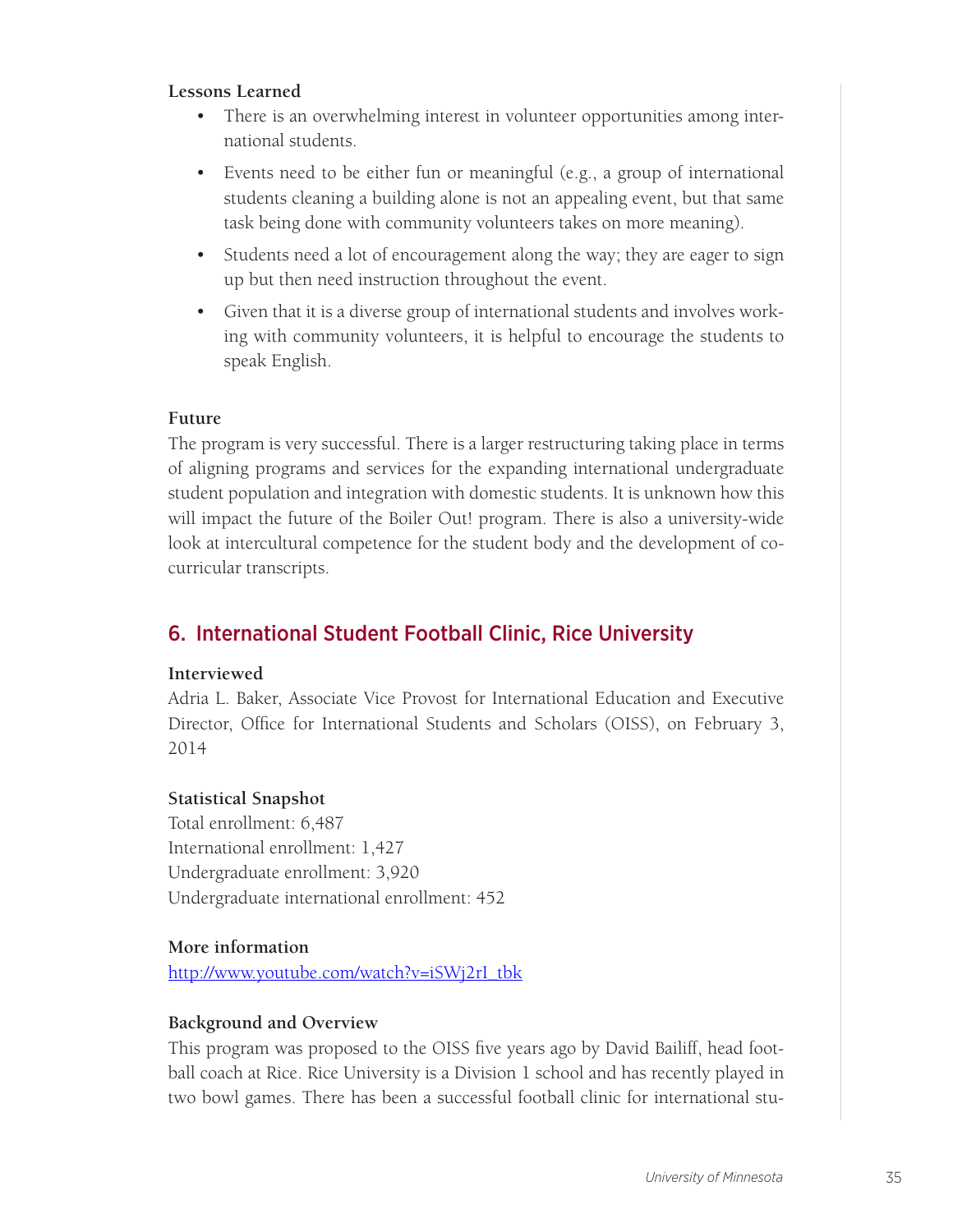dents the past four years. The clinic takes place the first week of classes, so students have already attended orientation. College sports is an important part of higher education culture, and football specifically plays a big role in Texas small-town and not-so-small-town—culture.

#### **Schedule**

The schedule is as follows:

- Arrive at the stadium; OISS members are there to greet and direct
- Brief tour of the facilities/locker room
- Welcome and overview by the head coach; see clips of football team, learn fight song
- Go onto field; divide into two groups, offense and defense
- Practice drills with guidance of players, e.g., how to catch the ball and how to celebrate a touchdown
- Go into tunnel and run out onto the field, cheered on by the players
- Have pizza and hot dogs (typical tailgating food)

Then, the students go to the first home game together with the international office staff. Many of them wear the Rice football t-shirts they were given. This is also a good time to gather again as a group following orientation.

#### **Participants**

There are 200–250 new international students and scholars who participate in this annually. Participants must sign up in advance, and there is a limit on participation. They overbook a little to allow for no-shows and have not had to turn anyone away the day of the program. Any international students on the football team make a point to welcome the students in their native languages.

#### **Resources**

The athletic department pays for the food as well as t-shirts that each participant receives.

The international education office does the advertising and the sign-up. A lot of advertising is word of mouth from past student participants.

Baker meets with the athletic department in the spring to set up the program for the upcoming fall.

#### **Feedback**

A survey was done after the third year. The response and feedback were good.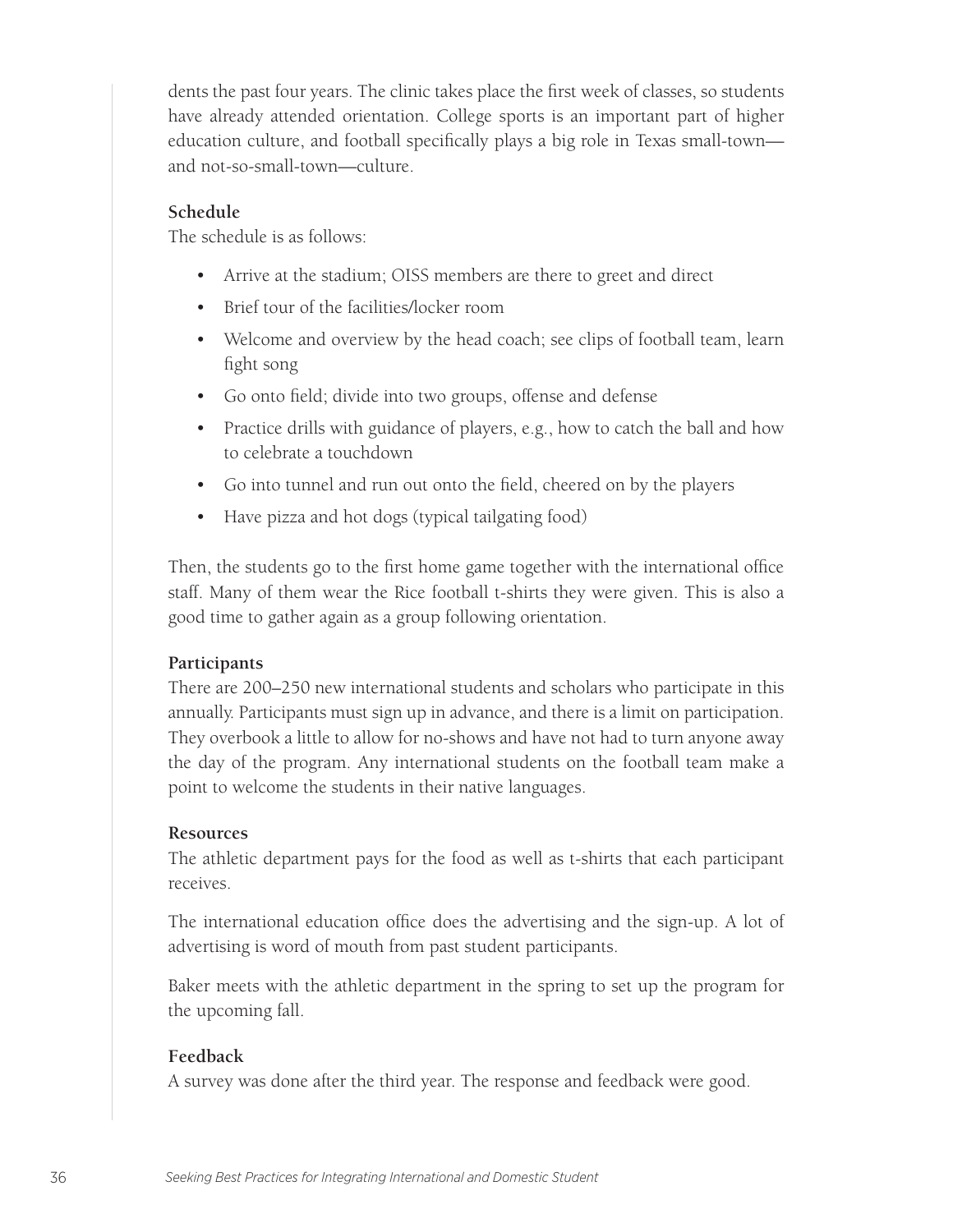The football players and staff are very enthusiastic about the program and especially enjoy meeting students from around the world. The group sits together at the first home game, wearing their Rice football t-shirts, and the international office staff attends and talks to them about football. Coach Bailiff teaches integrity, character, and teamwork.

### **Benefits**

Baker enthusiastically describes the magic of bringing two groups together that wouldn't normally interact. The football players feel a lot of ownership for the program and cheer on the international students. A culture of excitement and sharing is created during the clinic. Rice is a relatively small institution, and the football players are indeed their fellow students.

The international students have the opportunity to join conversations that are happening all over campus during the fall semester. A lot of social events revolve around football culture, and the football clinic helps the international students better access that culture. Rice had an international student football player from Canada who helped with the clinic for a couple of years and this year played as a rookie with the Seattle Seahawks during the Super Bowl. He now has a Super Bowl ring a year after graduation.

### **Lessons Learned**

This type of program must have the full backing of the athletic department. There are no changes Baker would make to the current model.

# Variation: Facilitation of Sports Teams, Vanderbilt University

### **Interviewed**

Jeffrey Jorge, Graduate Assistant, International Student and Scholar Services, on March 24, 2013

# **Statistical Snapshot**

Fall 2013 enrollment: 12,795 International student enrollment: 1,349 Undergraduate enrollment: 6,835 International undergraduate students: 339

# **More information**

http://www.vanderbilt.edu/innervu/news/international-education-week-badminton-doubles-tournament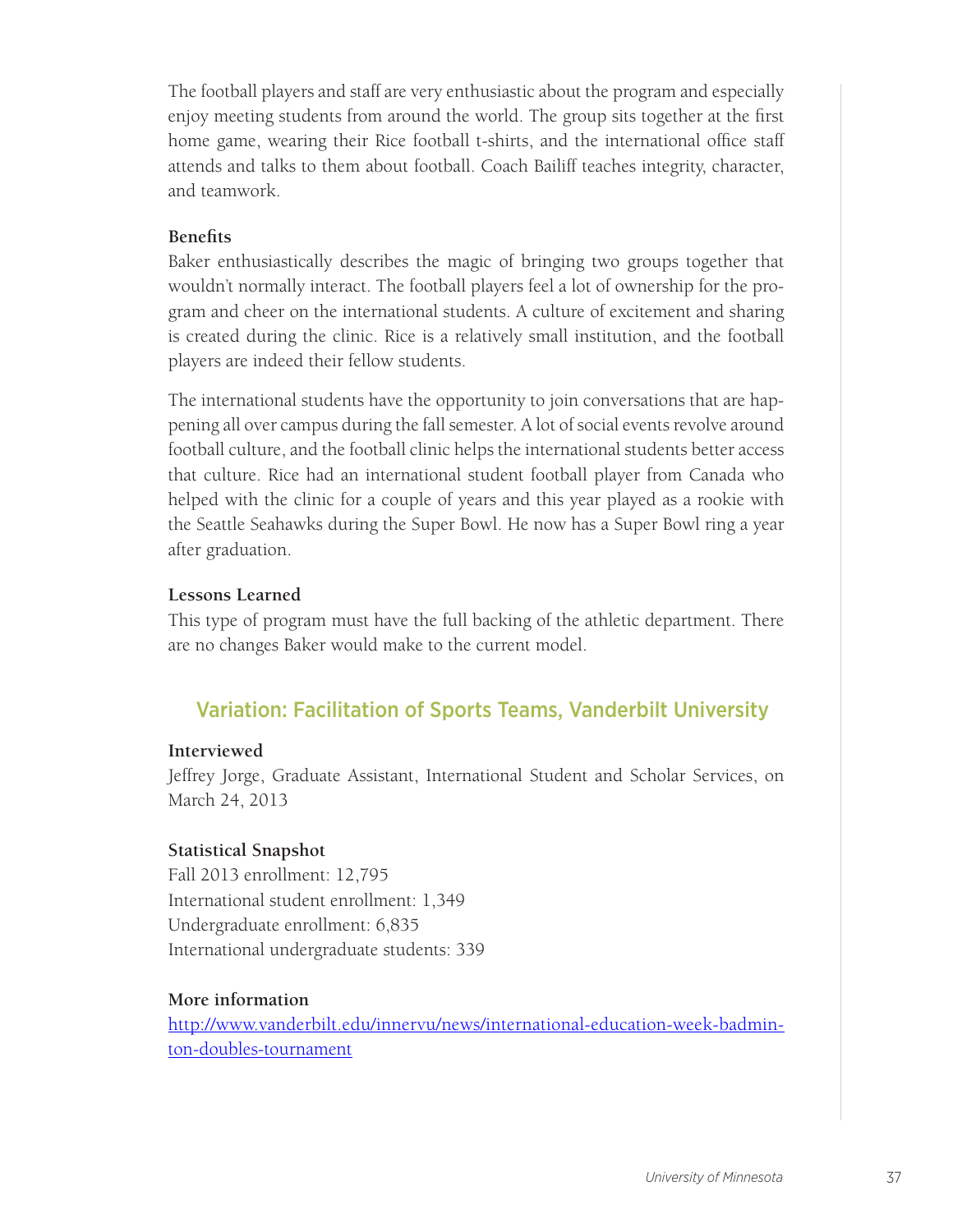Sports provide a good venue for students to connect. At Rice University, we have the model of using a popular spectator sport (football) as a way to introduce international students to U.S. and campus culture. Another variation of this is to involve international students in active sports play with their domestic counterparts. Vanderbilt is piloting this through a badminton tournament during International Education Week (IEW).

As part of IEW, the International Student and Scholar Services office and the badminton club sponsored a badminton tournament. Badminton was selected because the club is established, has both international and domestic students as members, is popular among many international students, and was easy to organize. Ten teams played, each comprised of a domestic and an international student. This will be a recurring part of IEW. Assessment questions will be developed for next year's participants to ensure the program is worthwhile.

# 7. Passport PUPIL, Purdue University

#### **Interviewed**

Charles Calahan, Assistant Director for Global Learning, Faculty Development Center for Instructional Excellence, on January 31, 2014

#### **Statistical Snapshot**

Fall 2013 overall enrollment: 38,788 International students: 8,702 Undergraduate students: 29,440 Undergraduate international students: 4,981 **More information**  http://www.purdue.edu/cie/learning/global/pupil.html

#### **Background and Overview**

Calahan had been a faculty member at Purdue for 12 years when he was recruited to join the Center for Instructional Excellence to work on diversity issues. The international facet was new for the Center. Purdue is rolling out cultural competency requirements for students in 2016, when every student will be expected to possess some degree of competency. To that end, Calahan wanted to develop a new type of tool for student assessment, using research from the intercultural field. He designed PUPIL as part of the Passport system of digital badges. The Passport system allows for the creation of different types of badges. Passport PUPIL is in the beta-testing phase.

Within Passport PUPIL's e-portfolio are seven badges a student can earn: intercultural openness, intercultural curiosity, cultural self-awareness, cultural worldview,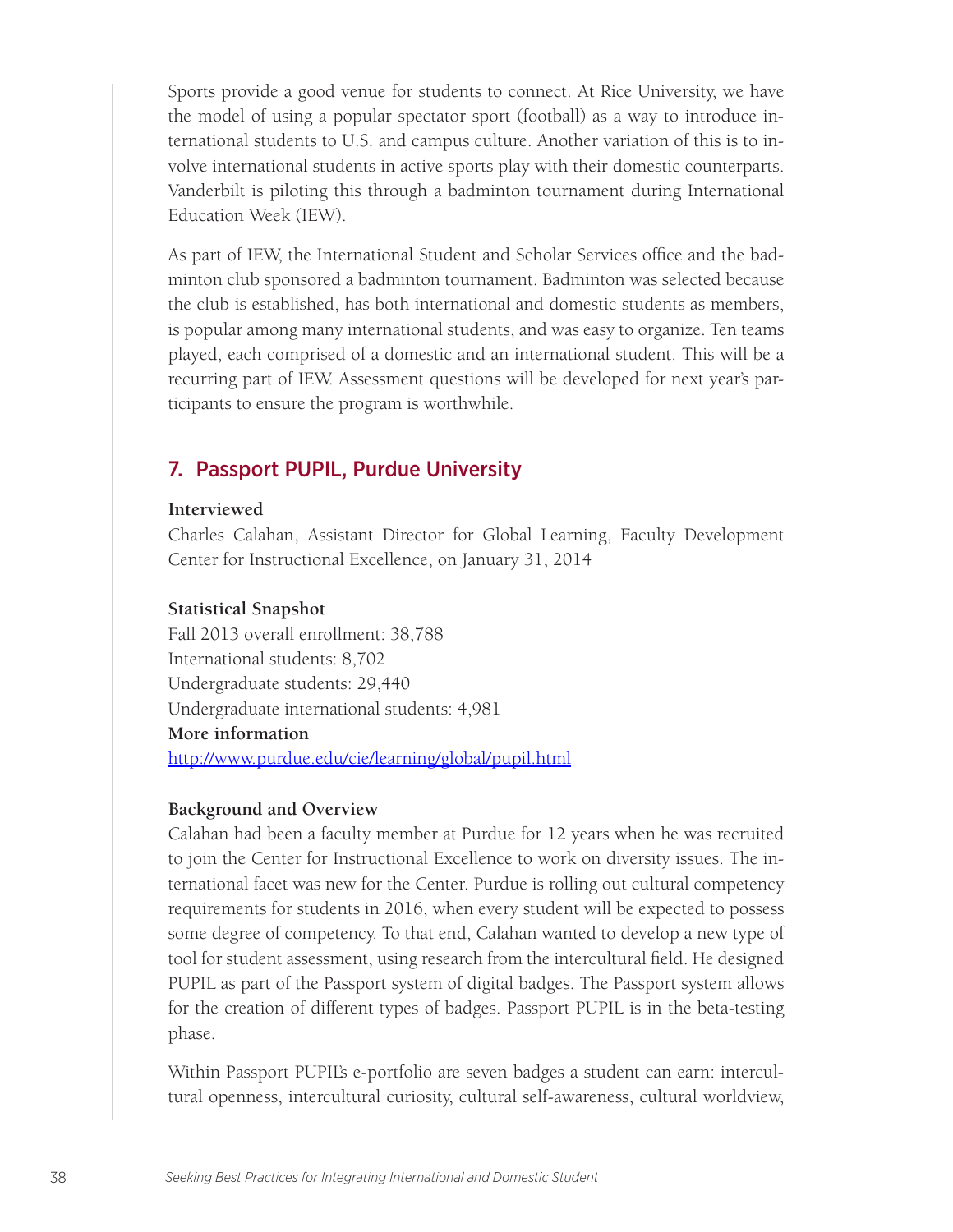intercultural empathy, intercultural communication, and a capstone badge (upon completion of the other six badges).

When a student logs in, he or she selects which badge to pursue first. There are challenges and tasks for the student to complete under each badge. Questions are provided to guide the self-evaluation, assessment, and reflection. Upon completion of all assignments, one of the badge administrators reviews the responses and either approves or declines the earning of the badge. At this time, Calahan and a GA are the reviewers.

### **Resources**

Calahan and his graduate students have spent hundreds of hours developing this resource for students, staff, and faculty and anticipate a similar time commitment in the future. As the work continues, they will develop toolkits for study abroad and plan to add additional assignment offerings to students, among other developments.

# **Participants**

Passport PUPIL is open to all students and, because it is an open site, it can be used by students at other institutions as well.

At this stage, Calahan is recruiting early adopters among the faculty. He envisions many ways faculty can incorporate PUPIL into their courses. For example, it could be part of an assignment or an extra credit project. It is also a tool that lends itself well to areas such as education abroad and service learning. At this point, direct marketing to students via the school newspaper and orientation publications has not been effective in terms of recruitment. Students can also use Passport PUPIL for experiences such as a study abroad or service learning experience they had outside of Purdue.

# **Challenges**

One of the challenges is that this style of learning requires a paradigm shift. The concept of digital badges is new and has not yet gained widespread acceptance in higher education.<sup>44</sup> There is a learning curve for faculty, administrators, and students. Self-learning, as facilitated by digital badges, is not something that faculty or students are accustomed to in higher education. To that end, Calahan will add some learning modules within PUPIL as a "certificate" to make it more understandable and attract more users.

<sup>44</sup> Young, J. (2012, January 8). 'Badges' earned online pose challenge to traditional college diplomas. The Chronicle of Higher Education. Retrieved from https://chronicle.com/article/Badges-Earned-Online-Pose/130241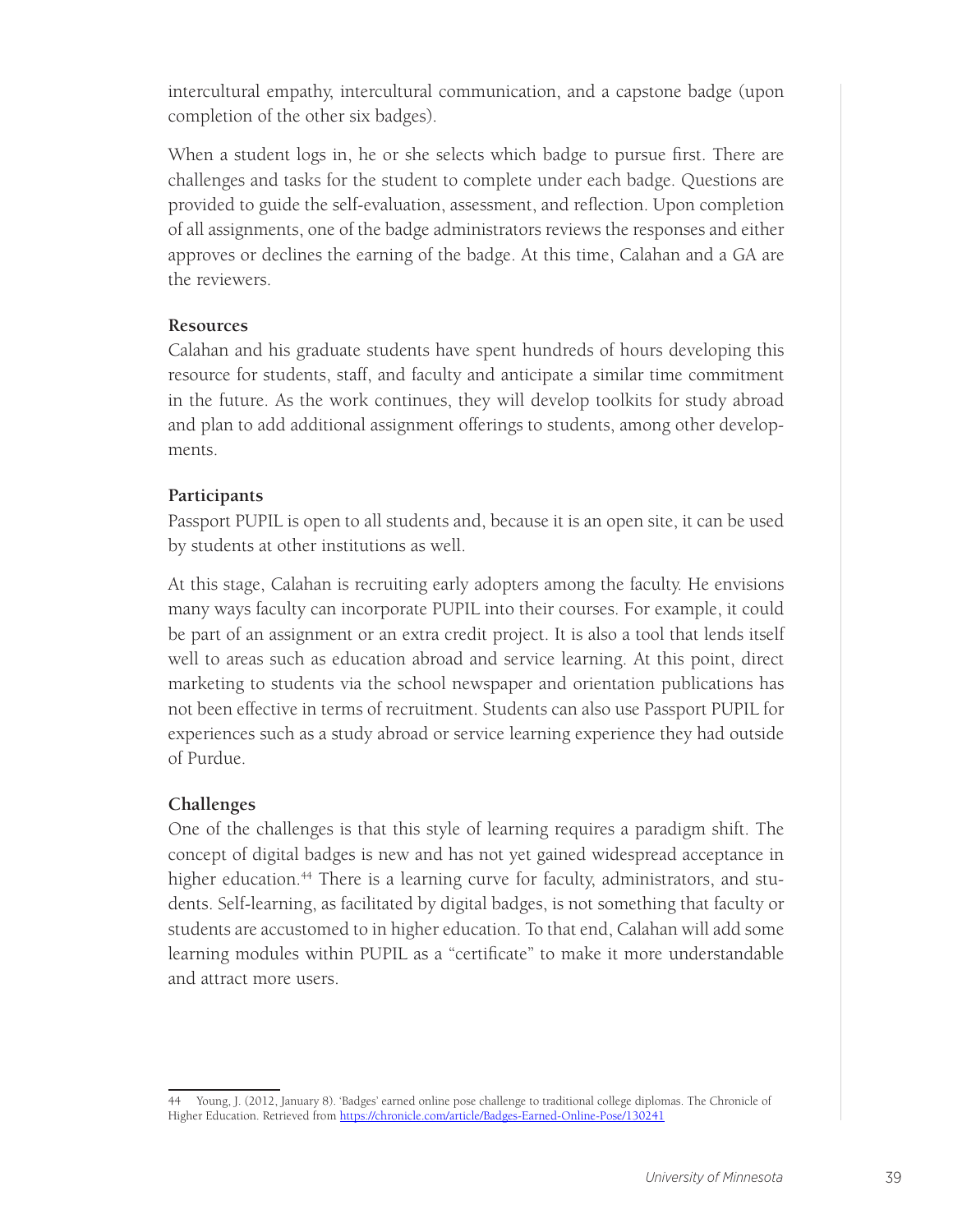#### **Assessment**

The Passport PUPIL team is not yet at the point of systematic assessment of student work. In August 2013, they redesigned the tool. The Purdue Global Engineering minor degree program is using the badges as part of an e-portfolio. They are introducing a toolkit to precede the completion of a badge for Purdue Study Abroad.

#### **Development**

Calahan relied on the AACU rubric $45$  on intercultural knowledge and competence as a framework. He also drew deeply on the IDI<sup>46</sup> and work of Mitchell Hammer, among others. Using PUPIL, students can see where they are in terms of a development continuum.

#### **Benefits**

Badges such as PUPIL can be used as part of a job application, and participants can include them in cover letters or résumés. Students can choose to allow potential employers, grad schools, or faculty at Purdue the ability to access the content of their assignments. The tool was developed with the goal of enhancing students' awareness of the many opportunities to develop their intercultural competencies in everyday settings such as the dining hall, at sporting events, and teamwork in the classroom.

# 8. Right, Wrong, or Different? (ethics dinner), George Mason **University**

#### **Interviewed**

Nick Lennon, Director, Leadership Education and Development, on March 12, 2014

#### **Statistical Snapshot**

Spring 2014 overall enrollment: 32,077 International students: 1,932 Undergraduate students: 20,968 Undergraduate international students: 899

#### **More information**

http://lead.gmu.edu/leadership-programs/ethics-dinner

<sup>45</sup> Intercultural Knowledge and Competence Value Rubric. Retrieved from http://www.purdue.edu/cie/documents/ PUPIL%20rubric%20handout.pdf

<sup>46</sup> The IDI is the Intercultural Developmental Inventory, which assesses intercultural competence and was developed by Mitchell R. Hammer and Milton J. Bennett.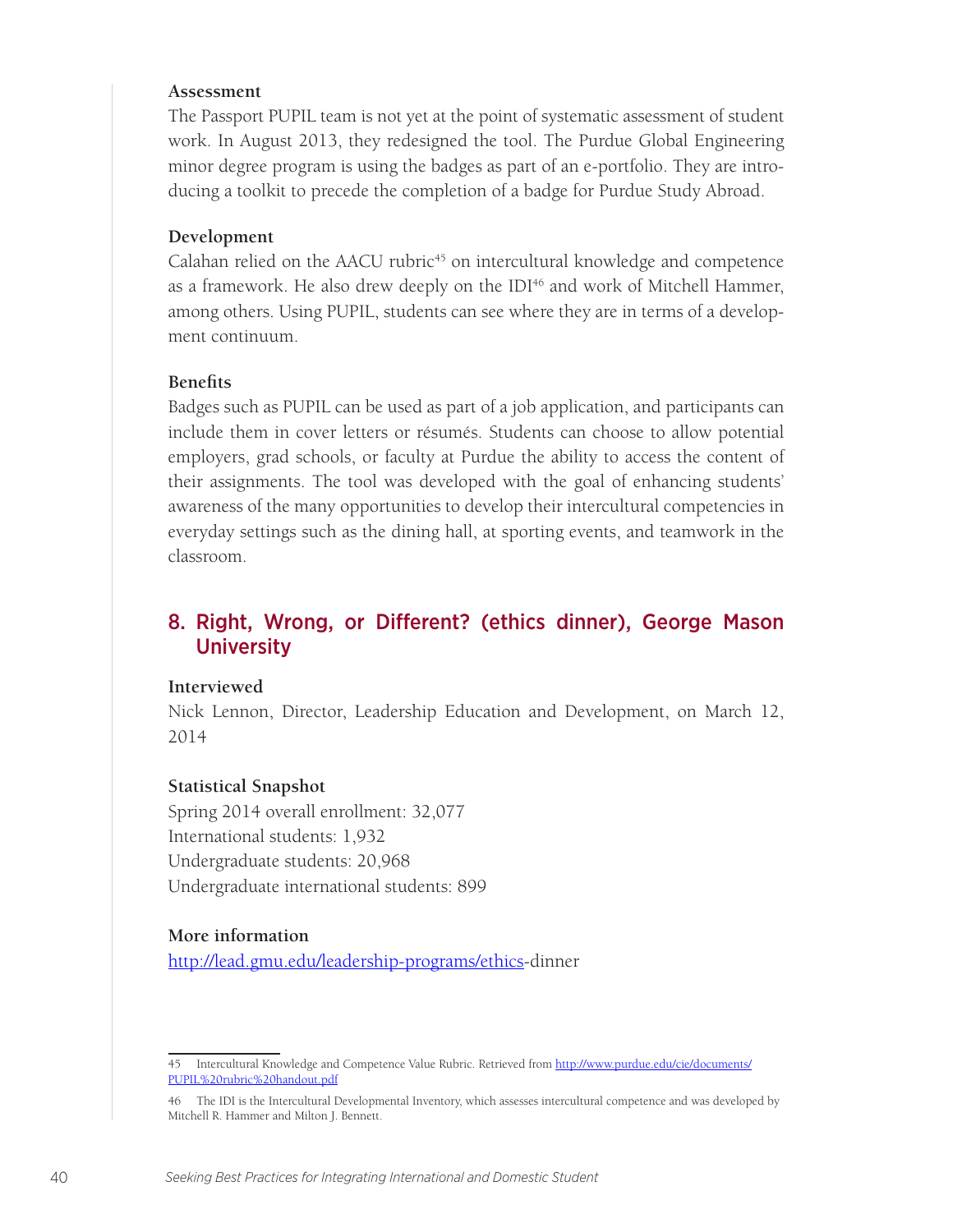### **Background and Overview**

The Leadership Education and Development (LEAD) Office and the Office of International Programs and Services (OIPS) worked together to come up with a way to bring international and domestic students together to talk about ethics and values across cultures, with discussion facilitated by a faculty member. This program was piloted during the 2013–14 academic year. The fall topic was "Ethical Dilemmas and Gender: Inequality or Cultural Practices?" The spring topic was "Ethical Dilemmas about Substance Addiction: Global Cultural Practices."

The program is as advertised to students as follows:

*Right, Wrong or Different?* is a co-curricular experience that allows for students to participate in a discussion with Mason faculty members and other students about whether or not there are universal values/ethics. The program is designed to be interactive and engaging for students as they interact with one another and faculty members around extremely important global topics. Students will have an opportunity to participate in dialogue and discussion around diversity, values and ethics. Students will have an opportunity to discover something new about themselves and others by challenging their own thought processes and beliefs.

#### **Program**

Lennon (LEAD) and Heather Ward (formerly of the OIPS) developed the *Right, Wrong, or Different?* dinner program. The 1-hour-and-45-minute program is highly structured. Attendance is limited by space and designed for 20 students ideally. Lennon begins the event by sharing an example and posing some questions to prime the students for the discussion (e.g., "Should each culture do as it sees fit?" "Is there some way to determine right from wrong across cultures?" "What happens when cultures interact and overlap?" "Are there or should there be universal values that apply across cultures?") The group agrees on ground rules for discussion (e.g., "respectful discussion and disagreeing without being disagreeable"). During a "four corners" exercise participants stand in designated areas of the room based on their level of agreement or disagreement to statements connected to the evening's discussion (e.g., "A man would be viewed negatively if he is a stay-at-home parent," "Alcohol and other drugs should not be regulated by the government"). This gives them an overall sense of their perspective relative to the perspective of the other students.

The students then select their dinner from the buffet and return to the common table. The invited faculty member shares specifics (e.g., research) about the topic and facilitates the discussion. During his or her lecture and facilitation, the faculty member uses examples from different cultures. Lennon does a wrap-up at the end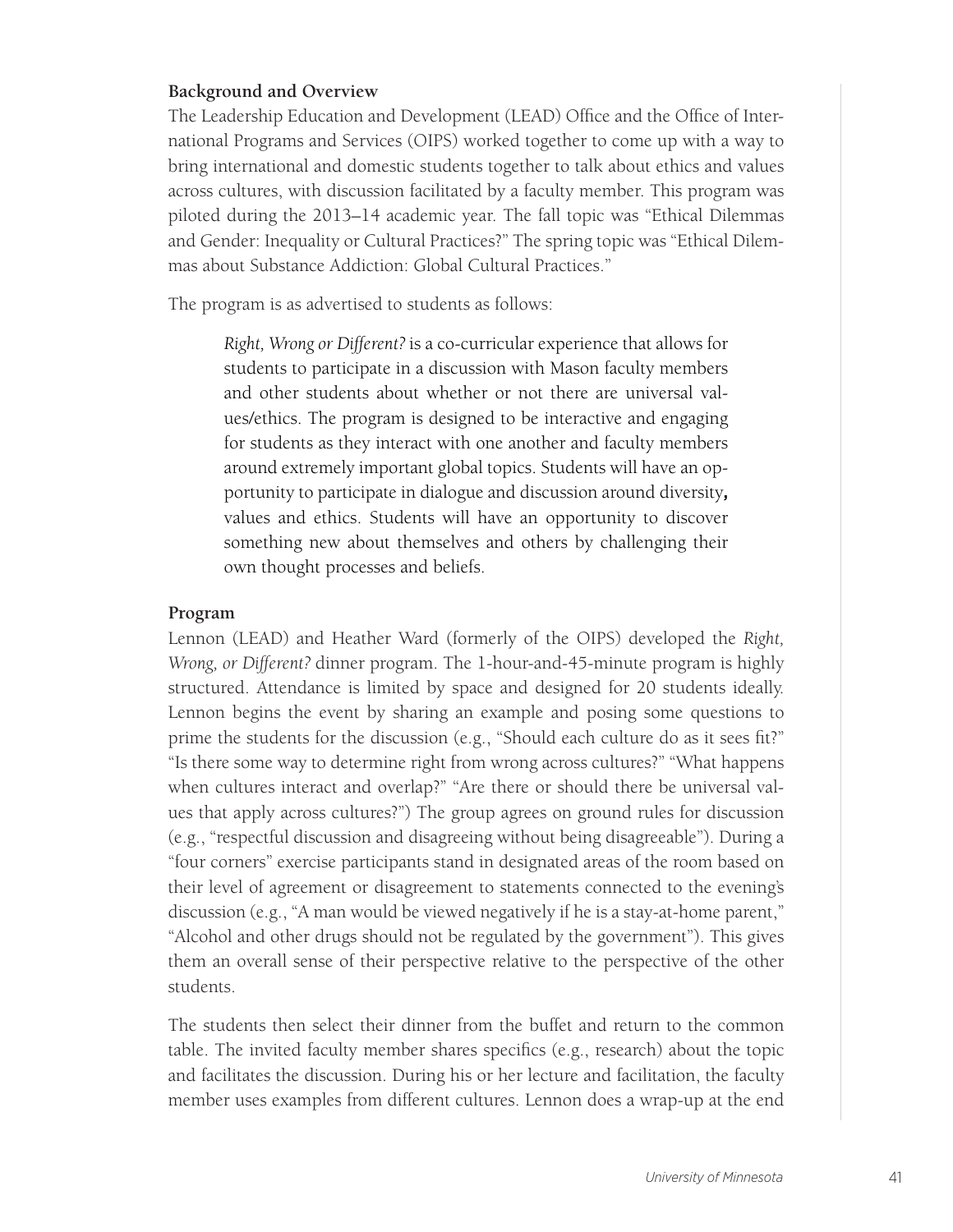of the dinner, returning to the questions posed earlier about whether there are universal values across cultures. The participants each get a card with tips for ethical decision making and complete an evaluation before leaving.

### **Participants**

Based on room size and group participation, the ideal size is 20 students. For the first dinner in fall 2013, 23 students applied and all were accepted; 17 actually attended. For the second dinner in spring 2014, 26 applied and 27 attended. Approximately 75% of the students who attended were domestic and 25% international. There is no cost to the participants.

### **Resources**

The primary cost for each dinner is food, which is \$255 and split between the two offices. All the marketing is electronic. The staff time of LEAD and OIPS is factored in, and the faculty member is not compensated for his or her time.

The staff planning time is about 10 hours per dinner, most of which is used to meet with and prepare the faculty for their role and ensure they are familiar with the overall flow of the dinner and the learning outcomes. There are two meetings with the faculty, first to introduce the idea and second to walk through the PowerPoint presentation together. Lennon and Ward create the opening and closing Power-Point presentations. The faculty member puts together the PowerPoint presentation for his or her section (e.g., relevant cross-cultural research).

# **Feedback**

The evaluations of the program are quite positive, for example:

- 86% of the students agreed or strongly agreed that they gained understanding of how culture affects decisions,
- 90% of the participants agreed or strongly agreed that they learned a great deal, and
- 90% agreed or strongly agreed that the facilitators were interested in helping them.

Students also commented on the opportunity to talk to their peers about important topics—like the "four corners" activity to see where their peers stand—and said this was an eye-opening experience.

# **Outreach**

Both OIPS and LEAD have reputations on campus for good programming, which helps attract students. They also look for additional cosponsors. The first dinner was done in conjunction with Women and Gender Studies and the second with the Wellness, Alcohol, and Violence Education and Services (WAVES) office.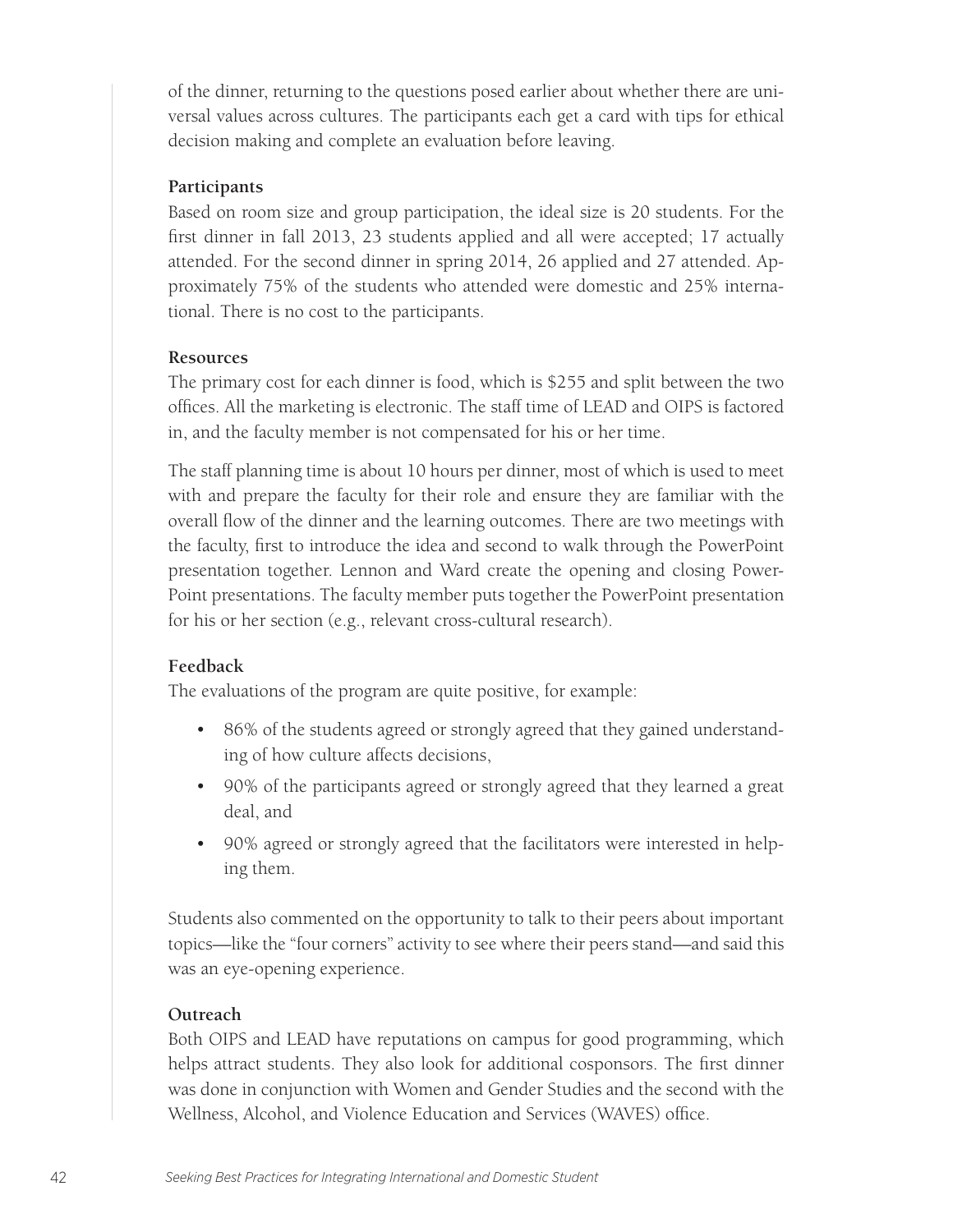# **Benefits/Learning Outcomes**

The program provides students the opportunity to:

- engage in meaningful interactions and form new relationships with students, faculty, and staff;
- interact with faculty outside of the classroom;
- assess their own values and cultural perspectives;
- be exposed to the process and principles involved in ethical decision making;
- analyze topics that connect directly to values, ethics, leadership, and global citizenship;
- be able to identify and apply ethical principles to the dilemmas presented;
- begin to adopt this process in personal decision making;
- consider ethical dilemmas from a variety of cultural perspectives;
- reflect on how values influence their leadership style; and
- connect more personally with Mason's mission to create a more just, free, and prosperous world.

# **Lessons Learned**

It is essential to meet with the faculty beforehand to ensure there is a good flow during the program. It is also important to ensure the faculty are subject matter experts and are speaking about something they are passionate about. Thus, the coordinators ask faculty what they would like to speak about instead of assigning them a topic.

The group agreement is important, as the participants can become passionate and sensitive when discussing their views.

Other lessons learned: Be sure that any terms used are accessible to a speaker of English as a second language. Do not underestimate the students' interests; they are hungry for these types of discussions.

# **Future**

Due to resource limitations (time), the plan is to continue with one dinner per semester. If there were more resources, the program would be offered more often.

# 9. International Lens (ILens) Vanderbilt University

# **Interviewed**

Marci Angevine, International Student and Scholar Advisor, International Student and Scholar Services (ISSS), on April 11, 2014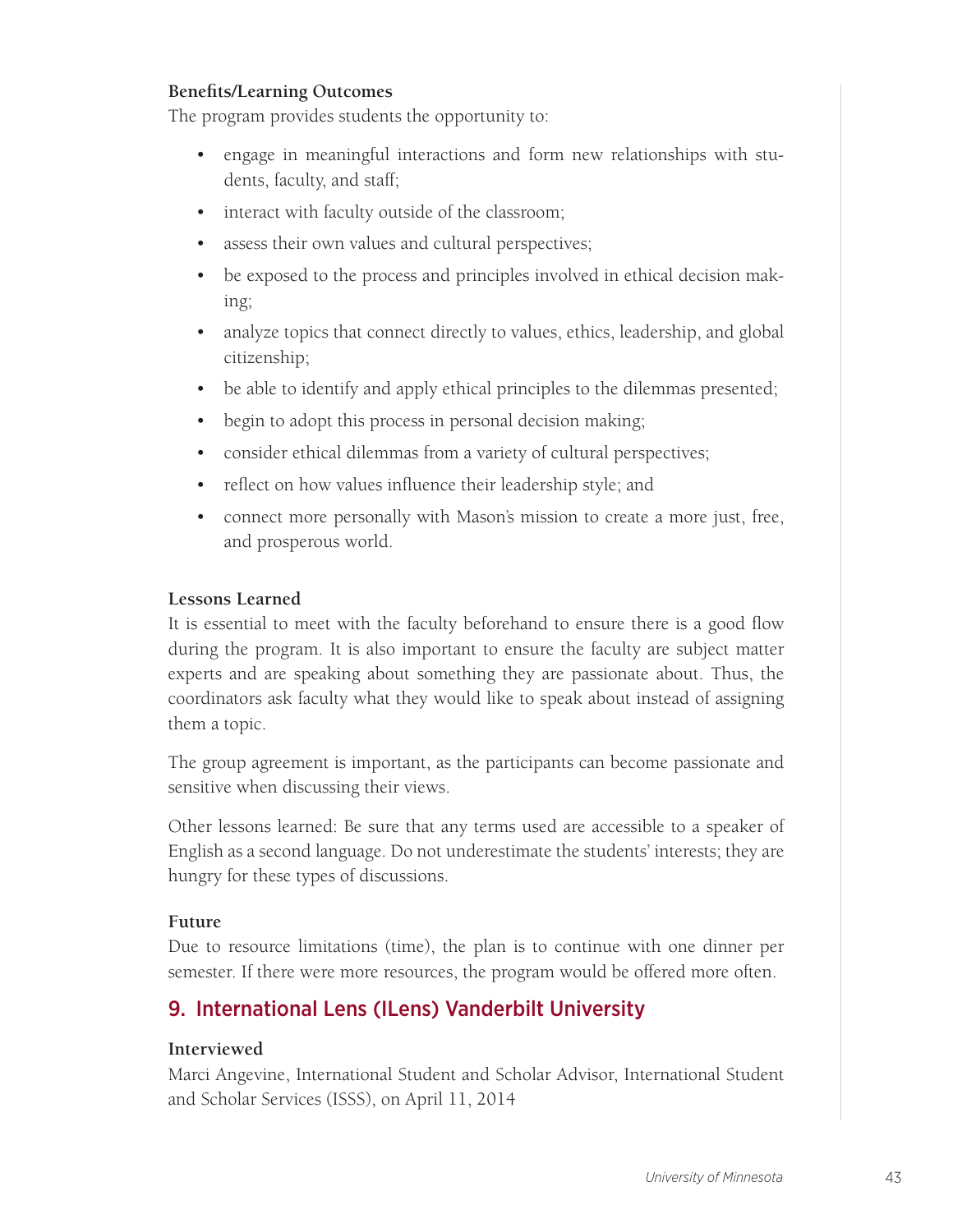#### **Statistical Snapshot**

Fall 2013 enrollment: 12,795 International student enrollment: 1,349 Undergraduate enrollment: 6,835 International undergraduate students: 339

#### **More information**

http://www.vanderbilt.edu/internationallens

#### **Background and Overview**

The ILens program was created by ISSS Director Sherif Barsoum and JoEl Logiudice, Director of Arts and Creative Engagement (now retired). The purpose is to engage students, faculty, staff, and the community by facilitating discussion and greater cross-cultural understanding using cinema. The series has been running continually since spring 2008 with substantial support from the Office of the Dean of Students. A number of academic departments, centers, and organizations serve as cosponsors throughout a given semester.

#### **Program Format**

The faculty facilitator gives a brief introduction to the film, explains why he or she chose it, and explains the background behind the film. Following the screening, the facilitator leads a discussion lasting 15–20 minutes. The facilitator may ask questions of the audience, and audience members may ask the facilitator for his or her insight. Most of the films are foreign language films, but some U.S. films are included in the series. About 20 films are shown each semester. All cosponsors are listed on the ILens homepage.

#### **Participants**

For fall 2013, attendance averaged 59 per film. For spring 2014, it is 42 per film. Attendance can vary a good deal based on the film's appeal to a wider audience (community members) and the faculty speaker's efforts in promoting the film both on and off campus (in addition to ISSS efforts). Some faculty, when leading a film discussion, require their students to attend or offer extra credit, which raises attendance quite a bit. Approximately 50% of the attendees are students (statistics about the split between international and domestic student attendance are not available), 20% are faculty and staff, and 30% are community members. The series is free and open to anyone 18 and over.

There are faculty members who routinely offer to facilitate films and are involved almost every semester. Faculty may be affiliated with any school or department. For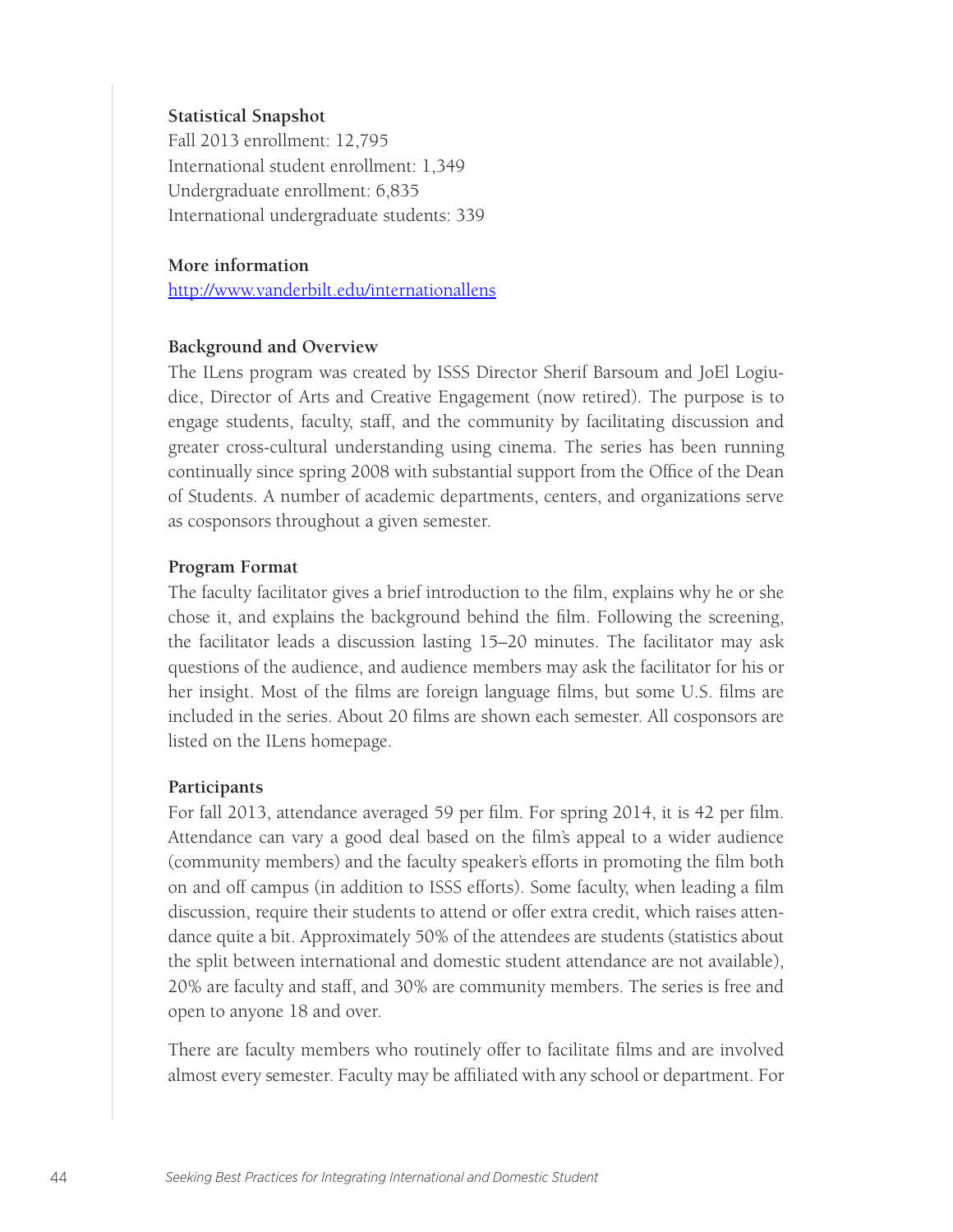example, spring 2014 departmental affiliations include Medicine, Asian Studies, Russian, and Film Studies.

If there are available slots, student cultural organizations may also serve as hosts for films, which includes leading the post-viewing discussion or finding a faculty facilitator to do so.

# **Resources**

The Dean's Office contributes \$11,000 per semester. Any funds in addition to the \$11,000 must come from an academic department, student organization (including student government), or other sponsors. The sponsoring department or organization is expected to pay for half the fee of any film it facilitates. All public performance rights fees are paid from this budget, and any student working at the event is also paid from this budget. (When the series started, the budget was \$12,000 per semester and 25–30 films were shown.)

Regarding staff time, Angevine has served as the series coordinator for the past two years. She has a GA who provides support. An integral person to the series is a colleague in the Office of Reservations & Events, who coordinates payment of public performance rights, orders each film, and is responsible for shipping and receiving for each film. A graphic designer in the Office of the Dean of Students makes the ILens poster for each semester.

A good deal of Angevine's time on the series is spent soliciting and confirming faculty involvement, advertising the series to increase student participation, negotiating department payment, ensuring a good variety of films for each semester, getting the posters displayed on and off campus in a timely manner, and scheduling meetings for the ILens Advisory Board.

When the series started, the Office of Arts and Creative Engagement (ACE) was a cosponsor. ISSS would coordinate the fall semester, and ACE would coordinate the spring semester. The director of ACE retired, and her programs are now under the supervision of another office, which was renamed the Office of Arts and Campus Events. They have very little involvement now, and Angevine coordinates both semesters. The director of that office attends ILens advisory board meetings.

# **Advisory Board**

The ILens Advisory Board meets about once per month. They discuss how each screening went, any issues that need to be addressed, and any knowledge they have of films being suggested by faculty. Each advisory board member is assigned to attend two or three screenings per semester. They have a list of "host duties" to fulfill: ensuring everything runs smoothly at the screening, introducing the faculty member before the screening, making any announcements before the screening, and concluding the discussion afterward if it runs long. There are usually two un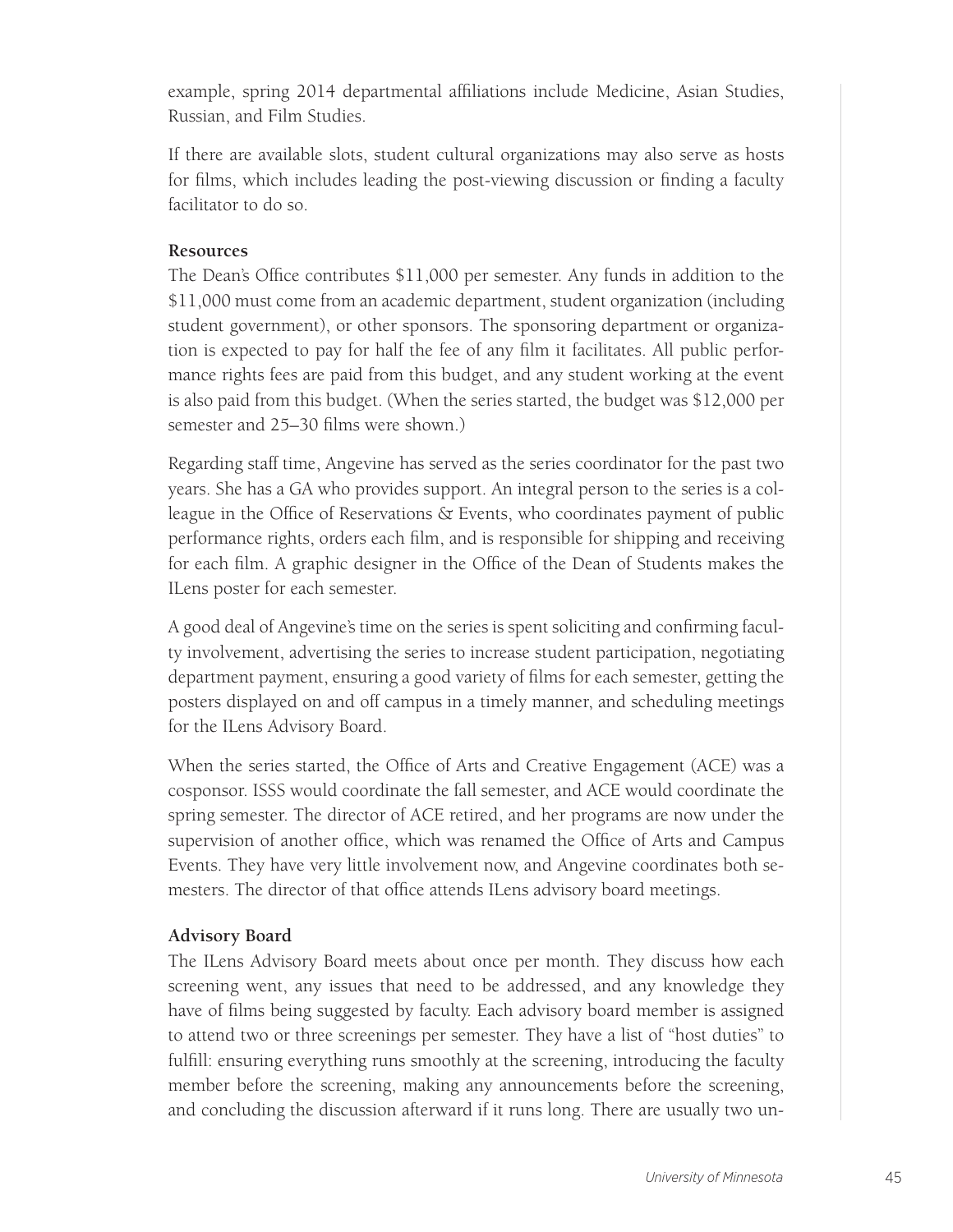dergraduates (typically Film Studies majors), two graduate students (often from the Higher Education or English departments), ACE director, ISSS director, another dean of students director who is passionate about film, and anyone else who loves film and wants to be involved.

### **Feedback**

The ISSS has conducted two surveys about the series. The surveys focused on why people attended, how they found out about the screenings, and what types of films they would like to see in the future.

### **Outreach/Advertising**

ILens is primarily promoted through the following electronic media:

- Website (www.vanderbilt.edu/internationallens),
- Facebook/Twitter,
- university listserv,
- university calendar,
- residential education newsletter (called *Inner VU*),
- ISSS weekly newsletters,
- Nashville Scene (www.nashvillescene.com) online calendar,
- Nashville Public Radio events calendar, and
- Now Playing Nashville (www.nowplayingnashville.com).

Paper posters are made for the series and for each film, and are placed strategically around campus and off campus. They are distributed at the public library, art galleries, the Frist Center for Visual Arts, and other universities in Nashville.

A current focus is how to reach students who are already overwhelmed with advertising for other university programs. How can the ISSS get them to choose ILens over something else? The university is currently trying to coordinate efforts between departments to eliminate too much overlap in programming.

### **Outcomes**

The ISSS goal for the series is to increase the dialogue on intercultural issues both on and off campus.

### **Lessons Learned**

- Start planning early.
- Have someone with expertise in film procurement and good relations with film distributors (or the ability to develop them). This is key to the series running smoothly and will keep people coming back.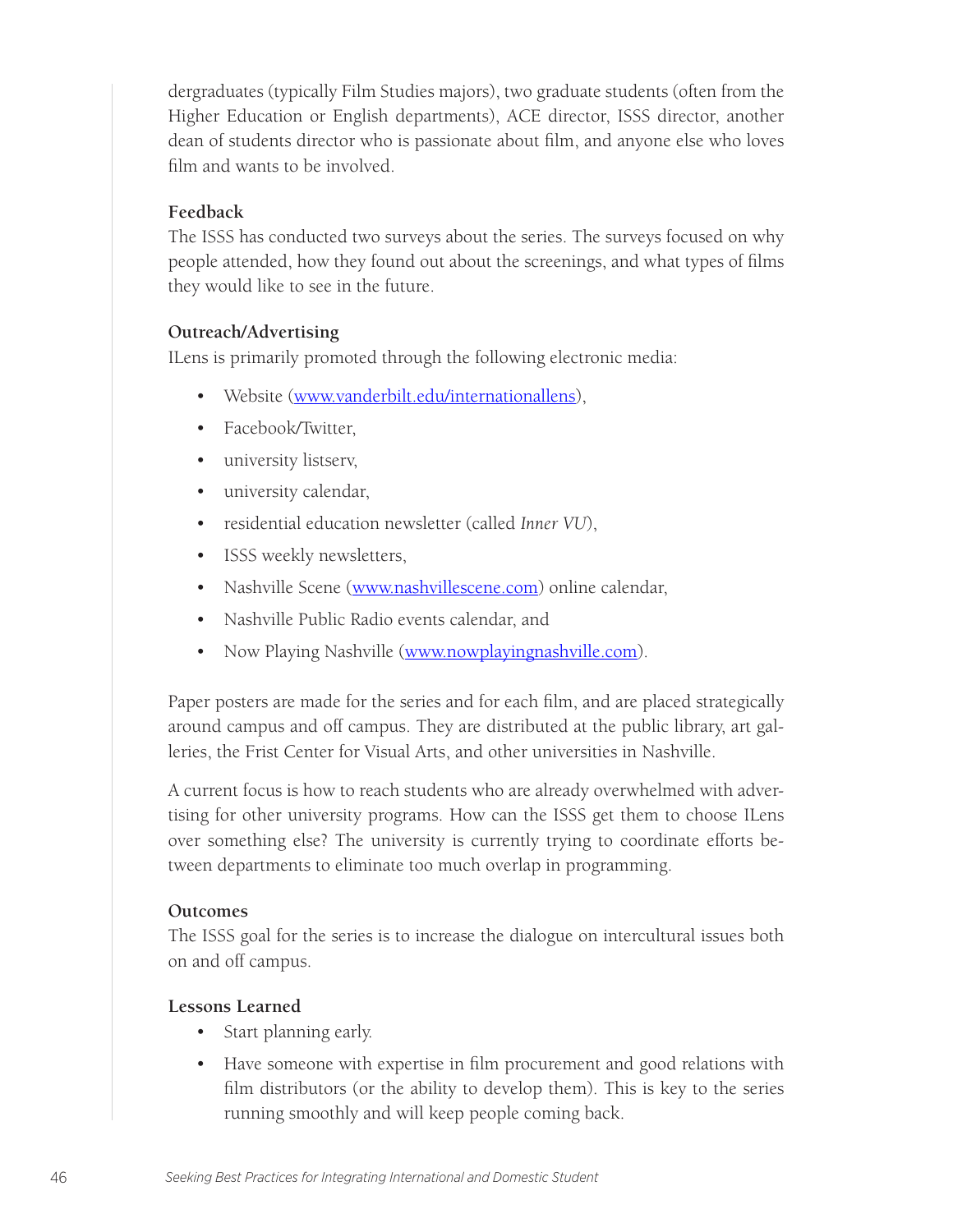• Undergraduates are more likely to attend if their professor requires or recommends it or gives extra credit.

### **Future**

This series is an important part of the university's programming. It would be ideal to be able to fully fund the films without requiring departmental support, as some faculty do not make suggestions because they don't have the funding.

# 10.International Student Mentoring Program, Iowa State University

# **Interviewed**

Presha Kardile, GSB (Government of the Student Body) Director of Diversity; Paul Kyungjoon Chung, International Mentoring Program Coordinator (both undergraduates), on January 29, 2014

James Dorsett, Director, International Students and Scholars Office (ISSO), on February 10, 2014

# **Statistical Snapshot**

Fall 2013 enrollment 33, 241 Undergraduates: 27,659 International students: 3,797 International undergraduates: 2,172

# **More information**

https://www.isso.iastate.edu/joomla/index.php?option=com\_content&view=article &id=200&Itemid=260

# **Background and Overview**

In spring 2012, an undergraduate domestic student who was also the GSB Director of Diversity, Lynnae Grandin, approached Dorsett, the Director of the ISSO, with the idea of a mentoring program. Serendipitously, Dorsett had been thinking about a way to better connect new international students with domestic students. Dorsett asked GSB to be a partner. ISSO was in a period of lean staffing, so the partnership added both student involvement and additional resources. They met over the summer to design the program, and in the fall, approached the GSB with the proposed budget. By this time the GSB director of diversity had changed. The new director Dorsett worked with was Nyajuok Deng, also a domestic student. The GSB made this proposal in response to the increasing number of international students. This is the first project for the GSB involving international students and also the first long-term GSB project.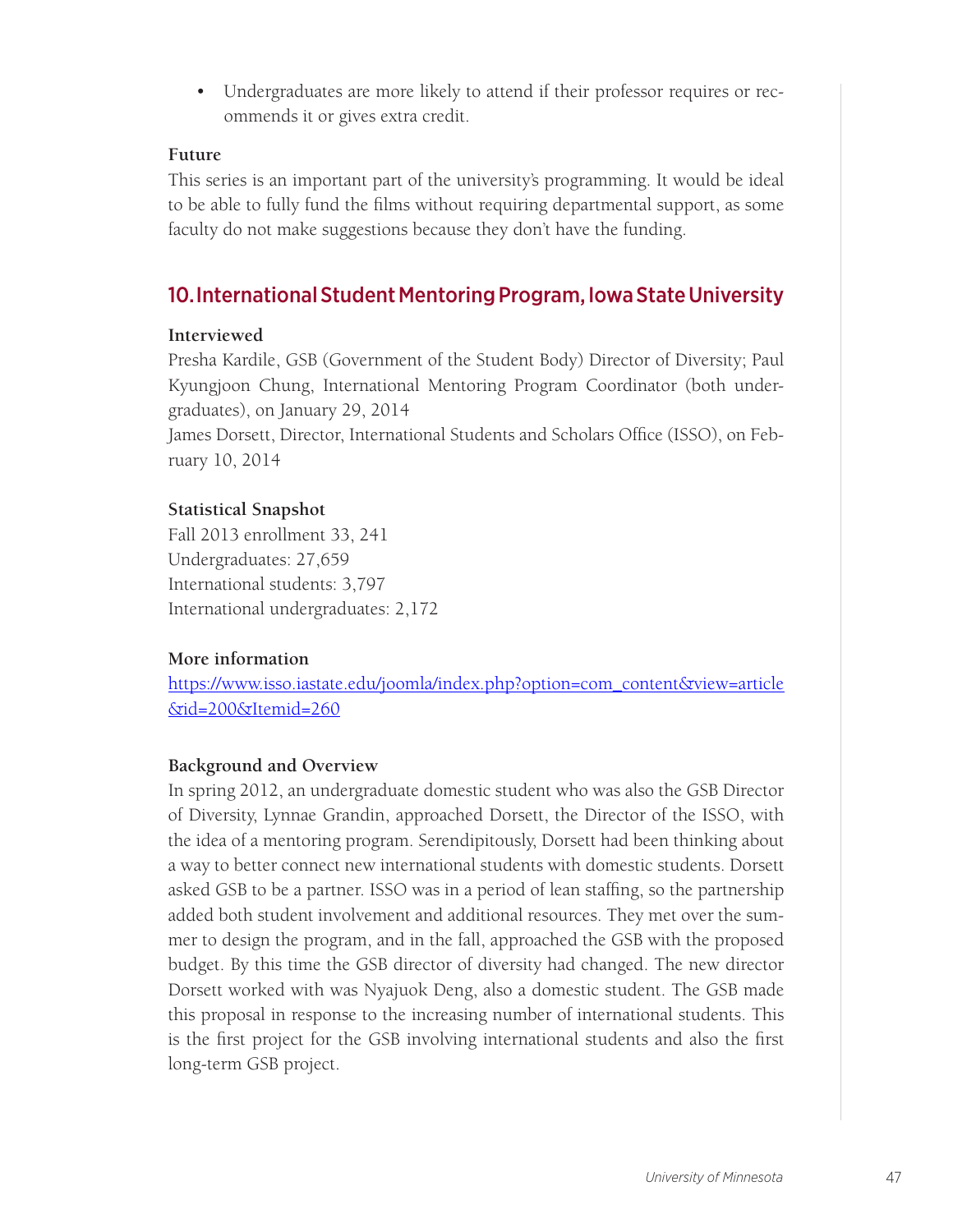Although mentoring programs are popular on campuses, the partnership between the student government and ISSO makes this program distinct. The goal of this program is to help new international students learn about U.S. culture and higher education and to promote an exchange of ideas with the domestic mentor. The program started in spring 2013.

#### **Program**

The program includes a mentor training and a group orientation for mentors/mentees. The mentor training is a mandatory two-hour session to equip mentors with basic cultural and immigration knowledge. Mentors also practice mock mentoring for given situations. The group pairing orientation covers an overview of the program, attendance requirements, means of effective communication, and intercultural communication. Participants also get to know each other through icebreaker activities. The mentor and mentee are required to meet four times during the semester. There are two optional sponsored events they may attend plus a banquet. Examples of programming include a video contest for mentors and mentees to record their activities together as well as group activities such as bowling and skating.

#### **Resources**

Both GSB and the ISSO contribute to the program. GSB funds the student worker position to coordinate the program. The position started at four to five hours per week and is now 10 hours per week. Responsibilities of the coordinator include event planning, publicity (mainly email and Facebook), being an ongoing resource to participants, conducting a feedback session, and evaluating the program. ISSO creates the training materials and funds the events, food, and printing. The ISS provides a financial report to GSB each semester.

#### **Mentoring Program Costs for 2013–2014**

*GSB*

GSB student salary allocation: \$2,320.00 GSB allocation training materials: \$170.00 GSB allocation promotional materials: \$50.00 **Total: \$2,540.00**

*ISSO*

Summer banquet: \$106.05 End-of-fall-semester banquet: \$433.92 Gift cards for fall semester banquet: \$170.00 Food for pairing meetings and socials: \$228.60 Events such as ice skating, etc.: \$328.50 **Total**: **\$1,267.07**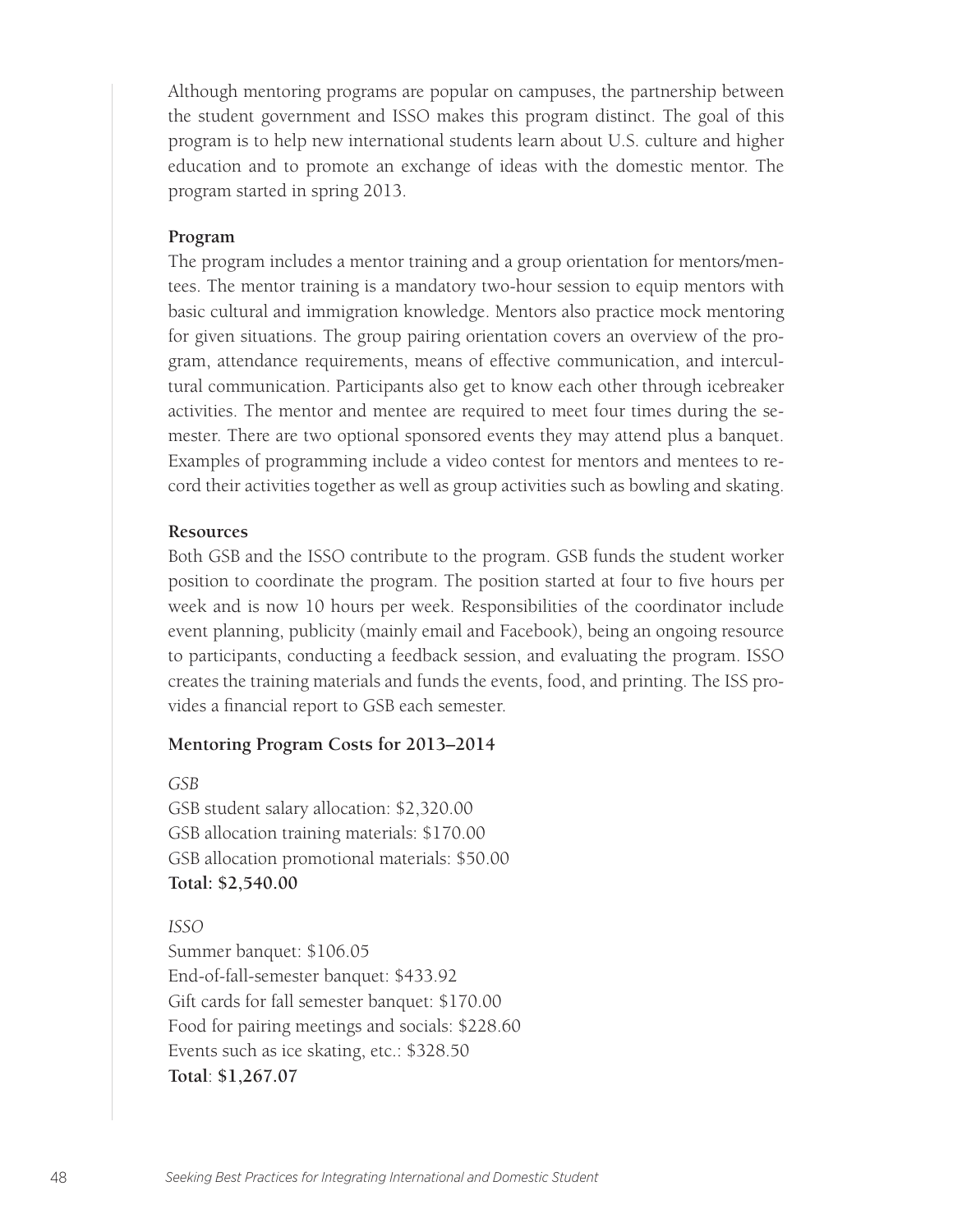The program coordinator is a student worker supervised by ISSO staff. With the creation of a new staff position to oversee programming, the expectation is that the mentor program will take 5%–10% of that professional's time as it expands.

### **Participants**

The focus is on mentor recruitment, based on growing demand by new international students. Most mentors have studied abroad or previously established friendships with international students. There is an online application, and mentors are asked to indicate preference in terms of major/hobby/country, although matches are not guaranteed. It is a one-semester commitment. Some student government members have been mentors.

For the spring 2013 and 2014 semesters, all new students who applied were accepted. For fall 2013, not all new students could be accepted. Priority was given to undergraduate students and to students from less represented countries. In spring 2013, there were 27 mentors and 49 mentees. In fall 2013, there were 28 mentors and 37 mentees. In spring 2014, there are 36 mentors and 51 mentees.

# **Feedback**

A paper survey is done at the end-of-semester banquet. Questionnaires are given to participants to assess group pairing methods and events. Participants give input about their satisfaction and motivation to participate. Among many approaches, it has been found that instead of distinct mentor-mentee relationships, both parties are seeking friendship. Thus, the importance of trying to group participants by major or hobby has been emphasized. Kyungjoon Chung, the program coordinator, shared that he sees many participants becoming good friends and maintaining their friendship even after the program ends. He finds out by conversations and Facebook posts.

# **Benefits**

One of the goals of the mentoring program is to get international students more involved in student leadership opportunities, including student government. Kandile says GSB needs to attract more diversity among its members so that services can reach and reflect the student body's needs. Part of what mentors do is talk to mentees about clubs, organizations, and leadership opportunities on campus.

GSB is proud of this collaboration and sees the program as changing the landscape on campus for students. The mentees don't only receive support on questions about college but also about life in the United States. GSB also notes the program is good for domestic students; it gives them a way to explore the world and increase their intercultural skills.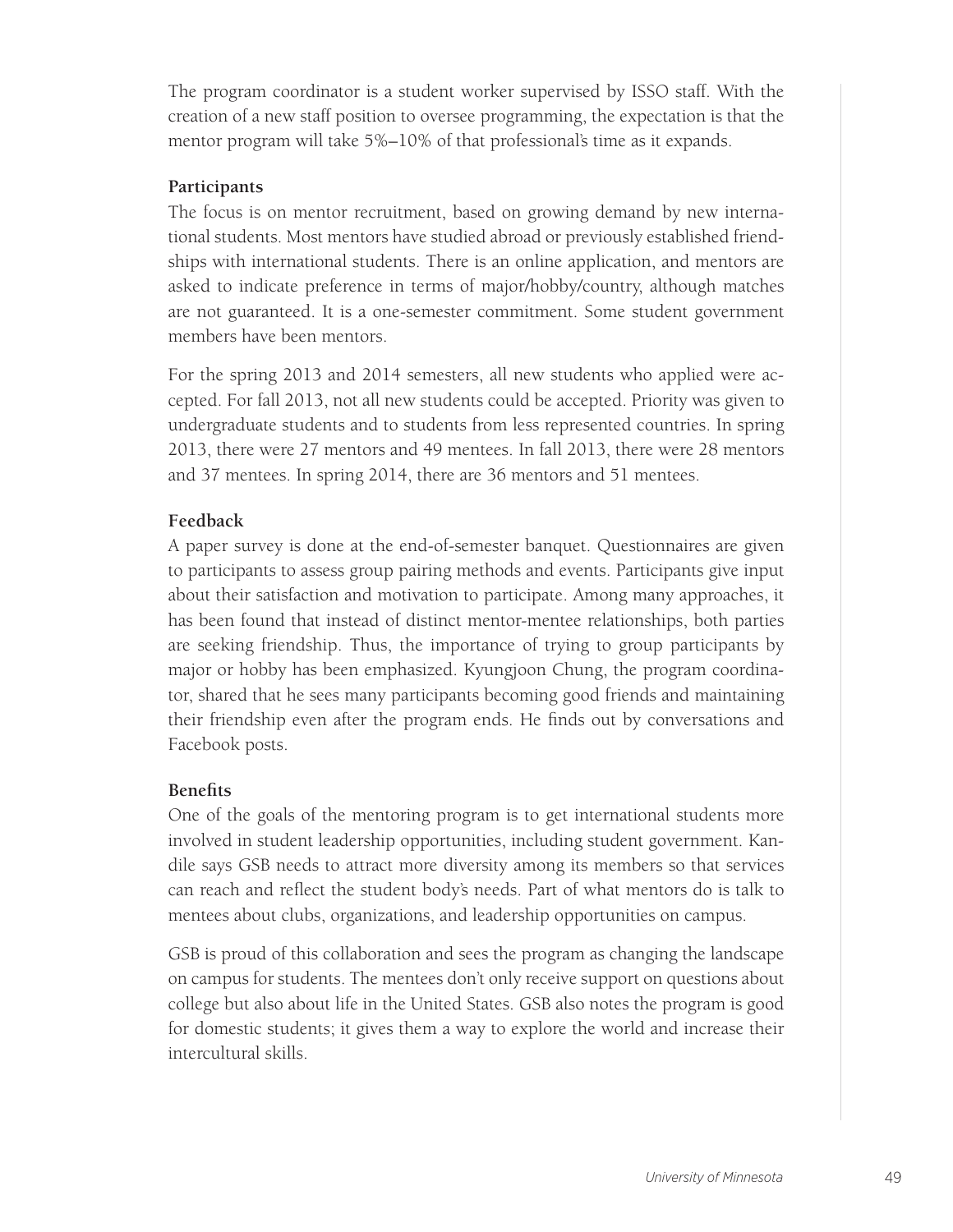Outcomes have included:

- There is a greater awareness of international student issues among the student government. The debates in the GSB meetings about the mentor program funding are very interesting and show that the student government does see the value of this program and the learning that can come from it.
- The program with the GSB is university-wide. Some colleges have or are creating their own mentoring programs (see practice #11 E-Mentors). There are pros and cons to having multiple international mentoring programs. Dorsett is in conversations with ISU college representatives about working together on international–domestic student mentoring programs, via the Council on International Programs (university international oversight body).
- Gains in acculturalization by international students and greater international awareness by domestic students are sought-after outcomes. The assessment efforts, via surveys, reviews of reflections online, and conversation with participants, have mostly focused on satisfaction with the program and general understanding of whether the international students feel they have gained a greater understanding of how ISU works and how to cope with their environment. For the domestic students, Dorsett is looking for some evidence of greater global understanding or awareness. As characterized by Dorsett, none of this is rigorous by quantitative or qualitative methods standards, but he believes they can safely say that many of the students are learning about themselves and other cultures through this program.

#### **Lessons Learned**

It is helpful for the mentors to give practical guidance on something like how to handle an academic concern, but what matters most is the ability to become friends and spend time together.

Sometimes the new students find they don't have time to participate and leave the program. During the mentor/mentee orientation, the coordinator has the students connect outside their assigned groups, in case reshuffling is required during the semester.

#### **Future**

There is unmet demand on the international student side, so the goal is to expand the program. Ideally, it would be available to all new international students (700 in the fall, 300 in the spring). One of the roles of the new ISSO professional will be to enhance recruiting of domestic student mentors. ISSO is considering the possibility of having some kind of assessment pre- and post-mentor program (e.g., the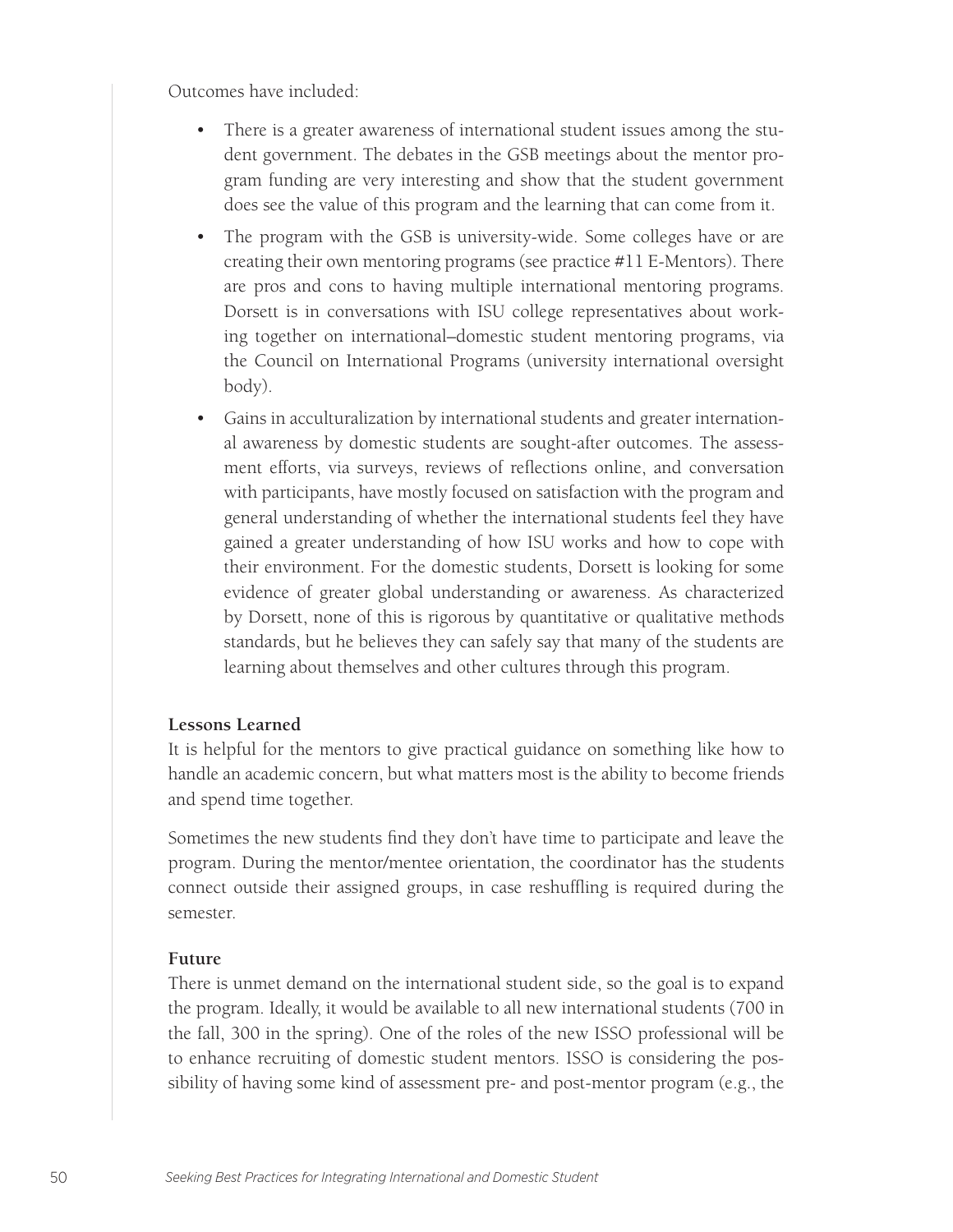Intercultural Development Inventory) to measure the impact on the participating students.

# 11. E-Mentors, Iowa State University

# **Interviewed**

Alyse Ridpath and Ben McCarty, coordinators, on March 6, 2014

# **Statistical Snapshot**

Fall 2013 enrollment: 33, 241 Undergraduates: 27,659 International students: 3,797

# **More information**

http://www.engineering.iastate.edu/ementors

# **Background and Overview**

The College of Engineering has one of the largest international student populations on campus. Dr. Mufit Akinc, a faculty member who served as the interim dean of the college, observed that informal mentoring was taking place, but he wanted to create a more facilitated practice. He also wanted to ensure the college was meeting the cultural adaptability learning outcome. Thus, Akinc proposed the E-Mentors program. E-Mentors is funded through a dean's educational initiative grant. E-Mentors is supervised by Akinc, who is the professor in charge of international engagement at the college, and Shannon Miner, program coordinator for the international engagement office. It is carried out by two GAs, currently Ridpath and McCarty.

# **Program**

The purpose of E-Mentors is to encourage intercultural exchange and integration of students. It is a cultural and social program, not an academic program. International grad students act as mentors to domestic undergraduate students, and domestic graduate students act as mentors to international undergraduate students. The mentors work in pairs and have two to four undergraduate mentees. These groups are known as "clusters." Each cluster meets ten times a year. There is a large group social event sponsored by the E-Mentors program monthly.

# **Participants**

This is an optional program. For the fall 2013 semester, there were 60 graduate mentors (48 international, 12 domestic) and 215 undergraduate mentees (176 domestic, 39 international). For 2012–13, there were 65 graduate mentors (15 domestic, 50 international) and 125 undergraduate mentees.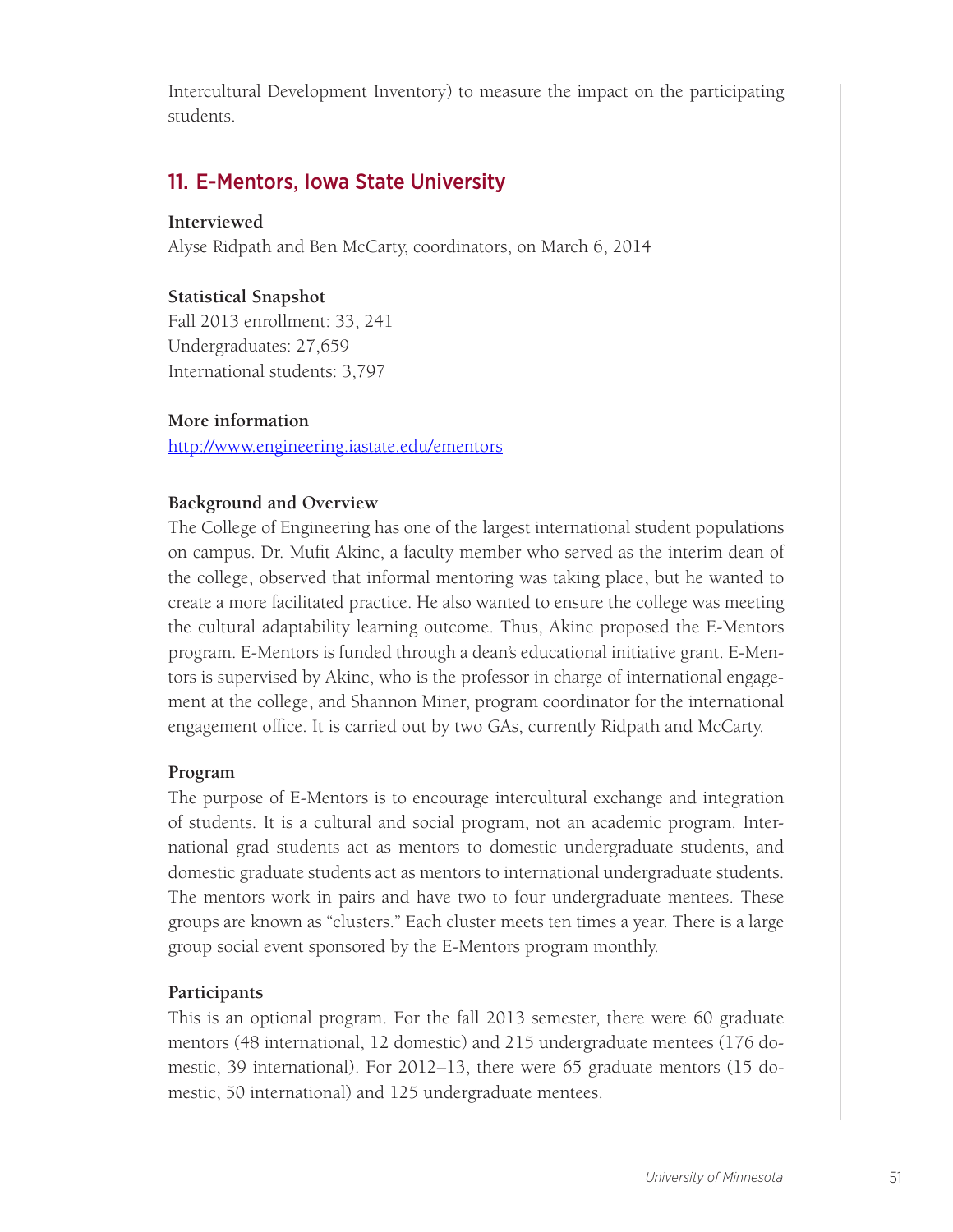The mentors are trained in August during three sessions lasting 60–90 minutes each. The first session is an introduction to the program. The second session is a social event to get to know one another better, as mentors are paired and are otherwise expected to be collaborative. The third session focuses on cultural identity.

When starting the program, the coordinators researched mentoring models and used the idea of having two possible mentors, the cluster model. That relieves the pressure of the one mentor/one mentee model. The coordinators intentionally pair mentors from different countries.

Students sign up online for the program. The graduate students tend to be easy to recruit, as they appreciate the program's goals. However, there are not as many domestic as international graduate students in the overall population. At the undergraduate level, the domestic students are easier to recruit. Students must be seeking degrees, so exchange students are not eligible for this program.

If a graduate mentor wants to resign from the program, he or she must contact one of the two coordinators. If an undergraduate mentee wants to opt out, he or she must contact one of the mentors. A common reason undergraduates opt out is that they decide to change their major.

#### **Resources**

There is a \$60,000 grant for the first two years. The funds are used to pay for 20 hours of GA work each week (two GAs each work 10 hours weekly on E-Mentors). The funds are also used to pay for all programming, including large group events for all the mentors and mentees, as well as training for the mentors.

#### **Feedback**

Ridpath and McCarty conducted a midyear evaluation in December, as well as a few focus groups. The focus groups were used to find out what type of events the students would like (soccer tailgate, movie night, and football game were among them) as well as how to improve the conversations. Based on the feedback, the coordinators are trying to hold two large social events monthly instead of one. Last year, the matching was just for one semester, but this year, the matching is for the entire academic year.

After each cluster meeting, the mentors complete an online form to report about the meeting and the type of conversations they had. They conversations tend to revolve around cultural comparison, using sports, food, or education as an entry point.

An impact study has not yet been done because the program is relatively new, but one is planned.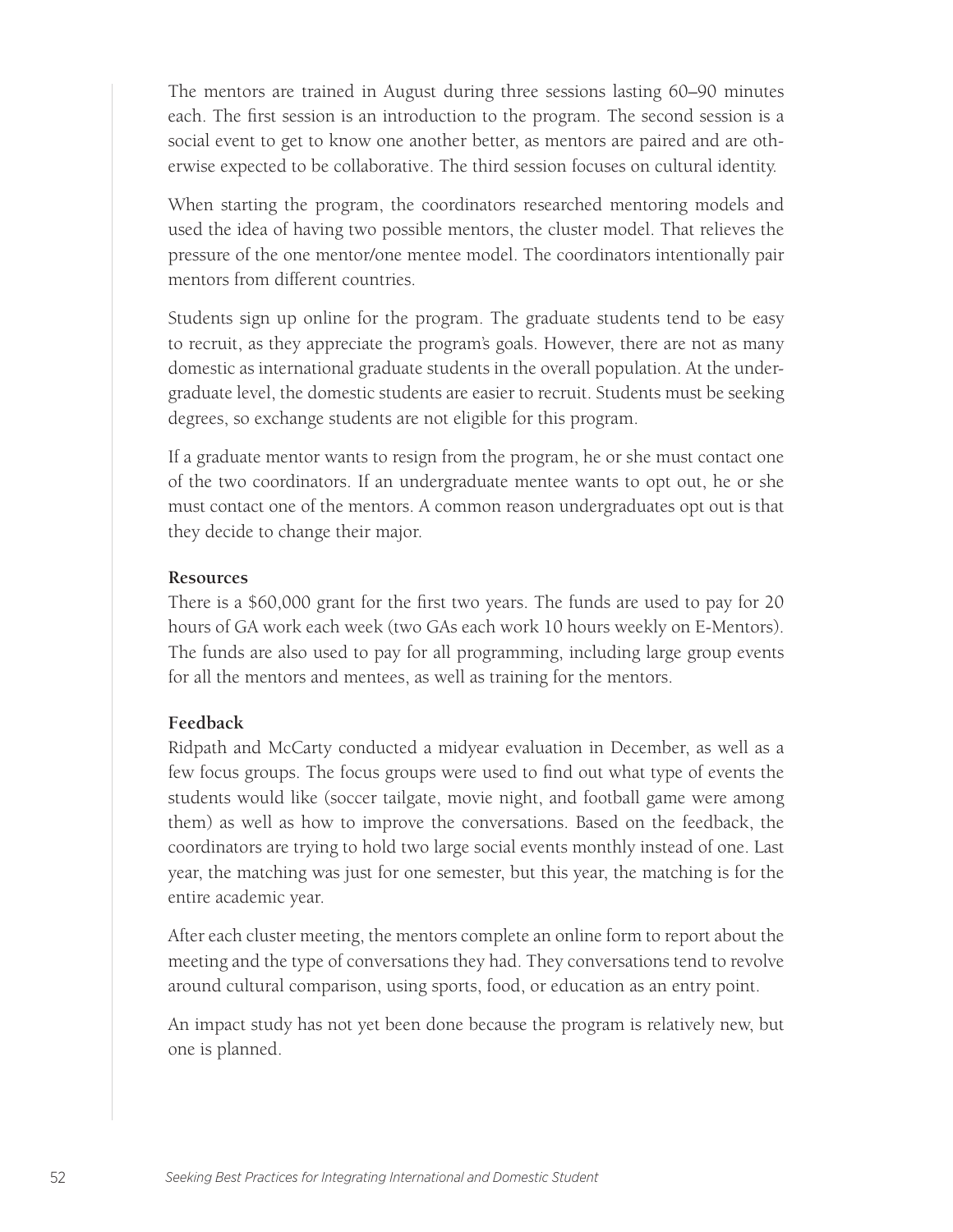# **Outreach**

The coordinators have office hours and encourage the mentors to come in once a month to touch base. There is also a lot of online communication. A "mentor-only" event is held once or twice each semester to check in as a group and remind them of the nuts and bolts of the program and the program goals.

The coordinators communicate with the mentees via weekly emails, Facebook, and the website. Mentees are also able to meet a coordinator during office hours.

### **Benefits**

Regarding overall benefits, the program

- enhances cultural adaptability of all participants;
- increases interaction not only between domestic and international students, but also between graduate and undergraduate students; and
- promotes integration.
- Domestic undergraduates
- increase their network of support on campus,
- get to know students from other countries and learn about different cultures, and
- talk with grad students about academic and social life in the College of Engineering.

International undergraduates

- increase their network of support on campus,
- learn more about U.S. culture,
- practice conversational English, and
- talk with grad students about academic and social life in the College of Engineering.
- Domestic graduates
- get to know students from other countries and learn about different cultures,
- gain leadership experience, and
- meet students from other departments.
- International graduates
- learn more about U.S. culture, higher education, and U.S. students;
- practice conversational English;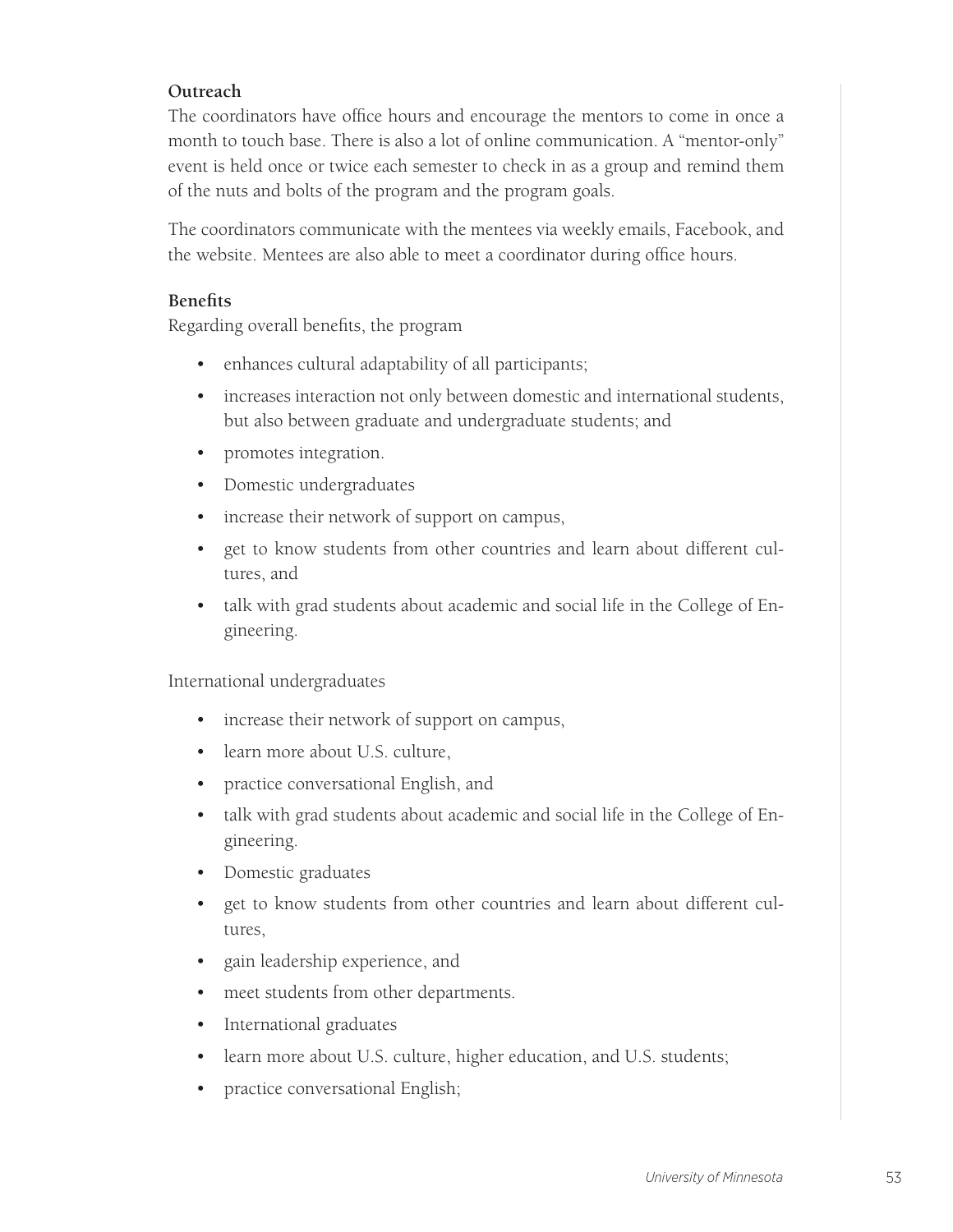- gain leadership experience; and
- meet students from other departments.

#### **Lessons Learned**

As noted earlier, retention of undergraduates is more of a challenge than retention of graduate students. The first semester of college tends to be an overwhelming time. There has been some discussion to address this at the department level, but keeping it at the college level makes it more diverse.

#### **Future**

Administration is considering incorporating sophomores into the program next year, as they are a more stable population (in terms of academic identity) than firstyear students. Also, there is a shortage of programming directed toward secondyear students in higher education overall.

They have considered mixing the groups, so there is one domestic mentor and one international mentor, but the numbers aren't there to support that distribution evenly.

# 12. OU Cousins, University of Oklahoma

#### **Interviewed**

Quy H. Nguyen, Associate Director of Student Life, Campus Activities Council Advisor; Kristen Partridge, Assistant Dean of Students and Director, Student Life, interviewed March 17, 2014

#### **Statistical Snapshot**

Fall 2013 overall enrollment: 21,982 International students: 2,124 (spring 2013) Undergraduate students: 2,010 Undergraduate international Students: 737

#### **More information**

http://www.ou.edu/oucousins.html

### **Background and Overview**

President David Boren, who, among his many credentials, served as a U.S. senator, came up with the idea for OU Cousins with his wife in 1996. Boren was inspired by a conversation with an international student, who reflected upon graduation that he had not been to a farm nor met any cowboys while studying in Oklahoma. Boren envisioned a program to foster friendships among domestic and international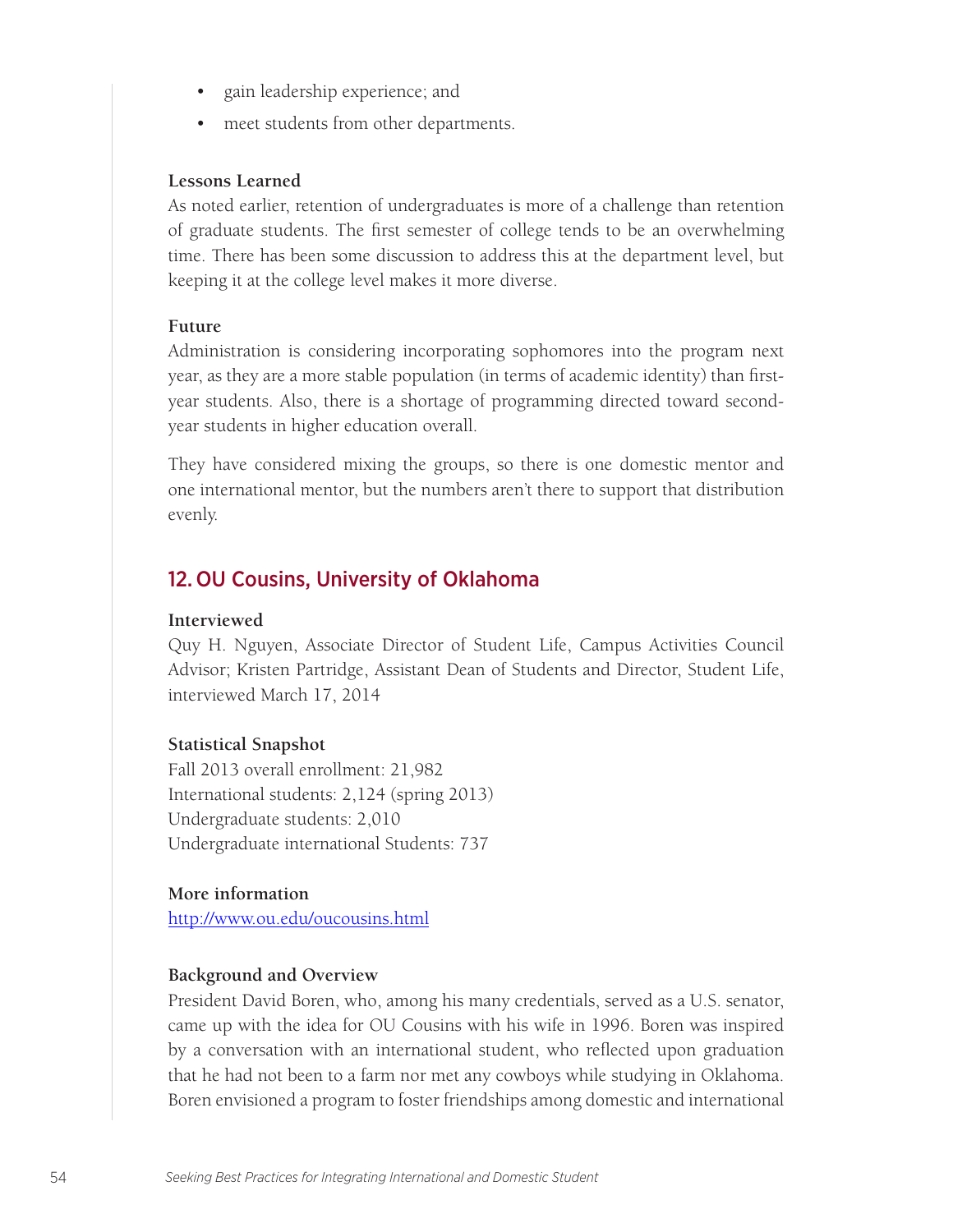students and to expose international students to various aspects of Oklahoma culture. The program philosophy is very clear: this is not about Americans helping out international students, but is a peer exchange of ideas, insights, and relating.

# **Program**

OU Cousins is a Student Life program. The coordinator is Nguyen, associate director, Student Life. There are 1,000 students participating in the program—graduate, undergraduate, domestic (about 60%), and international (about 40%). The students are matched one-to-one. One of the unique aspects of this friendship program is the creation of an advisory board. OU Cousins sponsors one monthly free event during the academic year, so interested students who have not yet been matched can participate. Each pair of students decides how much time they want to spend together.

# **Participants**

Recruitment and matches are done on an ongoing basis. There currently are more female undergraduate U.S. students than international counterparts for them. Most of the international students who participate are exchange students. Reliable sources of participants include the International Student Services Office, OU Education Abroad Office, and student organizations such as Greek Life.

There are more domestic students than international and they participate in the group events, but don't have direct cousin match. The current OU Cousins statistics are as follows:

- 335 males,
- 664 females,
- 199 international females,
- 185 international males,
- 150 American males,
- 465 American females, and
- 58 countries represented.

### **Resources**

The program has an \$18,000 annual budget funded by the president's office. In addition, the president provides the funding for an end-of-the-year barbecue. The annual budget pays for all OU Cousins events (free to participants) as well as t-shirts. The culminating event is at a working ranch. Students ride there on chartered buses to enjoy a live band, dancing, and food, and they each receive a cowboy hat.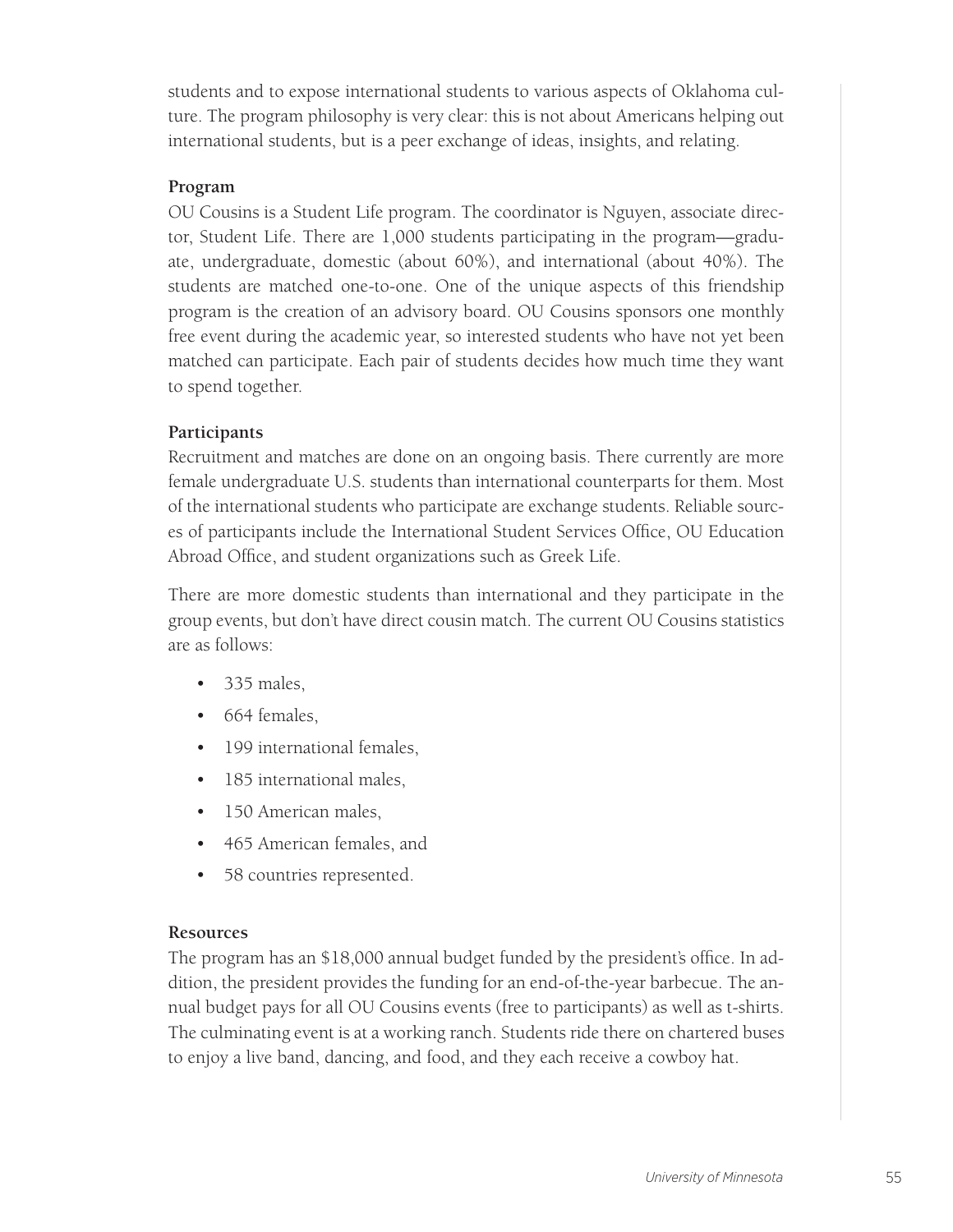In terms of human resources, Nguyen spends about 25%–40% of his time on OU Cousins. He has a student worker who spends 20 hours per week on OU Cousins, handling matching, day-to-day issues, and any problems between the pairs. The Campus Activities Council helps offset the cost of the student assistant's salary.

#### **Feedback**

An assessment is done with participants midyear and at the end of the year. It asks about satisfaction with the program and reflects on students' views, knowledge, and attitudes about the world and relating with people from different cultures.

The Cousins Advisory Board (CAB) was developed in 2003. At first it was faculty and staff, but now it is an all-student board. The board conducts an annual one-day planning retreat. The CAB is made up of 12–15 students; 40–50 applied last year. Members must have a 2.5 GPA or higher. Preference is given to students who have already participated in OU Cousins. However, because most international participants are exchange students, that criteria can be flexible. They meet once every two weeks for an hour. The CAB constantly reviews who is involved in OU Cousins and what types of programs to offer.

There are stories of OU Cousins meeting up in other countries when traveling abroad, and creating photo ops out of these moments in their Cousins t-shirts. This is also making an impact as OU Cousins become alumni and help recruit for OU if they go home or abroad. Domestic students who studied abroad have returned and reported their surprise that there wasn't a Cousins program to welcome them at their study abroad site.

### **Outreach**

The CAB's role in outreach is important. Starting two years ago, the CAB members conduct 30-minute information sessions about OU Cousins each semester. Before that, students were signing up without really understanding the program. The info sessions are the week after class registration and include the history, requirements, timeline, and what to expect in terms of match requests. Information sessions are very helpful to shape expectations of potential participants. The information sessions are hosted at the Jim Thorpe Multicultural Center, a facility operated by the Office of Student Life.

These 30-minute sessions allow the CAB to communicate what students are registering for, what expectations are held of them, and the benefits of being a part of OU Cousins. Attendance is linked to being matched to an OU Cousin and helps focus on participants who are there for the program, and not because of a student organization requirement. Assessment results from this year have shown growth in every area dealing with relationships between OU Cousins, which can largely be attributed to the information sessions.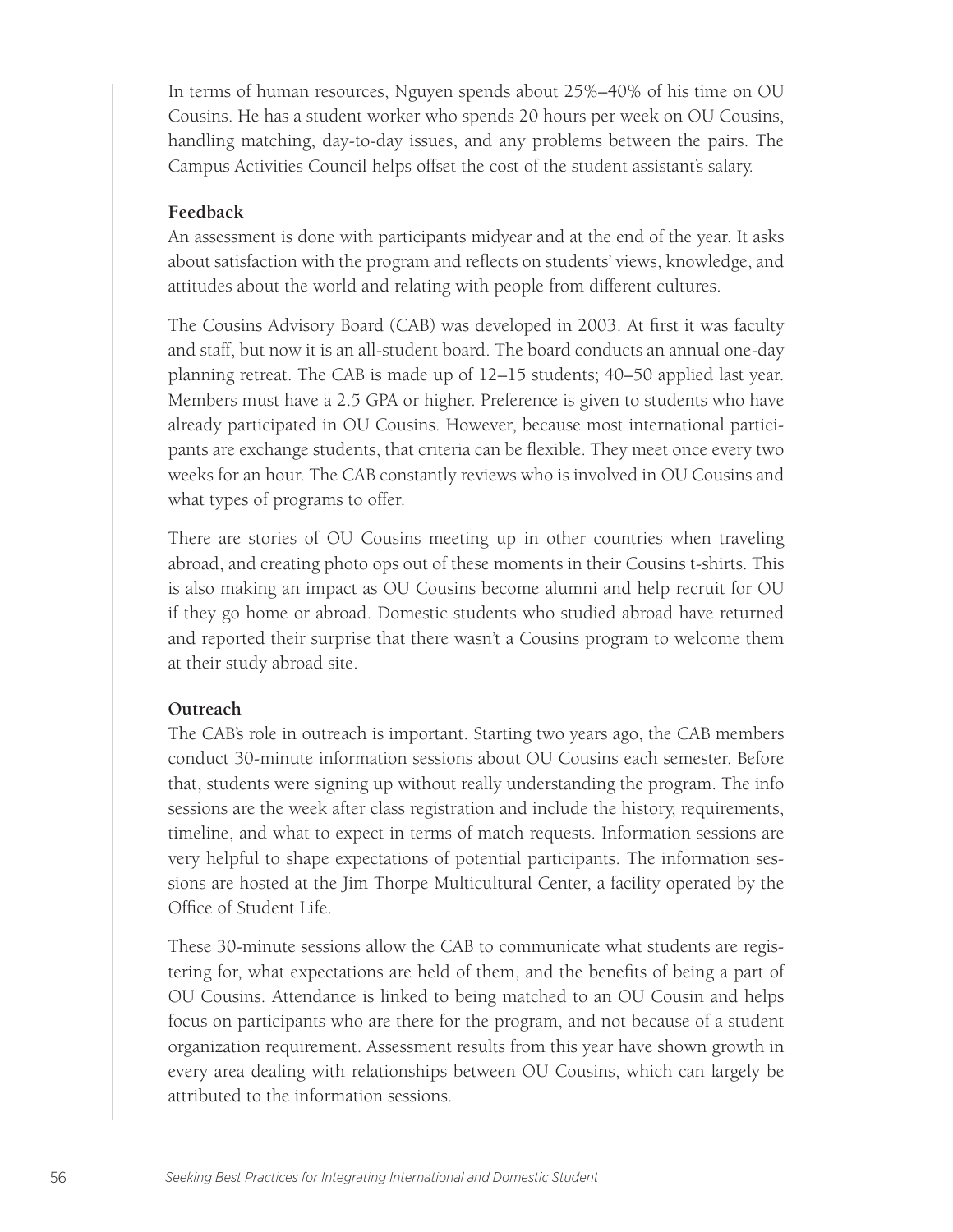OU Cousins sponsors a pizza lunch at international student orientation. The new students' interest is increased by seeing the many American students who are CAB members.

Matches are done at a one-to-one ratio. Many factors are collected via the database and considered, such as gender, interests, and the amount of time each student wants to allocate to the program. Most domestic students are undergraduates, and most international students are graduates.

Being administered by Student Life is fundamental to the program's success. The program coordinator, Nguyen, works on all the major social events, such as homecoming, so he is very familiar with student leaders. He uses his Student Life role to get buy-in from the domestic students.

An OU Cousins event is planned the seventh or eighth week of the first semester, which is often a time when students (domestic and international) experience homesickness.

# **Benefits**

The focus of the program is relationship-building and friendship, with the design that learning will follow the relationship-building.

As members of the OU Cousins program, students are immersed in a firsthand cultural exchange with peers from all over the world. The promotion to U.S. students highlights the opportunity to identify different cultures and regions around the world that interest them and be paired with international students from specific countries. For the international student, OU Cousins provides U.S. cultural experiences outside the classroom. These friendships are immensely beneficial for both parties, creating cultural understanding, global community, and friendship.

# **Outcomes**

A number of goals were established, with the following results:

- **Program Outcome 1:** OU Cousins will increase the quality of OU Cousins communication with their OU Cousins by 15% from the 2011– 2012 year.
- **Result:** OU Cousins hosted three mandatory informational meetings before the matching process. The level of satisfaction regarding communication among OU Cousins increased by 24.25% from the previous year.
- **Program Outcome 2:** OU Cousins will incorporate a service component into the program for participants.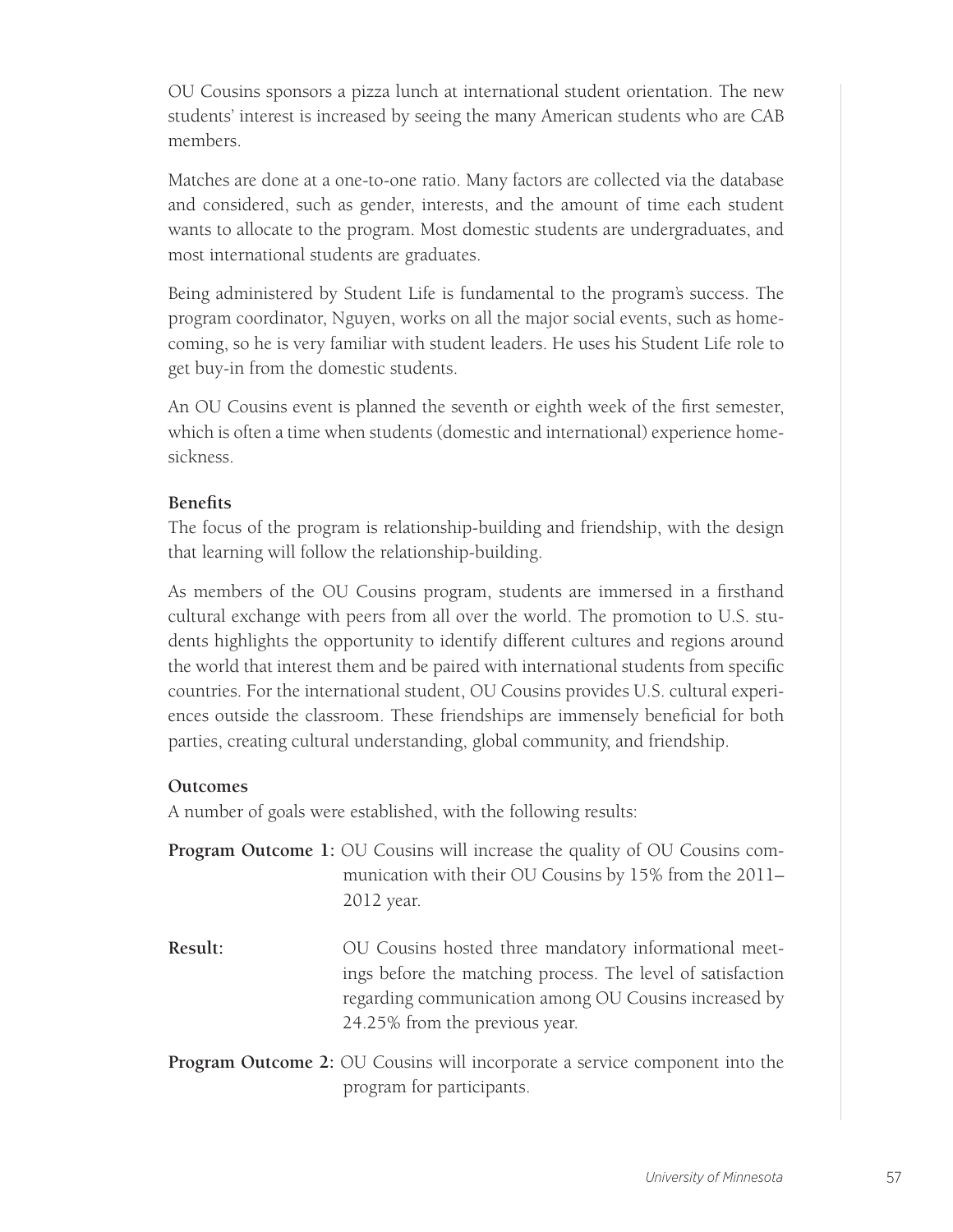| Result: | OU Cousins paired with the Whinery Ranch family to par-<br>ticipate in the Big Event and will continue to make it an<br>annual tradition.                                                                     |
|---------|---------------------------------------------------------------------------------------------------------------------------------------------------------------------------------------------------------------|
|         | <b>Learning Outcome 1:</b> As a result of participating in the OU Cousins program, 70%<br>of participants strongly agree/somewhat agree that they<br>have a greater knowledge/appreciation of other cultures. |
| Result: | After participating in OU Cousins, 70.49% of students re-<br>port a greater knowledge/appreciation of other cultures, a<br>20.4% increase from the previous year.                                             |
|         | Learning Outcome 2: As a result of participating in OU Cousins, 65% of partici-<br>pants will work to eliminate the stereotypes of other cul-<br>tures.                                                       |
| Result: | After participation, 68.85% of participants stated that<br>they will work to eliminate stereotypes of other cultures, a<br>12.79% increase from the previous year.                                            |

### **Lessons Learned**

The program has become much more successful since Nguyen implemented oneto-one matches. At one point, they had as many as seven domestic students to one international student, and that simply did not work. Nguyen foresees the continuation of more demand from the domestic students than the international students.

Other lessons have included:

- Matching students used to take an inordinate amount of time, often three to four weeks. Through a strategic partnership, OU's IT office, at no charge, designed a model similar to match.com. This has made the matching process much simpler, and student feedback regarding matches since this system was implemented has been positive.
- Some domestic students may view this as an opportunity to proselytize and are reminded it is an opportunity to learn about and respect differences.
- Domestic students should be prepared in advance so they know that, more than likely, their Cousin will be a grad student and potentially quite a bit older.
- Nguyen encourages institutions considering such a program not to be put off by OU's generous budget. An institution could do a version with less funding.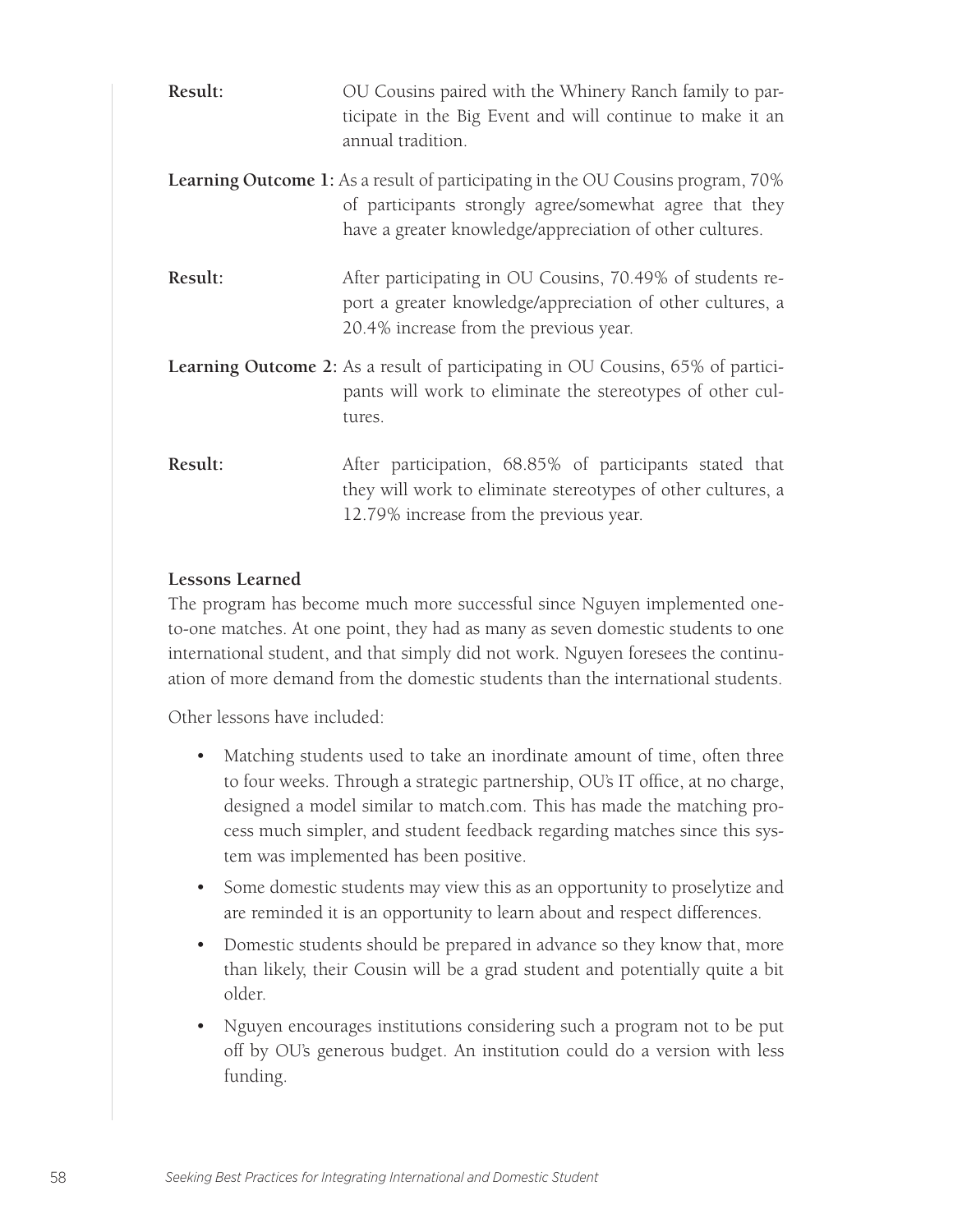### **Future**

As coordinator, Nguyen views the program as quite successful, and it is strongly featured on the OU site. The only tweaks he would make would be to continue targeted outreach to get more domestic graduate students involved. He would also like to be able to offer more excursions for the students.

# 13. International@Iowa, University of Iowa

### **Interviewed**

Lee Seedorff, Senior Associate Director, International Student and Scholar Services (ISSS), on April 3, 2014

### **Statistical Snapshot**

Fall 2013 overall enrollment: 31,065 International students: 4,049 Undergraduate students: 21,974 Undergraduate international students: 2,128

### **More information**

http://international.uiowa.edu/global-at-iowa (The International@Iowa course can be accessed online only by enrolled students.)

### **Background and Overview**

The International Student Committee is chaired by the ISSS and comprised of staff from key offices on campus that work with international students. They had a discussion a few years ago about how well students are learning and retaining information during orientation. During that time, the provost announced a "student success grant" competition and was especially interested in ideas to enhance international student success. Seedorff had been thinking for some time about developing an online workshop for immigration matters. When this opportunity arose, the committee decided to apply for a grant to develop a comprehensive online orientation.

### **Program**

International@Iowa is still in the pilot stage and will fully launch in fall 2014. There are three primary components to the program. The first is the online orientation, which was piloted in fall 2013. The second is the training of student leaders (primarily domestic) through an in-person class taught by Ambassador Ron McMullen the first half of the semester. For the final component, the newly trained student leaders run new-student group meetings and outings during the second half of the semester. Phases two and three are being piloted in spring 2014. This is not meant to replace in-person orientation but to complement it. In-person orientation for new international students remains a week-long program on campus and covers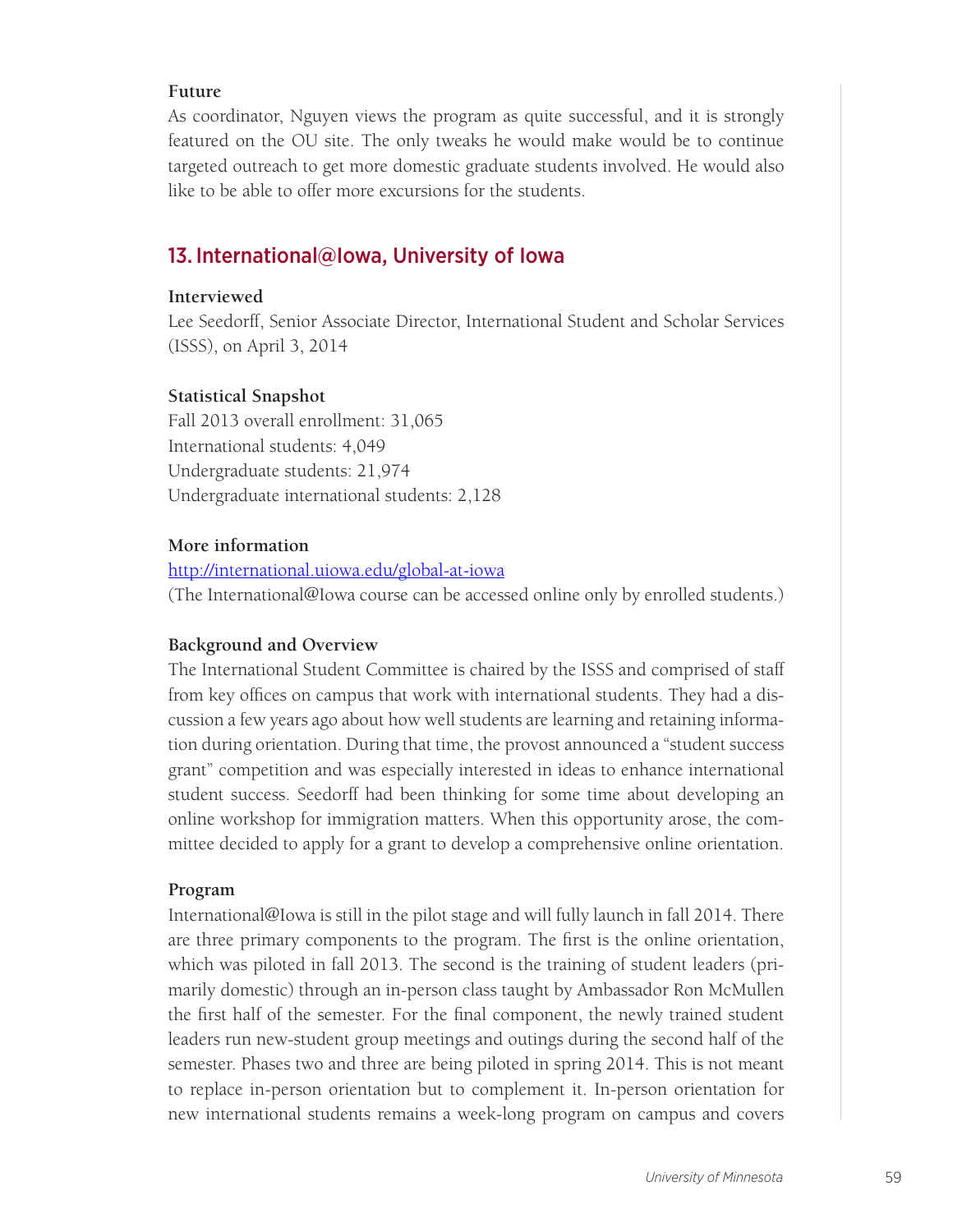topics such as immigration, health insurance, and finances as well as providing ESL testing and academic advising.

The components of the online workshop include: immigration, cultural adjustment, mental health, and academic success (including campus resources, study habits, expectations, plagiarism, and academic misconduct). There are a few quizzes for each section. New international undergraduates must complete the course within the first eight weeks of the semester.

While new students are completing the online course, student leaders, who are primarily domestic students, are being trained by Ambassador McMullen. He covers topics such as cultural awareness, self-awareness, and how to respond to students who are having problems.

Midway through the semester, the new international students will be assigned to discussion groups of 8-12 international students and two leaders. They meet as a group four times to talk about how to succeed on campus, cultural adjustment, and other matters. Each group will also take one excursion together to an event on or off campus, something that international students would not normally attend. The group leaders are given free rein to select an event, but it must be approved in advance by Ambassador McMullen.

### **Participants**

International@Iowa is required for all new international undergraduate students, who number approximately 550 in the fall and 150 in the spring. The students receive one semester hour for the course and a satisfactory/unsatisfactory grade. The Global@Iowa component for the leaders is a voluntary program, which is also assigned one semester hour. Ideally, the ratio will be two leaders for every 8-12 international students. The majority of the leaders will be domestic students.

#### **Resources**

Funding came from the provost's grant, about \$200,000. The bulk of the funds went to online workshop development. The development started in 2012, and the workshop debuted fall 2013.

Developing the online workshop required the active participation of many offices. For example, the university counseling office wrote the section about mental health. It took a team of 12 people campus-wide more than a year to get the content finalized and formatted. The university ITS department did the design, and UI staff involved in the project did the voiceovers.

An ISSS staff member is the instructor of record for the online course. She follows the students' enrollment, progress, and quiz completion. If they haven't started it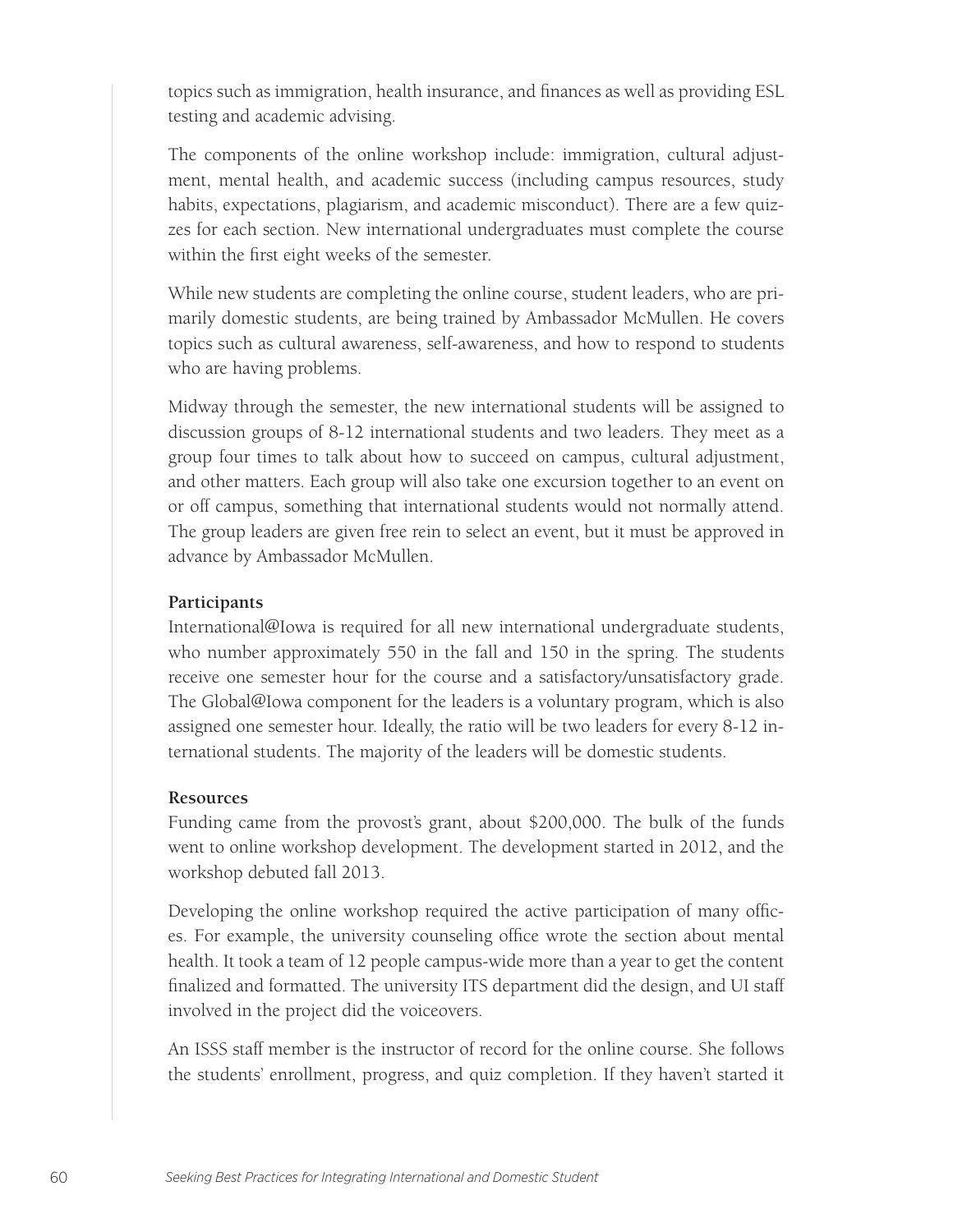yet, she sends reminders. Students are required to score 80% to pass the quizzes. The questions on the quizzes rotate.

The ISSS has a new position, "student support and retention coordinator." That person is doing all the outreach and interviews for the Global@Iowa program.

The Global@Iowa instructor is visiting Associate Professor Ambassador Ron Mc-Mullen. He responded to a call for volunteers from the ISSS to lead this part of the endeavor.

# **Feedback**

A survey of the fall 2013 international students about the online course is currently in process.

To date, all feedback from students (received outside the survey) has been positive. There have been a handful of students who did not complete the online course. ISS outreach found that many in that small group were not doing well academically overall.

# **Outreach**

Certain offices have been very important in terms of recruiting domestic students to be leaders, including the Study Abroad Office, Center for Diversity and Enrichment, and the International Studies program.

# **Benefits**

International@Iowa has:

- allowed students to better prepare for academic and cultural experiences at U Iowa,
- provided opportunities for students to socialize in small group settings, and
- provided opportunities for student/mentor relationships.

# **Outcomes**

The program is still being piloted. Desired outcomes include:

- Increase preparation of new international students for life at U Iowa.
- Reduce the pressure on students to absorb so much information during orientation week.
- Reduce academic misconduct.
- Lessons Learned
- Allow ample time for developing the online workshop.
- Ongoing communication with key stakeholder offices is important.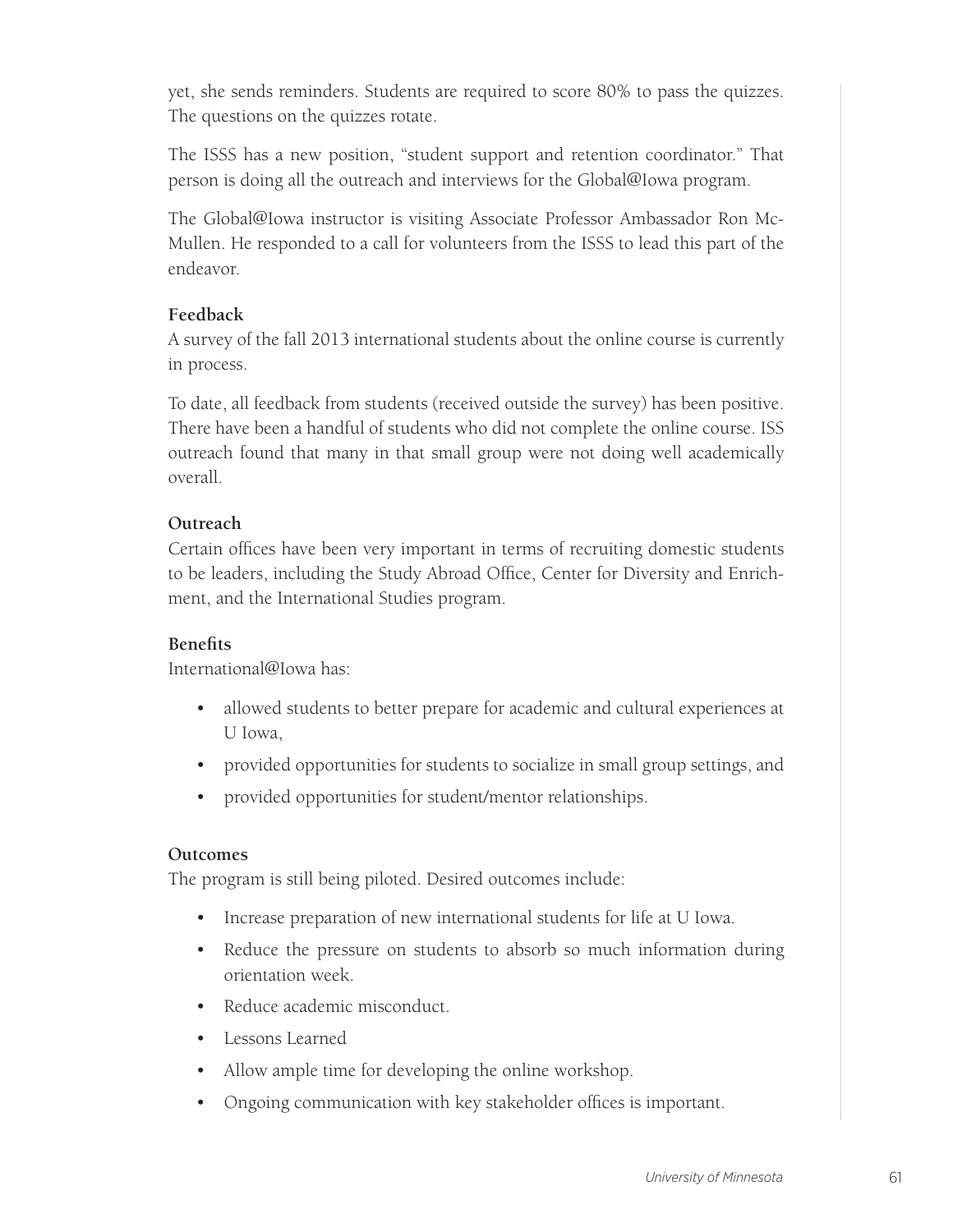• Rely on other offices for the ability to support recruitment of domestic students.

#### **Future**

If resources were not an issue, it would be nice to pay the group leaders. There are other student leadership positions on campus that are compensated.

# 14.American Chemical Society (ACS) – International-Domestic Student Summit

#### **Interviewed**

Steven Meyers, International Activities Manager, ACS Office of International Activities Staff (since promoted to Assistant Director, Career and Professional Advancement), on February 12, 2014.

#### **More information**

https://communities.acs.org/groups/acs-international-domestic-student-summit-2012

#### **Background and Overview**

ACS has 161,000 members and works with individuals ranging from undergraduates to senior-level scientists. They do not have citizenship information about members, so membership statistics are based on domicile–15% of members have addresses outside the United States, and 85% are in the United States. ACS members who are in the United States as nonimmigrant students and scholars are counted as United States based. An important role of ACS is to facilitate networking opportunities among its members, which includes those seeking opportunities to research and work internationally.

The international activities section of ACS wanted to find out more about their international student members. Their questions included: What does this population want? How can ACS respond to their needs? How can ACS better serve international students? How can international and domestic students better integrate? Thus, the 2012 international–domestic student summit was developed.

The summit goals were:

- Discuss how to promote cross-cultural understanding.
- Increase international skill flow and collaboration.
- Discuss how to better integrate international students into the U.S. chemistry enterprise.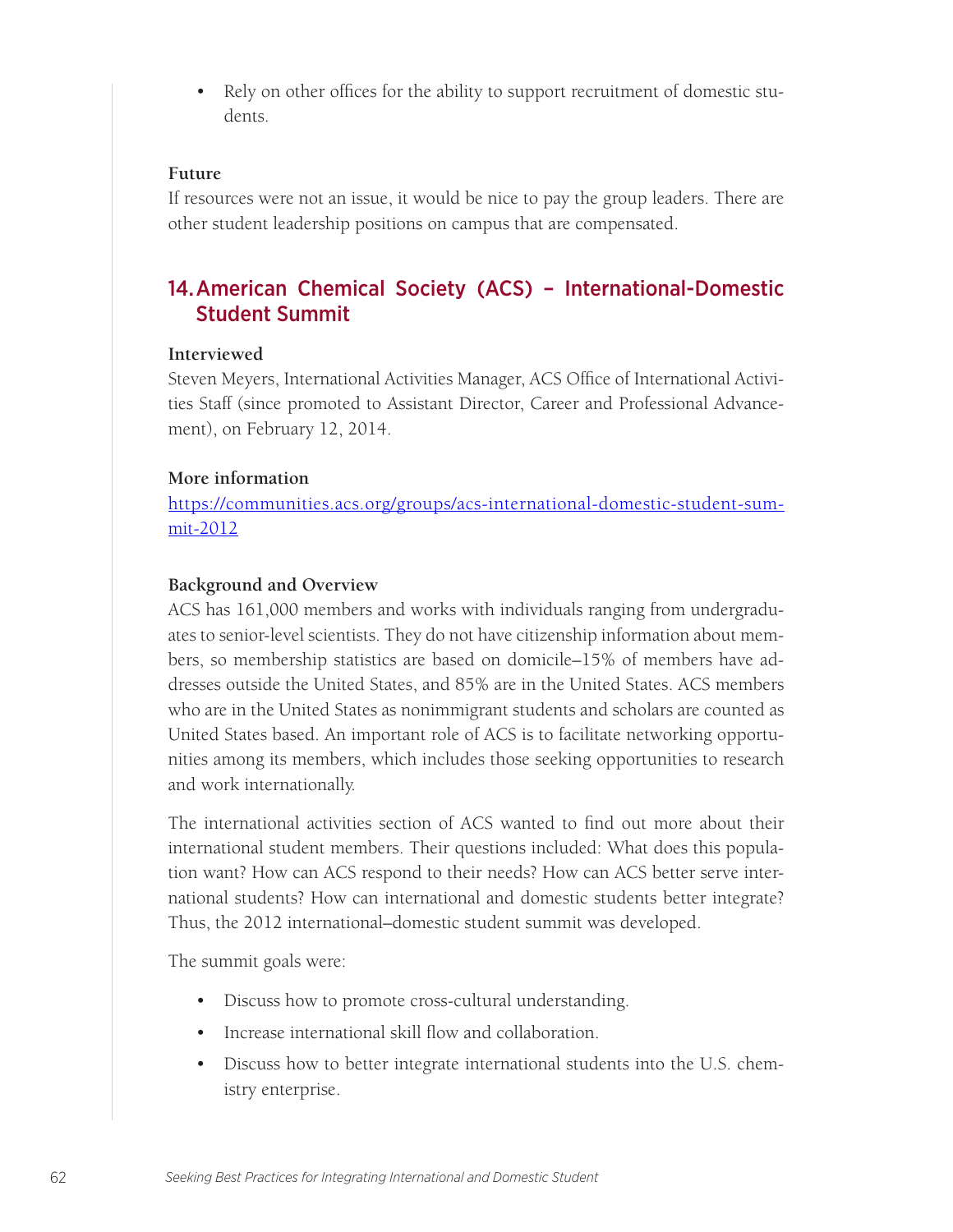- Discern the needs and interests of international students.
- Engage how to better integrate international and domestic students.

In planning the summit, ACS considered it important to involve domestic counterparts, so that feedback would come not only from international students. This also helped achieve buy-in from the domestic students.

# **Participants**

There are 186 local sections within ACS. An invitation went out to each section to nominate a team of students, one domestic and one international, to attend the summit. The teams had to be nominated by their local sections and underwent a formal peer review process. Nine teams attended. The student pairs traveled and presented a research poster together. They received training on entrepreneurship, communication skills, and leadership. One of the goals was to facilitate creativity from the teams in terms of ideas they could take back to campus to promote more connections between international and domestic students.

The application questions explored how the experience would promote collaboration between each domestic and international student on the team and why it was important to attend this summit as part of a domestic-international student team.

### **Resources**

ACS received no outside funding for this summit. The primary use of resources was staff time to plan and carry out the summit. Cash expenses included travel, food, and lodging for the summit.

The average cost per participant was around \$1,400. Airfare was around 25% of that figure, and lodging accounted for another 50% (they assigned roommates where appropriate). Meals, registrations, baggage fees, and local transport account for the remaining 25%.

# **Process**

As a group, the students came up with seven recommendations for higher education institutions and ACS (including its local sections) to catalyze change:

- 1. Increase international and intercultural competencies for both the domestic and international populations, including facilitating conversations on issues such as cultural differences.
- 2. Showcase the value of international students and researchers to the host country. For example, international students spoke about feeling that their work in the STEM fields is overlooked in terms of the benefits it brings to the United States, and that the U.S. government places a lot of limits on these students (in terms of ability to remain in the United States). Even at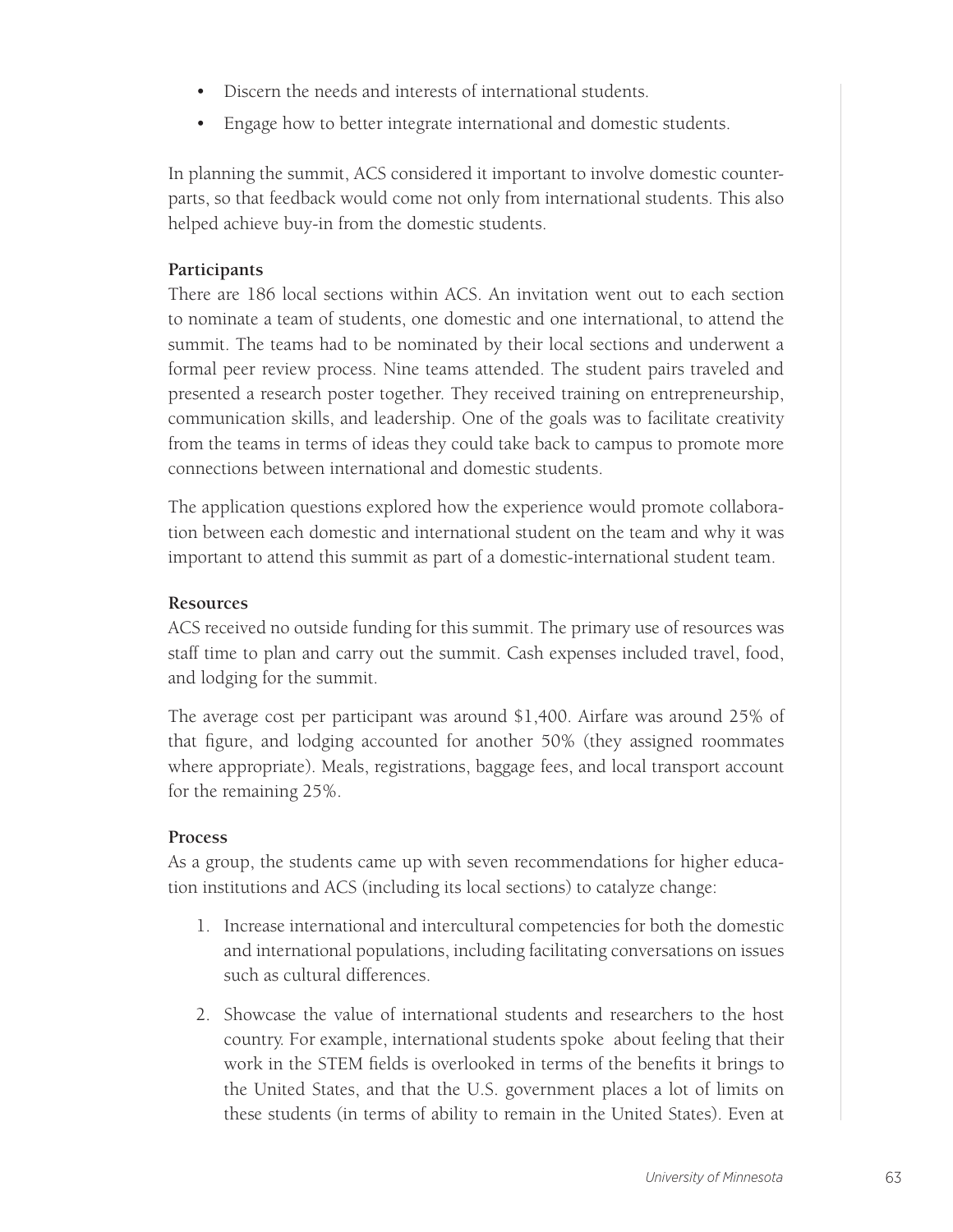the institutional level, international students would like to see more acknowledgement and awareness of their role.

- 3. Develop a network of expats to mentor students before they go abroad, so they can benefit from someone who had a similar experience. This network would be both for international students coming to the United States and domestic or international students going abroad. Students would like to have a resource person to answer questions before they leave home.
- 4. Advocate for greater program eligibility without restrictions based on citizenship. International students are excluded from certain programs that are closed to noncitizens, such as the National Science Foundation research experience for undergraduates. Although this objection includes government programs, it is not limited to them. Even at the institutional or organizational level, international students can be shut out.
- 5. Improve sharing best practices of models to integrate international and domestic students between organizations and institutions.
- 6. Build partnerships among stakeholders interested in international skill flow.
- 7. Distribute information on international opportunities in a more organized and targeted way.

# **Feedback**

Summit participants completed an evaluation. It was eye-opening for the domestic students to see the international students' needs and learn about the day-to-day issues they deal with, such as immigration, as well as their experience of campus life outside the lab. Since the summit, some participants have reported back the ways they are working to implement the recommendations at their home campuses, for example, newsletter articles and conversations with their administration. Some have become part of ACS's committee structure as well.

# **Benefits**

There are two primary ways benefits can be realized from the summit. The first is the list of seven recommendations that ACS is using to shape its priorities. The second is the outcomes students take back to their campuses. They were encouraged to organize discussions, brown bag lunches, and international student associations to help fill the gaps in terms of promoting ways for international and domestic students to connect. The students also received copies of the summit report to share at their institutions and with their local ACS chapters.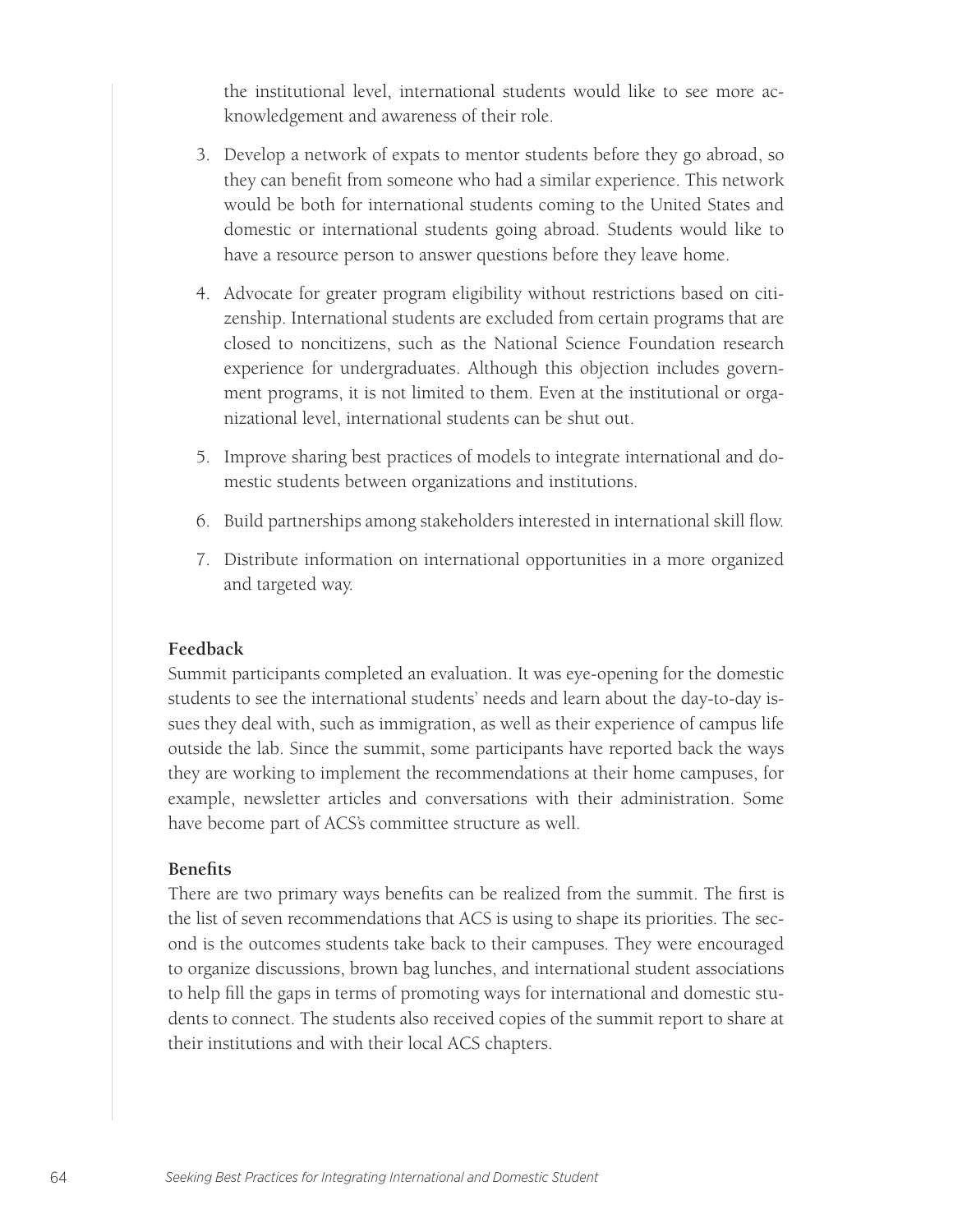# **Lessons Learned**

A lot of information was gained from the participants in terms of the seven recommendations. In the future, the focus could be more specific, such as looking at the campus environment.

### **Going Forward**

At this time, ACS has no plans to organize another such summit, but it is possible. This type of summit could be coordinated by any number of professional societies. It could also be done on a smaller scale, for example, at the state level.

# 15.Georgia International Leadership Conference (GILC)

### **Interviewed**

Adam Johnson, Director of International Initiatives at College of Coastal Georgia and GILC Conference Chair (volunteer position), on January 28, 2014

### **More information**

https://sites.google.com/a/columbusstate.edu/gilc

# **Background and Overview**

GILC started in 2000 and is a collaborative effort between higher education institutions and international educators in Georgia. The purpose of GILC is to facilitate leadership development for international students and domestic students who have studied abroad. At GILC, students have the opportunity to share best practices with one another.

GILC is held at a remote location (Rock Eagle 4H Camp) in the middle of the woods with no TV, limited Internet, and very basic housing. The setting is an important component of facilitating group cohesion.

Schedule: The students participate in a Friday afternoon work project such as building park benches or clearing ground. It is physical labor and is designed to be inclusive for students with physical disabilities. This provides an opportunity for group bonding and is a way to contribute to the local community. Then they arrive to the camp, eat dinner, and have a group activity with a keynote speaker. Often the speaker is a successful international or domestic alumnus. Then there's social time—campfires, dancing, relaxing.

On Saturday, following breakfast, there are three morning sessions (four choices in each slot). Most of the sessions are led by students and cover a large variety of topics. After lunch, the international educators facilitate cultural simulation games. An afternoon hike is followed by dinner and an interactive performance, such as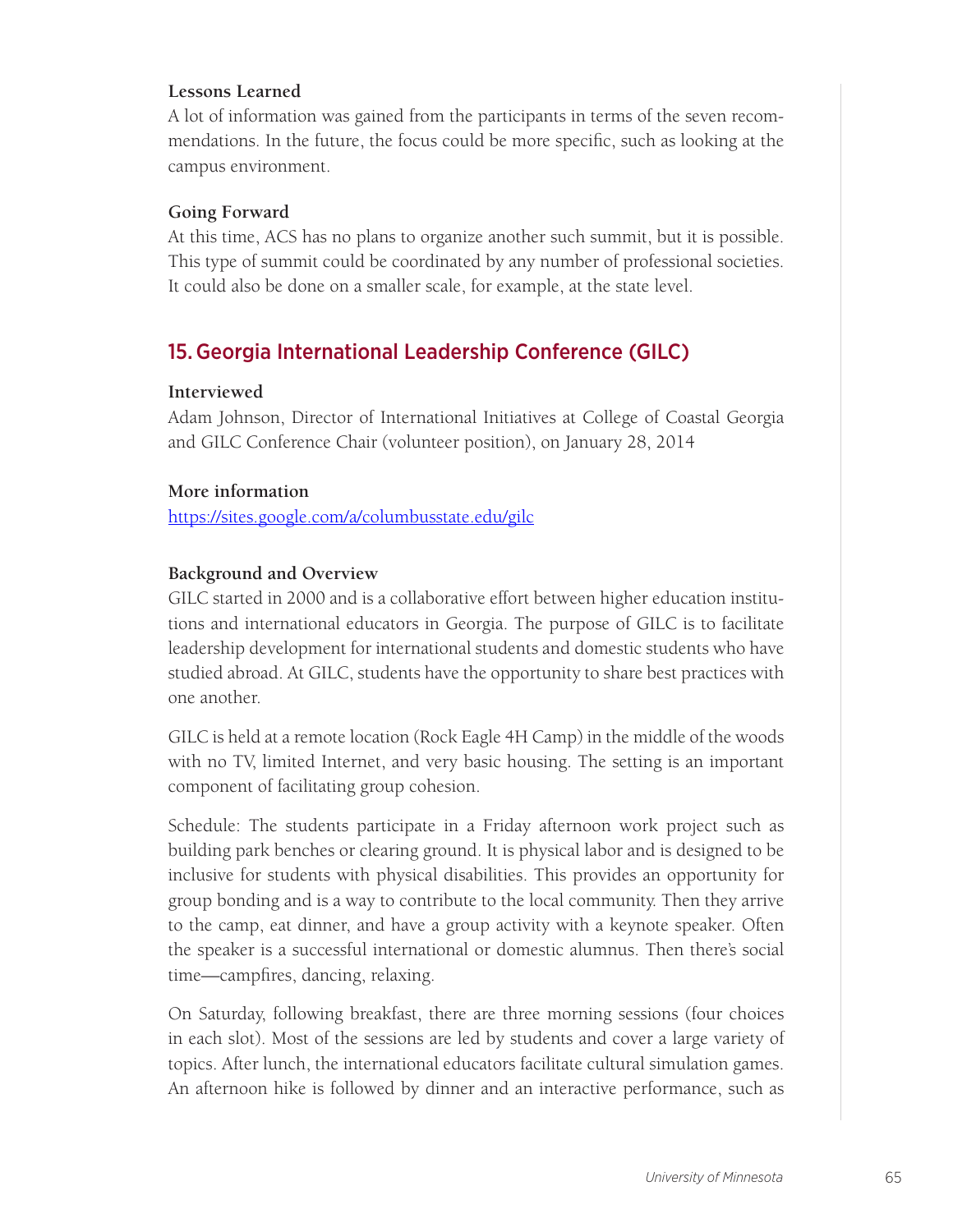contra or square dancing. There is a student-led fashion and talent show, then time for campfires, socializing, and dancing.

On Sunday, breakfast is followed by a large group session and a wrap-up, which is an inspiration to action. The program ends at noon.

A key component is the peer leaders, who are former GILC participants. There are about 20 such leaders. They have a strong impact, because students want to be led by other students. It also helps participants envision the next step in their own personal and leadership development.

#### **Resources**

GILC is chaired by a faculty or staff member. It is a volunteer position. In addition to overseeing and implementing the planning, the chair is the emcee.

Planning and recruiting support for the conference comes from the Georgia Association of International Educators (GAIE), which is comprised of 31 public and 12 private higher education institutions. The planning committee includes about six members working an hour per week for three to four months, and an additional(?) four to five members working an hour per month during that period. The registration and handling of payments is the most time consuming task. For the two months leading up to the conference, it takes the chair and the conference registrar two to three hours a week and then an hour a day for the two to three weeks preceding the conference.

The conference schedule and logistics are set from year to year. This allows conference planners to make one improvement each year. For example, a teambuilding ropes course was recently added for the peer leaders to do together.

There is no funding source for the conference. The chair and planning committee raise the money. Some years the Board of Regents for UGA system has donated \$1,500-\$2,000, but not consistently. The planning committee has approached sponsors for funding or in-kind donations. In the recent past, the fee was \$65 per student. Last year it was \$75, and this year it was \$85. There are 225 students and staff who attend. The biggest cost is the rental fee, which is \$16,000–\$17,000.

### **Participants**

Each school recruits its own students. The number a school can send depends on its total enrollment. Schools use different ways to recruit. Some handpick, while others have students submit written applications. The larger schools have waiting lists. It is rarely a problem to fill all available slots. Some schools send only international students because they don't have any study abroad programs.

Almost all the participants are undergraduate students, although a handful of ESL and international graduate students attend.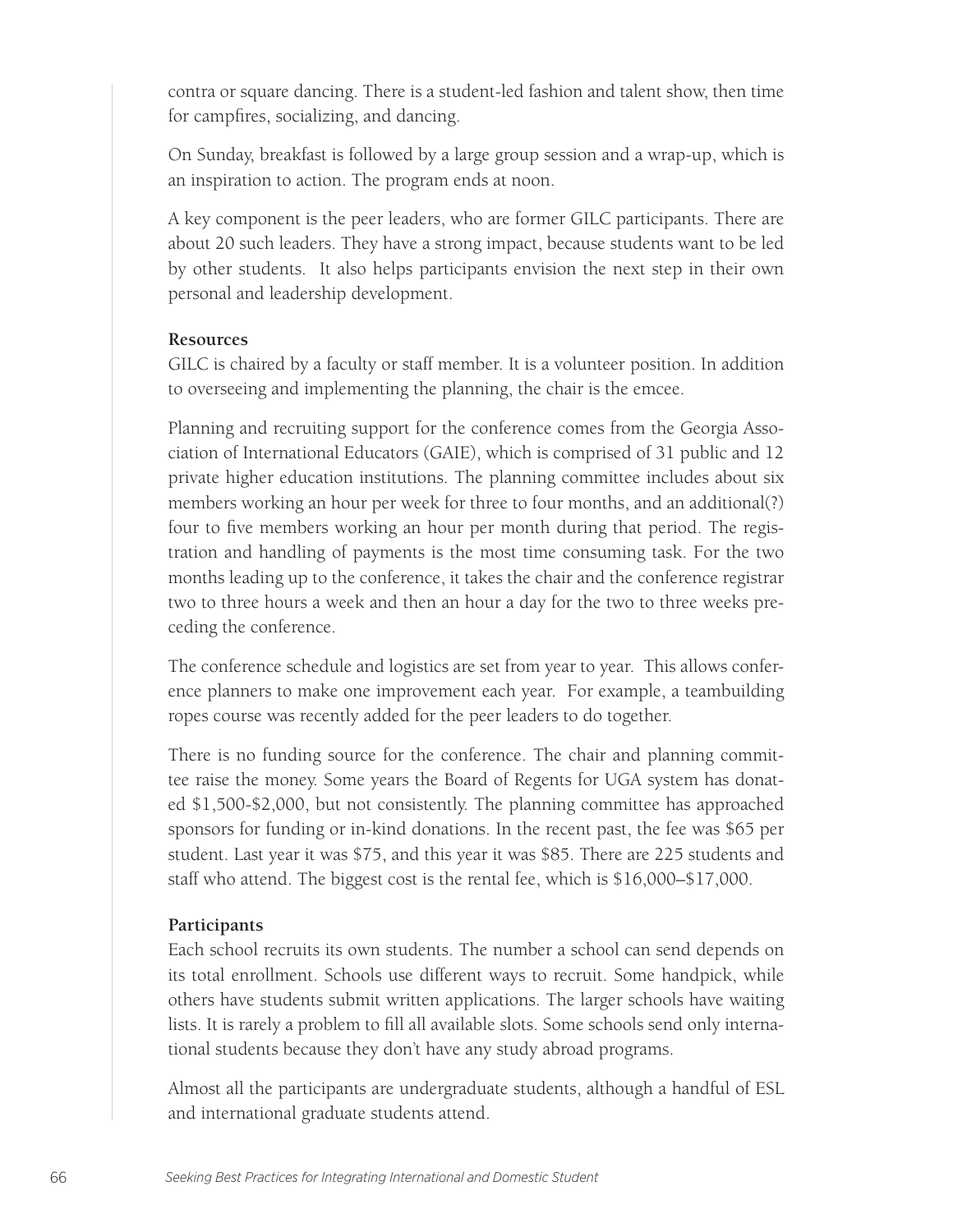This is a leadership conference. It is not designed for the typical student but for leadership training and to network with leaders at other schools.

# **Feedback**

Previously, paper evaluations were provided and completed while at GILC, now evaluations are done online. The response rate is 65%–70%. The responses are very positive. Any negatives are issues beyond control, e.g., the time of breakfast or the comfort of the bed.

Johnson's view is that the domestic students are more apprehensive and get more content out of it, while the international students have more fun (having had more experience being part of a diverse group prior to GILC than their domestic counterparts).

# **Benefits**

GILC's goals are: to enhance the students' leadership skills, encourage friendships between domestic and international students, promote international understanding on campuses, and develop students' identities as global citizens.

# **Lessons Learned**

International educators who plan this conference have to learn to "let go" and give trust and confidence to the student peer leaders and student participants to make things work. It's important that the students are empowered and the staff steps back.

The biggest challenge is funding. If enough support can't be raised, then the student fee has to be increased. Ideally they have a reserve of a few thousand dollars to start up the next year's conference.

Even with unlimited resources, Johnson wants to keep the conference format as it is. Doing it on a bigger scale would make it more about networking and less about actual leadership development.

Johnson noted that attendance is especially valuable for students who are at schools with limited international education programming, because this conference goes to core issues of why international students are here—for a genuine U.S. educational experience.

# 16.I-Lead, Iowa State University

# **Interviewed**

James Dorsett, Director, International Students and Scholars Office (ISSO), on February 10, 2014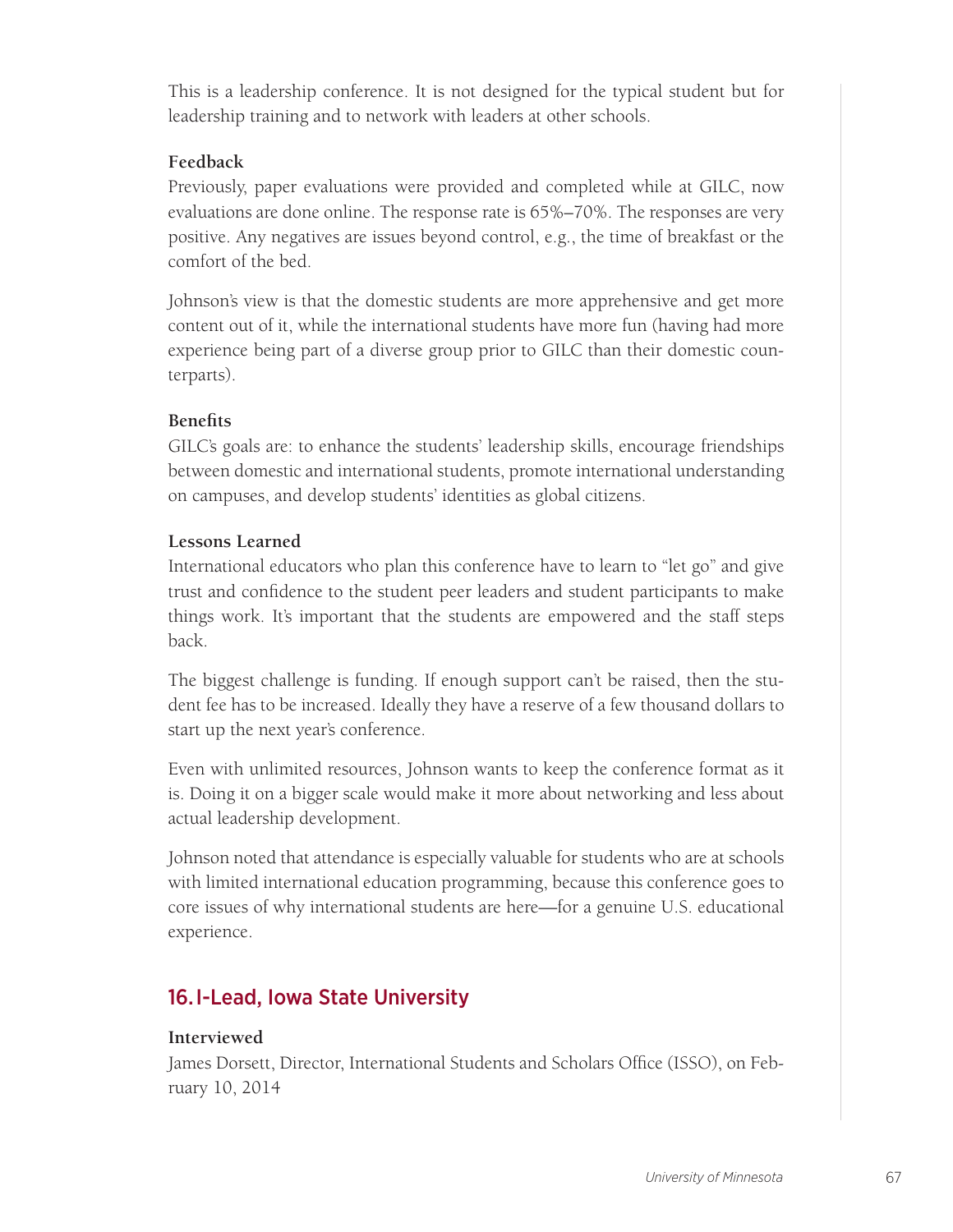### **Statistical Snapshot**

Fall 2013 enrollment: 33,241 Undergraduates: 27,659 International students: 3,797 International undergraduates: 2,172

#### **More Information:**

https://www.isso.iastate.edu/joomla/index.php?option=com\_content&view=article &id=68&Itemid=198

#### **Background and Overview**

Dorsett had a conversation with Dr. Thomas Hill, the senior Vice President for Student Affairs, who was lamenting the lack of representation of international students in major student organizations. Dorsett thought about this: If international students are not finding their way naturally to such leadership positions, what could he do in his role to even the playing field? The I-Lead program was conceived as an intensive and focused series for international sophomores, with the goal of enhancing their understanding of leadership in the U.S. context, further developing their aptitude as leaders, and actualizing more international student representation in the student government and other organizations. I-Lead started in the academic year 2011–12.

#### **Program**

Students complete an online application detailing their leadership experience and goals. They also have an in-person interview. Twelve students are selected per cohort. Dorsett designed and facilitates the program. It requires a student commitment of a two-hour meeting every other week for one academic year. Dorsett has a GA who works on the program with him, as well as one student assistant, who is an alumnus of the program from the previous year. Dorsett has culled resources from many leadership models, and refreshes those materials annually as needed.

Sometimes the student will have reading to do in anticipation of the topics to be covered in that class, but not for the majority of sessions. After the first class, students work in pairs to prepare a short (5-10 minute) exercise for the rest of the group that relates to the topic for that class. They work with the graduate student to develop this material.

There is no homework following the class, apart from reflection questions that each student answers related to the topic(s). This changes slightly for the second half of the second semester, when the students are put into groups to work on their final projects, which are project proposals to improve the lives of international students with programs or projects that ISSO or another campus office should fund. Students are given some time in class during these last few sessions to work on their projects, but time outside class is also needed to create a quality proposal.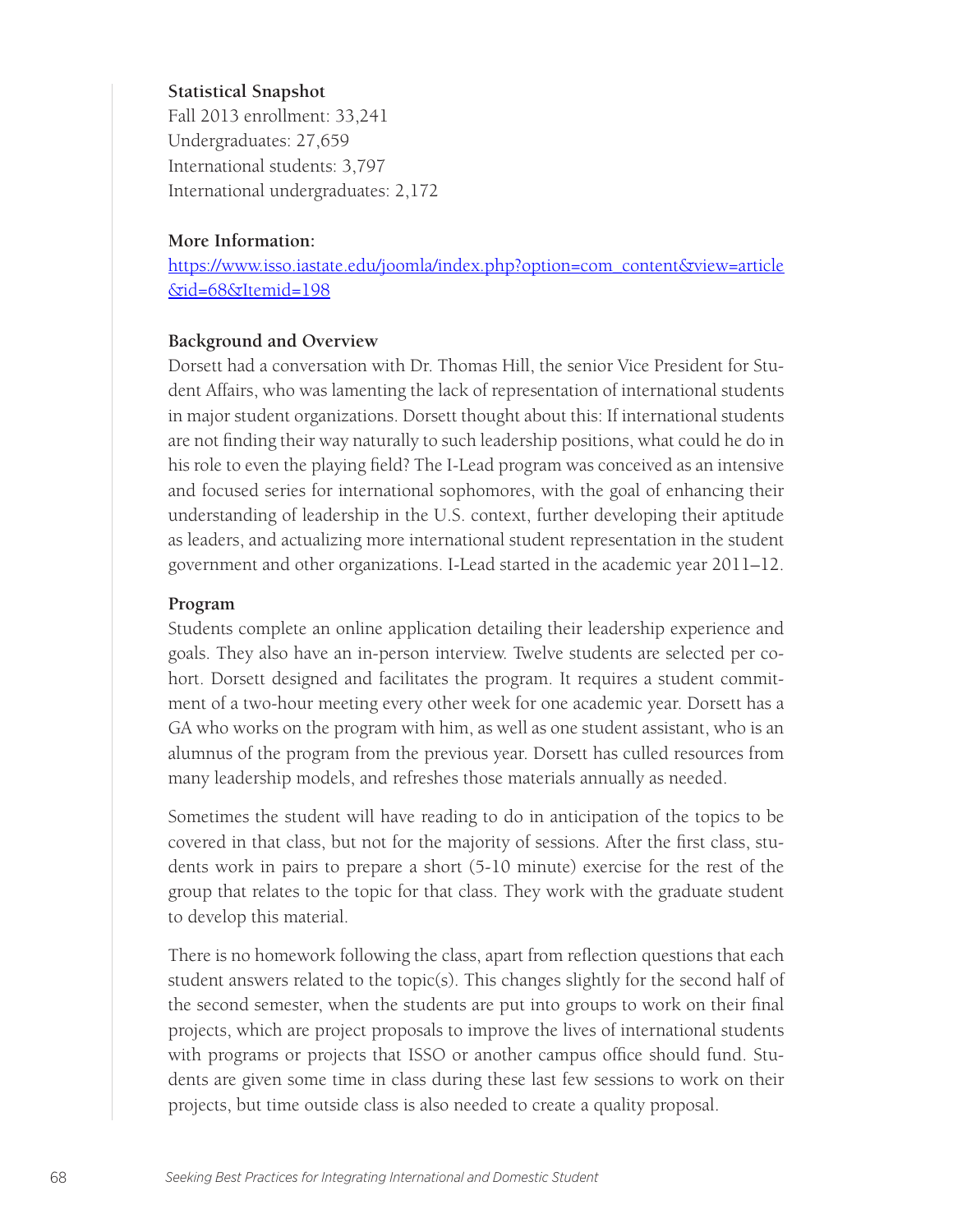In terms of time commitment, the class meets about seven times in the fall semester and six times in the spring semester. At some point, each student works in a pair to create an exercise for the rest of the group; this requires about three hours to research, meeting with the grad student, and create their material. Each group meets twice outside of class for a total of four hours on their project and then another two hours separately. There is a separate session at the very beginning of the year, a scavenger hunt and dinner.

The materials Dorsett uses for the curriculum are a combination of information from the Internet, research books from the library, materials that guest speakers bring with them, and things he thinks are important and practical, e.g., materials about decision making (Chip and Dan Heath), differing communications styles (Situational Leadership II model by Ken Blanchard), information about culturally based communication (Hall and Hofstede), or the Whole Brain Model (Ned Herrmann). Dorsett continues to tweak the syllabus as the class develops.

They do not have a separate time for each student to talk about leadership styles from their home country perspective, but in talking about the different topics such as time management, decision making, public speaking—they bring up their own cultural examples.

#### **Resources**

The budget for the program is \$6,000. The GA and assistant are both paid. The grad student is 0.5 FTE, so she works 20 hours a week during the school year. I-LEAD is just one of the programs she works with, and it accounts for 40%–50% of her time. The student assistant works five hours a week.

Dorsett's strategy is to set up the program early, so he works with his graduate student toward the end of the spring semester or during the summer to prepare for the fall. At that time, they ensure all material is ready for use, so during the academic year it requires only a light review before Dorsett presents it.

Dorsett meets with the grad student and student assistant each week to analyze how the last session went and how to improve it for next time, or talk about the materials for the next session. In addition to class time, he spends about 30 minutes weekly doing this light preparation. If he presents something new, it requires another four hours of preparation.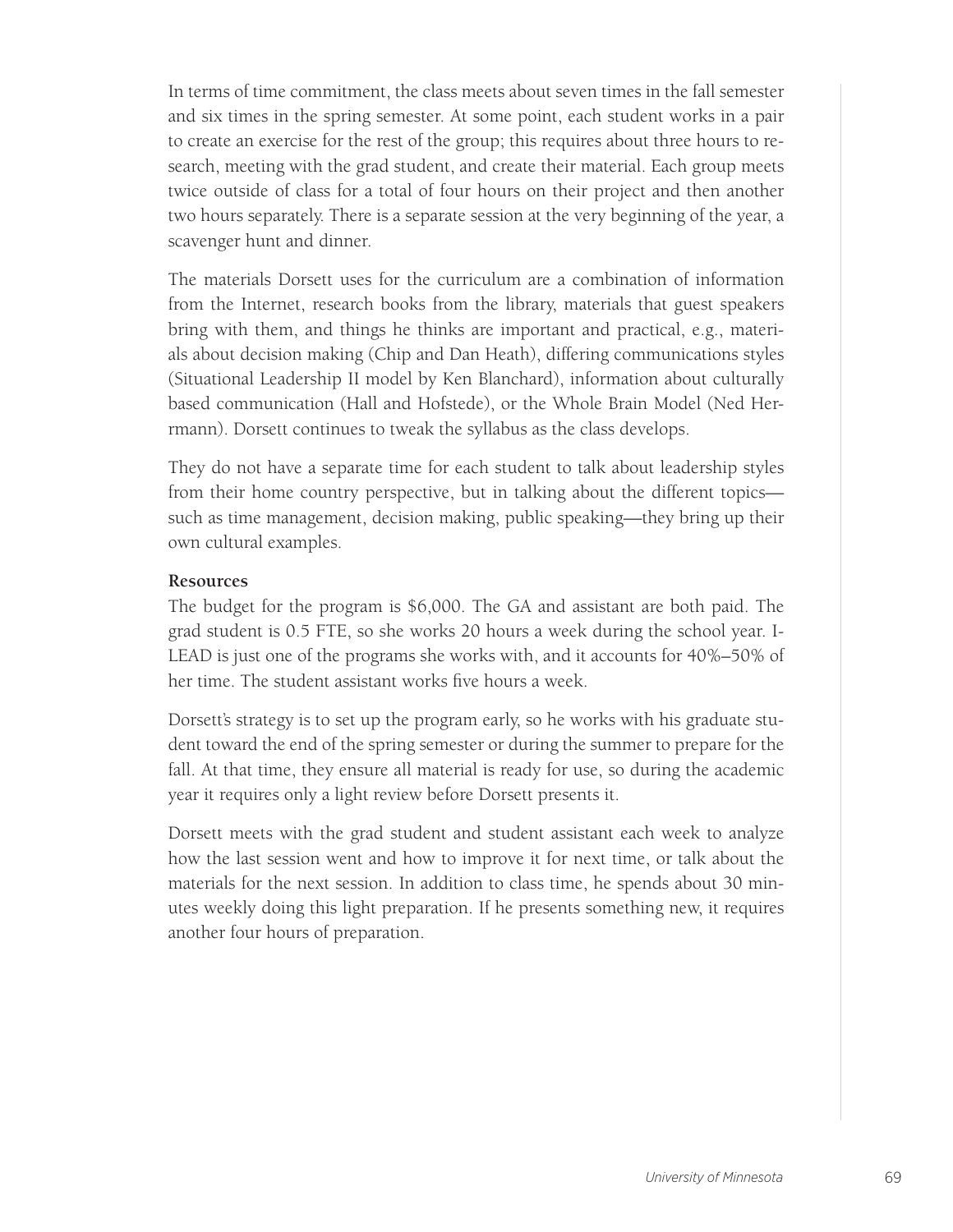Costs include:

- I-LEAD supplies (estimate) \$200
- I-LEAD scavenger hunt \$50
- I-LEAD professional meal  $$100$  (The director of ISU Dining teaches the students about how to eat a meal in a professional context, based on U.S. etiquette.)
- I-LEAD end-of-year meal \$200

#### **Participants**

The first year the program was offered, 11 out of 12 students completed it. The second year, 10 out of 12 completed it. All students in the current cohort remain in the program so far. Those who have dropped out have done so due to competing demands in their lives, such as academics.

#### **Feedback**

Dorsett interviews each of the participants toward the end of the program to ask them what they have gotten out of it and how it can be improved. He also obtains feedback through the reflection journals the students keep for the year.

Student Activities is aware of the program and quite impressed with what Dorsett and his team are doing. They come to talk about student organizations and how students can get involved. Dorsett consulted with Student Activities when setting up the program, as he wanted to see what leadership programs were already in place on campus. On several occasions, when Dorsett's supervisor has commented on a particular international student working on an issue or in a student organization, Dorsett has been able to claim that student as an I-LEAD graduate.

Dorsett selects a student assistant from the previous class. That way the experience is fresh in his or her mind to help with making any tweaks to the next year's curriculum. For years two and three, the student asked to be the assistant. This year several students want that role. So, for the first time, the graduate student and Dorsett will be interviewing candidates.

#### **Benefits**

Out of the 21 alumni, about 70% went on to some kind of leadership role on campus. Although there has not (yet) been an international student president of the GSB, there are international students involved in it and other organizations.

I-LEAD graduates have gone on to be:

- president of Malaysian Student Association (1)
- vice president of Chinese Student & Scholar Association (1)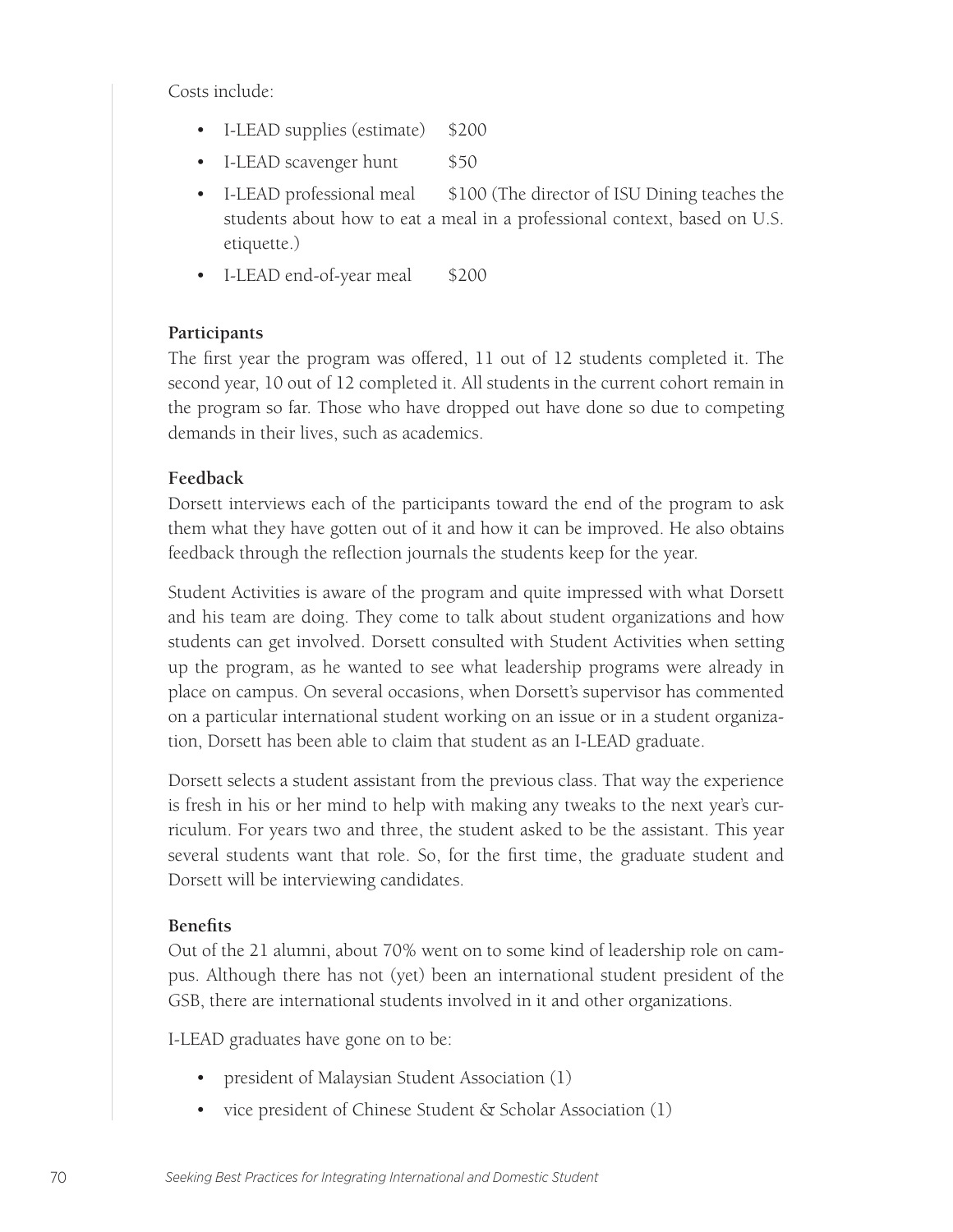- president of Indian Student Association (1)
- vice president of Indian Student Association (1)
- members of GSB (3)
- member of GPSS (Graduate and Professional Student Senate) (1)
- member of International Student Council (3)
- member of VEISHEA committee (VEISHEA is the weeklong student-run spring celebration that is a "big, big, big deal" on campus. Along with being president of the student body, serving as one of the two co-chairs of the VEISHEA committee is one of the most prestigious leadership roles on campus) (3)

Although it is not part of the program, several of the I-LEAD alumni have been admitted into very good graduate schools and are obtaining scholarships.

The students within a cohort fairly quickly form a strong bond that lasts beyond their I-LEAD year. Dorsett had two I-LEAD students as student workers in the office. They became good friends, and many of their former I-LEAD colleagues visit with them and Dorsett when they have a chance.

I-LEAD students have remarked repeatedly that they have improved their time management skills significantly. Others have talked about not knowing how to work well in groups until their I-LEAD experience. Still others say I-LEAD has given them the confidence to take on greater leadership positions.

When asked for his observations, Dorsett shared the following: "As far as campus culture, the very fact that these students are taking on leadership roles is helping the campus culture. Now, some of these roles are as leaders of international student clubs. So, maybe these driven and motivated students would have wound up in these positions anyway, but being in GSB and on the VEISHEA committee, these are new and good things."

Dorsett hopes these students will eventually move into fraternity/sorority leadership positions as well, as these organizations also have significant roles in campus life.

### **Lessons Learned**

When reviewing the resource materials he uses for I-LEAD, Dorsett asks himself whether these topics are helpful and really resonate with the students. (Do they understand the material? Does it make sense to them? Are they able to use it without extensive training or research? Because if not, they probably will not do it).

Dorsett has increased the teaching role of the graduate student and student assistant over the program's three years. A graduate student and a student assistant helped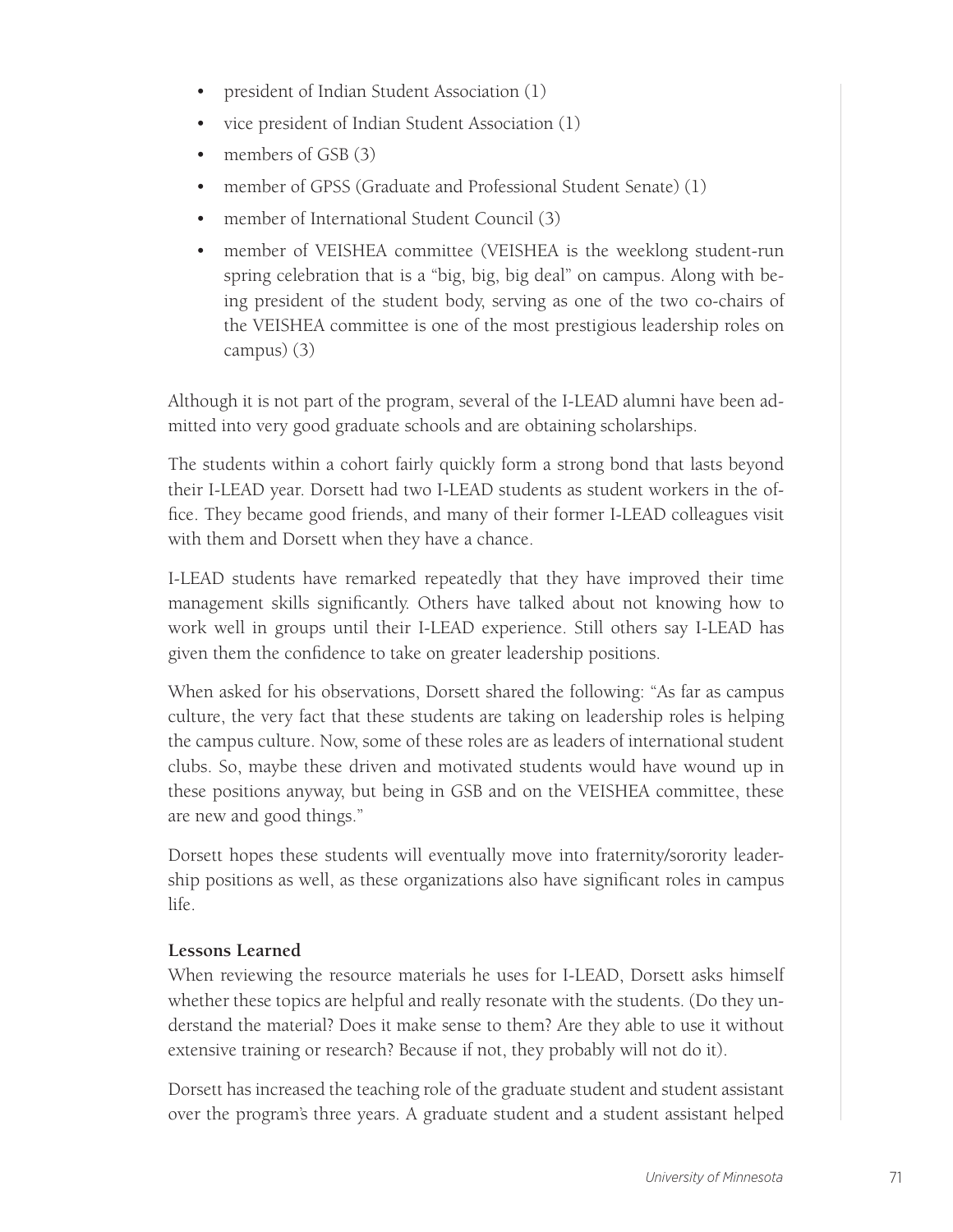him design the program in the spring and summer of 2011, and they were the first graduate student and student assistant for the first year's class.

#### **Future**

Ideally, Dorsett would like to run two cohorts of iLead annually.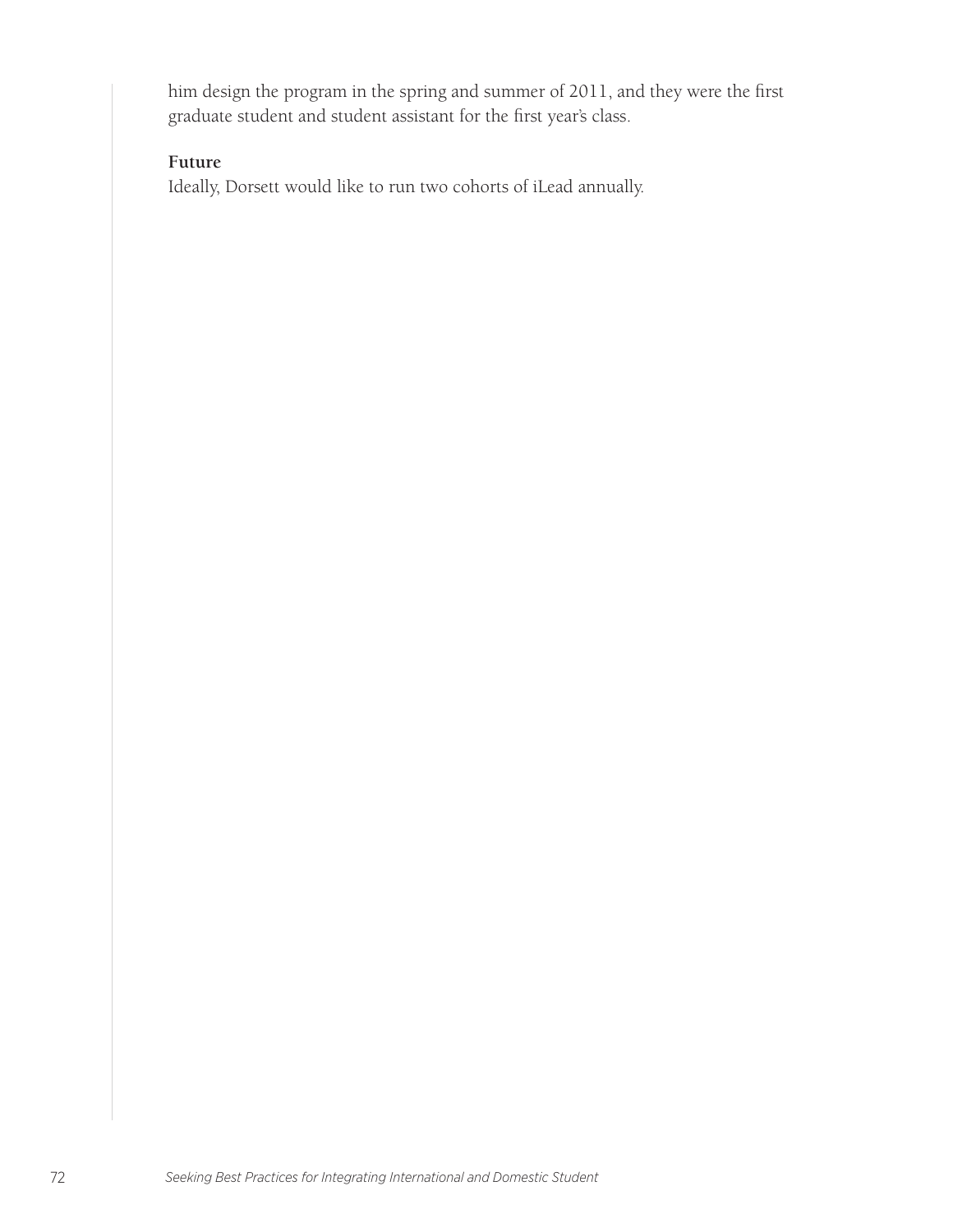# **Incentives to Integrate**

Until it is fully embraced and embedded in the campus community, integration must be facilitated. It is helpful to consider what incentives can be built in to programs and services in order to encourage student buy-in. And because we seek comprehensive integration, it is important to articulate benefits for all stakeholders. This list focusing on students is a starting point.

#### **Benefits to students**:

**Official recognition** – Workshops, seminars, and classes can be designed to explore and support the goals of integration. These can range from course credit for in-person classes, online classes, and digital badges included on transcripts, to certificates of participation from facilitated activity to include on résumés. Evidence of such learning can bolster applications for employment, graduate, or professional schools.

**Leadership development** – Several relevant leadership opportunities are illustrated in this report, such as being a peer leader; serving on an advisory board; or presenting a session to other students, staff, or faculty. An institution can be intentional in shaping opportunities for students to have a voice in comprehensive integration. Such opportunities benefit the institution as well as the individual student.

**Quality-of-life perks** – When planning programs and services that further the goals of integration, coordinators can include tangible benefits for student participants, such as free social events, dinners, access to special activities, or access to faculty and institutional leadership in less formal settings. These types of perks may help get students in the door, and the benefit of access can have significant future impact.

**Facilitated relationships with peers** – As noted throughout this report, making connections outside one's identity group/s can be challenging. Through intentional practices such as providing resources, guidance, and scheduled activities, institutions can foster supportive conditions for students to take risks to develop cordial relations, and hopefully friendships, with peers from other cultural groups.

**Safe space for discussion** – With institutional commitment, students are provided opportunities to engage in dialogue and discussion that can be facilitated online or in person. Providing safe space can allow students to develop skills in listening and, ideally, develop empathy.

**Opportunities to increase cultural competency** – The actions that build integration provide many opportunities to increase cultural competency. Formal academic assignments and group work can be enhanced by activities of daily living, such as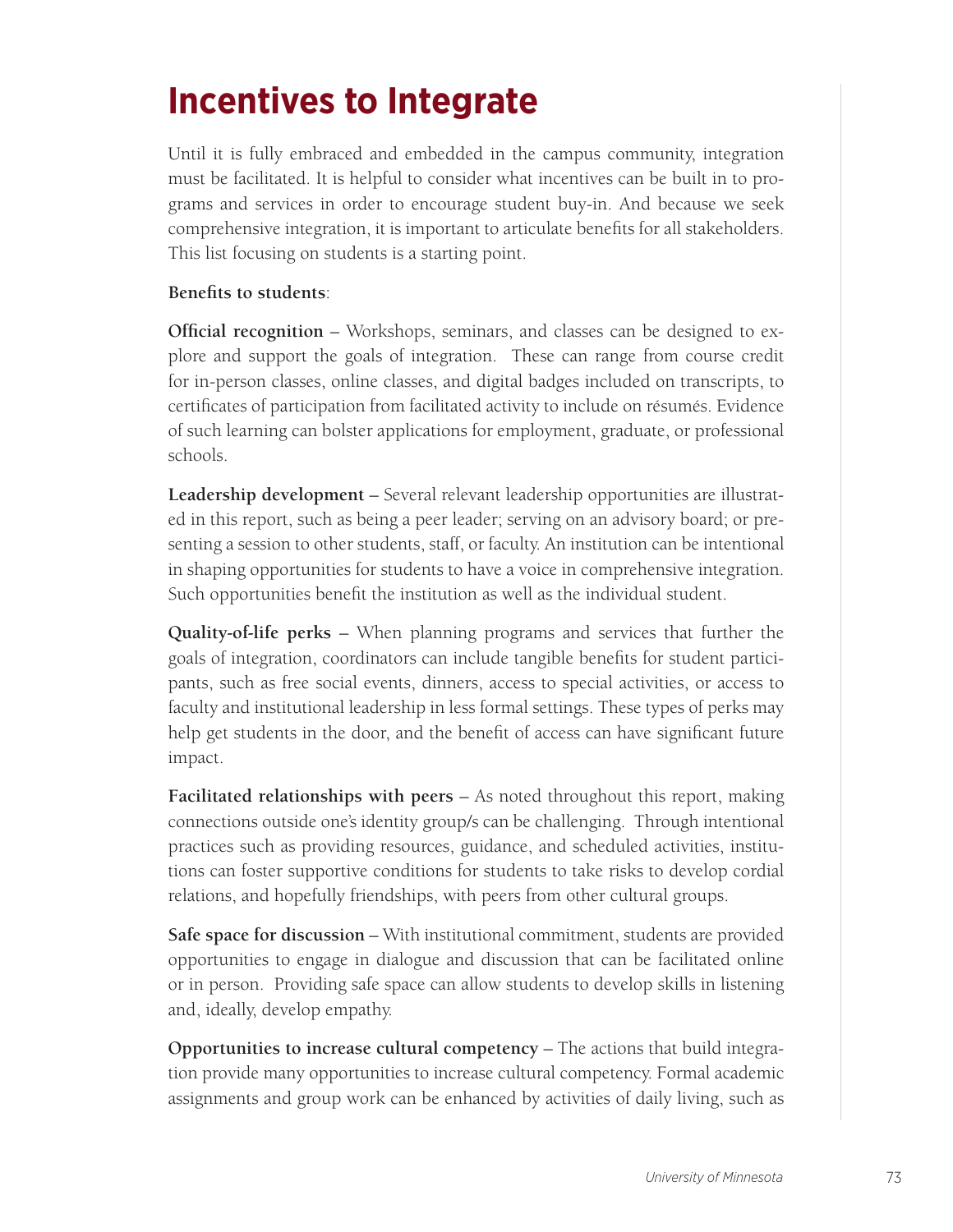volunteering with students from different backgrounds or programs designed to explore and experience domestic diversity.

**Self-Discovery** – The intercultural relations field emphasizes the importance of self-knowledge as a way to enhance understanding other cultures. Students who are engaged in integration will have formal and informal opportunities to gain perspective about themselves.

**New intellectual interests** – Out of the discoveries and connections they make in an integrated setting, students may discover new interests to pursue in the classroom, such as study of a foreign language or culture.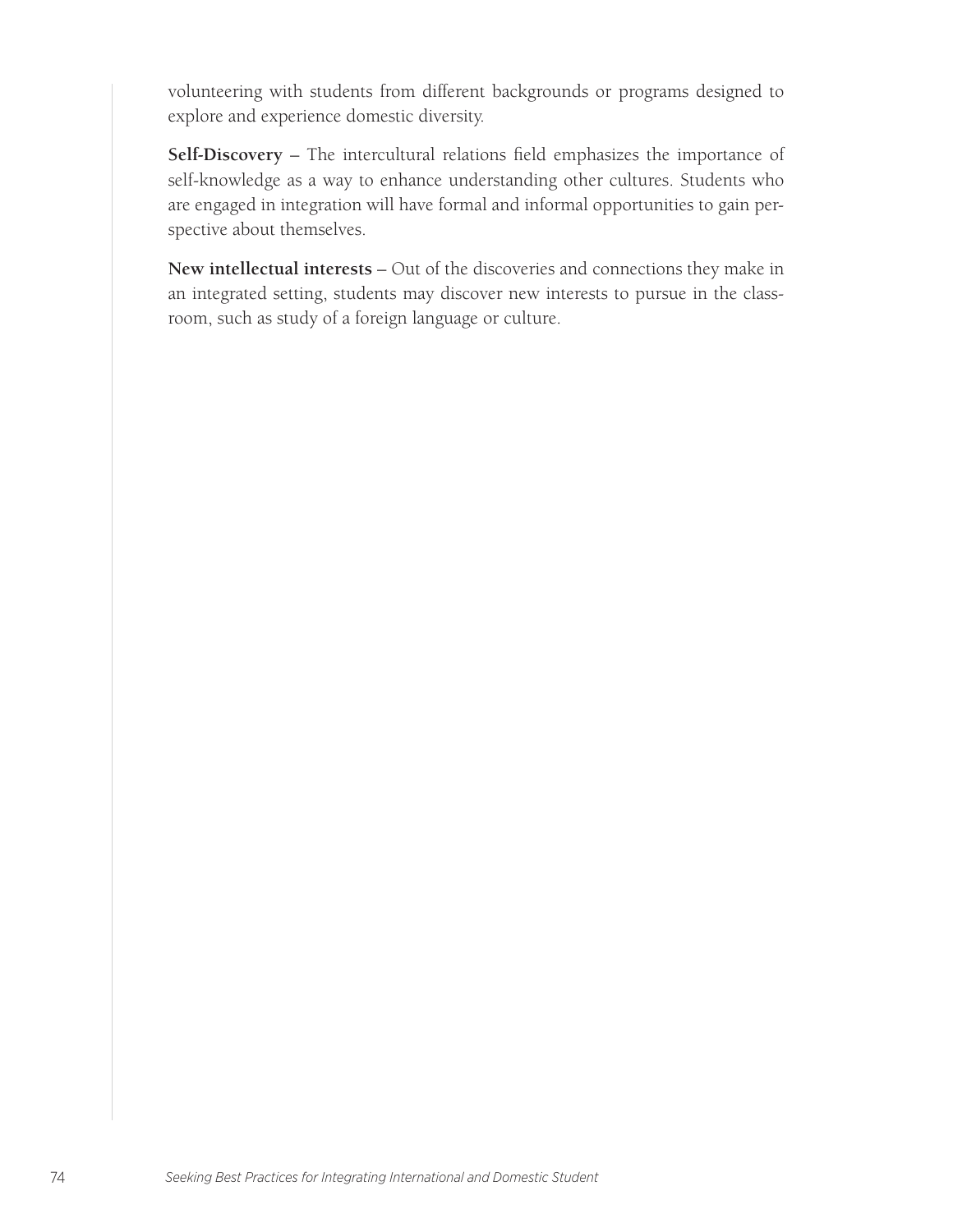# **Next Steps**

The next steps of this report involve action within and beyond the UMTC campus. The focus is to examine these practices and discern which should be adapted for UMTC, and how. As this report makes clear, this does not entail unilateral action by the ISSS. Indeed, there might be partnerships with the ISSS or practices that are fully adapted and owned by other areas of the university.

UMTC convened a meeting of the institutions represented in this report at the NAFSA: Association of International Educators annual conference in May. This meeting provided the opportunity for representatives to network and learn from one another. There is vast potential for this group to function as a think-tank of innovative international educators. They can assist with benchmarking, research and assessment, while developing new practices and fine-tuning existing ones. Given that these practices involve retention of students, there is every reason to anticipate a collaborative and mutually beneficial approach. This could be especially helpful for collecting and sharing data to discern whether intended outcomes are being met and whether there are ways to enhance their benefits.

And as with any research project, there remains more to do.

As mentioned earlier, the scope of the report was limited to the United States for practical purposes. There are certainly innovative practices and key research happening in other countries that would be instructive to U.S. higher education professionals.

This report examined practices broadly. Additional research on practices to support integration could focus on a specific context, such as within the classroom or within the residence hall. Given the population trends at UMTC and in the U.S., it might be beneficial to conduct research specifically focused on Chinese students and the dynamics of facilitating the integration of a large single-country population with other international students and domestic students.

Integration is imperative and a timely topic in the international education field. With the leadership of UMTC, the discussion and practices surrounding integration can move to the next level of comprehensive integration. Integration is everyone's business—and to everyone's benefit.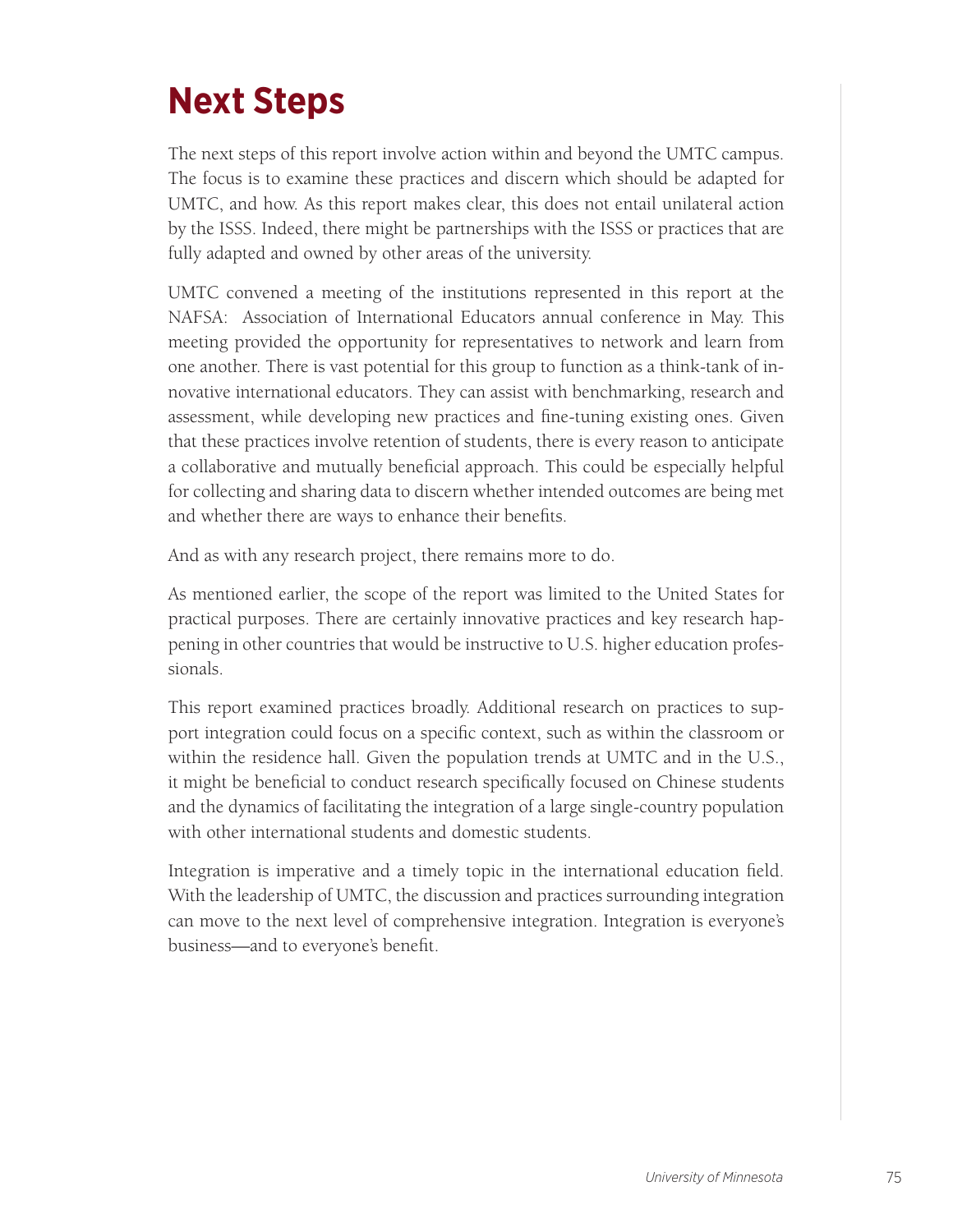### **References**

- American Council on Education. (2012). *Mapping internationalization on U.S. campuses: 2012 edition*. Retrieved from http://www.acenet.edu/news-room/Pages/ Mapping-Full-Report.aspx
- American Council on Education. (2013). *At home in the world: Educating for global connections and local commitments*. Pullman, WA: Washington State University.
- Barlow, R. (2013, September 20). *BU Today*. Retrieved from http://www.bu.edu/ today
- Brustein, W. (2009). It takes an entire institution: A blueprint for the global university. In R. Lewin (Ed.), *The handbook of practice and research in study abroad: Higher education and the quest for global citizenship* (pp. 249–265). New York, NY: Routledge.
- Fischer, K. (2011, May). Colleges adapt to new kinds of students from abroad. *The Chronicle of Higher Education*.
- Fischer, K. (2012, March). Newspaper column about foreign students sparks controversy at Kansas State U. *The Chronicle of Higher Education*.
- Fischer, K. (2012, June). Many foreign students are friendless in the U.S., study finds. *The Chronicle of Higher Education*.
- Forestier, K. (2013, June). Strategy, media, and international student integration. *University World News, 277*. Retrieved from http://www.universityworldnews. com
- Gareis, E. (2012, July). International relations: How to foster host-national friendships. *University World News, 228*. Retrieved from http://www.universityworldnews.com
- Glass, C., Buus, S., & Braskamp, L. (2013, October). *Uneven experiences: What's missing and what matters for today's international students*. Retrieved from http:// international.illinois.edu/faculty/docs/Report-on-International-Students.pdf
- Harrison, N. (2012, February). Understanding the domestic student role in integration: Mindfulness, cultural exposure, and early life experiences. Presentation at Integrating International Students: A Symposium, Singapore City, Singapore.
- Hudzik, J., & Briggs, P. (2012, February). Trends and institutional implications for international student enrollments in U.S. institutions. *NAFSA Trends and Insights for International Leaders*. Retrieved from http://www.nafsa.org/\_/File/\_/ ti\_feb\_2012.pdf